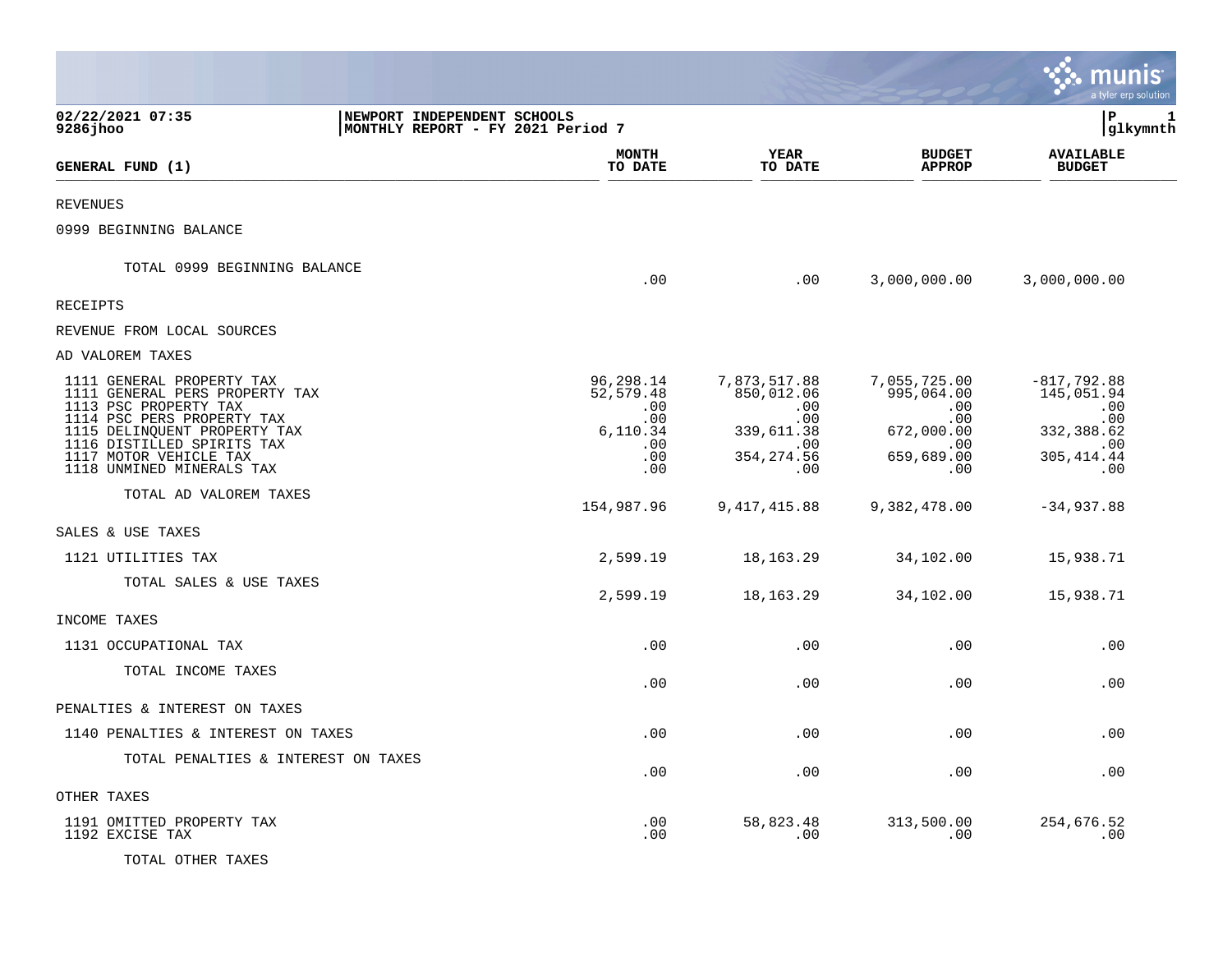|                                                                                                                                                                                          |                                        |                                             |                                                    | a tyler erp solution                                |
|------------------------------------------------------------------------------------------------------------------------------------------------------------------------------------------|----------------------------------------|---------------------------------------------|----------------------------------------------------|-----------------------------------------------------|
| 02/22/2021 07:35<br>NEWPORT INDEPENDENT SCHOOLS<br>9286 jhoo<br>MONTHLY REPORT - FY 2021 Period 7                                                                                        |                                        |                                             |                                                    | ΙP<br>2<br> glkymnth                                |
| GENERAL FUND (1)                                                                                                                                                                         | <b>MONTH</b><br>TO DATE                | <b>YEAR</b><br>TO DATE                      | <b>BUDGET</b><br><b>APPROP</b>                     | <b>AVAILABLE</b><br><b>BUDGET</b>                   |
|                                                                                                                                                                                          | .00                                    | 58,823.48                                   | 313,500.00                                         | 254,676.52                                          |
| REVENUE OTHER LOCAL GOVERNMENT UNITS                                                                                                                                                     |                                        |                                             |                                                    |                                                     |
| 1280 REVENUE IN LIEU OF TAXES                                                                                                                                                            | .00                                    | 502,183.40                                  | 722,000.00                                         | 219,816.60                                          |
| TOTAL REVENUE OTHER LOCAL GOVERNMENT UNITS                                                                                                                                               | .00                                    | 502,183.40                                  | 722,000.00                                         | 219,816.60                                          |
| TUITION                                                                                                                                                                                  |                                        |                                             |                                                    |                                                     |
| 1310 TUITION FROM INDIVIDUALS<br>1320 TUIT FRM OTH GOVT SRCS W/IN ST<br>1330 TUIT FRM OTH GOVT SRCS OUT ST<br>1340 OTHER TUITION                                                         | 400.00<br>.00<br>.00<br>.00            | 1,600.00<br>40,000.00<br>$.00 \,$<br>.00    | 4,000.00<br>17,700.00<br>$.00 \,$<br>.00           | 2,400.00<br>$-22,300.00$<br>.00<br>.00              |
| TOTAL TUITION                                                                                                                                                                            | 400.00                                 | 41,600.00                                   | 21,700.00                                          | $-19,900.00$                                        |
| TRANSPORTATION                                                                                                                                                                           |                                        |                                             |                                                    |                                                     |
| 1410 TRANSP FEES FROM INDIVIDUALS<br>1420 TRN FEE FM OTH GVT SRC W/IN ST<br>1430 TRN FEE FRM OTH GVT SRC OUT ST<br>1441 TRANSPORT FRM NON-PUBLIC SCHS<br>1442 TRANSPORT FRM FISCAL COURT | .00<br>.00<br>.00<br>.00<br>.00        | .00<br>.00.<br>.00<br>.00<br>.00            | .00<br>.00<br>.00<br>.00<br>.00                    | .00<br>.00<br>.00<br>.00<br>.00                     |
| TOTAL TRANSPORTATION                                                                                                                                                                     | .00                                    | .00                                         | .00                                                | .00                                                 |
| EARNINGS ON INVESTMENTS                                                                                                                                                                  |                                        |                                             |                                                    |                                                     |
| 1510 INVESTMENT INTEREST<br>1540 INVESTMENT INC FROM REAL PRPTY                                                                                                                          | 1,227.50<br>.00                        | 7,277.76<br>.00                             | 50,000.00<br>.00                                   | 42,722.24<br>.00                                    |
| TOTAL EARNINGS ON INVESTMENTS                                                                                                                                                            | 1,227.50                               | 7,277.76                                    | 50,000.00                                          | 42,722.24                                           |
| FOOD SERVICE                                                                                                                                                                             |                                        |                                             |                                                    |                                                     |
| 1637 VENDING                                                                                                                                                                             | .00                                    | .00                                         | .00                                                | .00                                                 |
| TOTAL FOOD SERVICE                                                                                                                                                                       | .00                                    | .00                                         | .00                                                | .00                                                 |
| OTHER REVENUE FROM LOCAL SOURCES                                                                                                                                                         |                                        |                                             |                                                    |                                                     |
| 1911 BUILDING RENTAL<br>1912 BUS RENTAL<br>1919 OTHER<br>1920 CONTRIBUTIONS/DONATIONS/PRIVAT<br>1941 REVENUE FR SALE OF TEXTBOOKS<br>1942 TEXTBOOK RENTALS                               | .00<br>.00<br>.00<br>.00<br>.00<br>.00 | .00<br>.00<br>.00<br>2,500.00<br>.00<br>.00 | 20,000.00<br>.00<br>.00<br>36,726.93<br>.00<br>.00 | 20,000.00<br>.00<br>.00<br>34, 226.93<br>.00<br>.00 |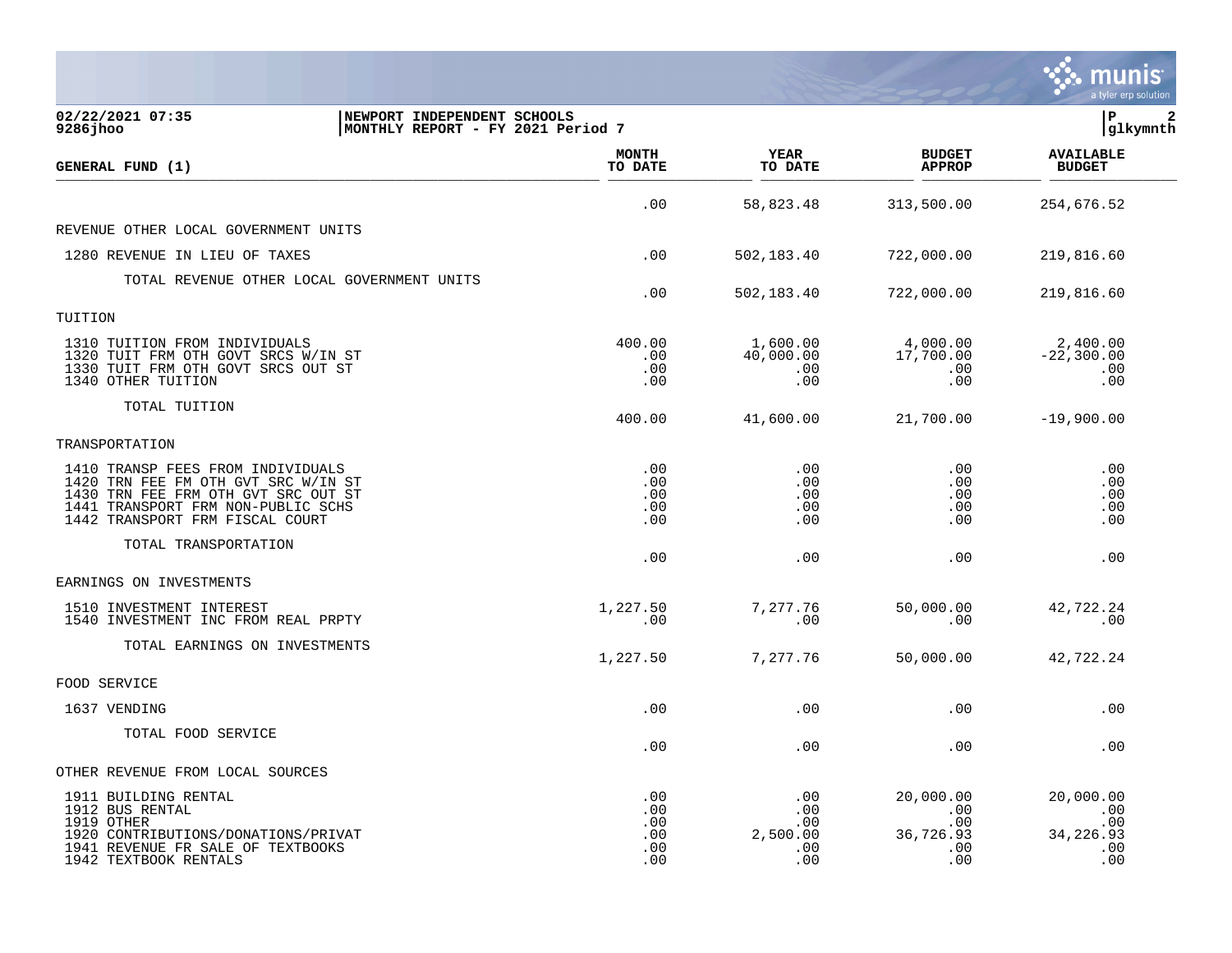

## **02/22/2021 07:35 |NEWPORT INDEPENDENT SCHOOLS |P 3 9286jhoo |MONTHLY REPORT - FY 2021 Period 7 |glkymnth**

| GENERAL FUND (1)                                                                                                                                                                                                                                                         | <b>MONTH</b><br>TO DATE                                     | YEAR<br>TO DATE                                                      | <b>BUDGET</b><br><b>APPROP</b>                                              | <b>AVAILABLE</b><br><b>BUDGET</b>                                               |  |
|--------------------------------------------------------------------------------------------------------------------------------------------------------------------------------------------------------------------------------------------------------------------------|-------------------------------------------------------------|----------------------------------------------------------------------|-----------------------------------------------------------------------------|---------------------------------------------------------------------------------|--|
| 1951 MISC REV FRM OTH SCH DST IN ST<br>1952 MSC REV FRM OTH SCH DST OUT ST<br>1980 REFUND OF PRIOR YR EXPENDITURE<br>1990 MISCELLANEOUS REVENUE<br>1991 TRANSCRIPT FEES<br>1998 CRIME CHECK/FINGERPRINTING<br>1999 OTHER MISC REVENUE                                    | .00<br>.00<br>.00<br>10,558.70<br>.00<br>.00<br>.00         | 41, 112. 12<br>.00<br>41,029.83<br>137,000.25<br>.00<br>96.00<br>.00 | 7,000.00<br>.00<br>20,000.00<br>652,550.00<br>500.00<br>2,000.00<br>.00     | $-34, 112.12$<br>.00<br>$-21,029.83$<br>515,549.75<br>500.00<br>1,904.00<br>.00 |  |
| TOTAL OTHER REVENUE FROM LOCAL SOURCES                                                                                                                                                                                                                                   | 10,558.70                                                   | 221,738.20                                                           | 738,776.93                                                                  | 517,038.73                                                                      |  |
| TOTAL REVENUE FROM LOCAL SOURCES                                                                                                                                                                                                                                         | 169,773.35                                                  | 10,267,202.01                                                        | 11,262,556.93                                                               | 995,354.92                                                                      |  |
| REVENUE FROM STATE SOURCES                                                                                                                                                                                                                                               |                                                             |                                                                      |                                                                             |                                                                                 |  |
| STATE PROGRAM                                                                                                                                                                                                                                                            |                                                             |                                                                      |                                                                             |                                                                                 |  |
| 3111 SEEK PROGRAM                                                                                                                                                                                                                                                        | 334,590.00                                                  | 2,529,469.00                                                         | 4,255,704.00                                                                | 1,726,235.00                                                                    |  |
| TOTAL STATE PROGRAM                                                                                                                                                                                                                                                      | 334,590.00                                                  | 2,529,469.00                                                         | 4, 255, 704.00                                                              | 1,726,235.00                                                                    |  |
| OTHER STATE FUNDING                                                                                                                                                                                                                                                      |                                                             |                                                                      |                                                                             |                                                                                 |  |
| 3120 OTHER STATE FUNDING<br>3121 VOCATIONAL TRAVEL<br>3122 VOCATIONAL TRANSPORTATION<br>3123 STATE VOCATIONAL SCHOOL<br>3125 BUS DRIVER TRAINING<br>3126 SUBSTITUTE SALARIES<br>3127 FLEXIBLE SPENDING REFUND<br>3128 AUDIT REIMBURSEMENT<br>3129 KSB/KSD TRANSPORTATION | .00<br>.00<br>.00<br>.00<br>.00<br>.00<br>.00<br>.00<br>.00 | .00<br>.00<br>.00<br>.00<br>.00<br>.00<br>.00<br>.00<br>.00          | .00<br>$.00 \,$<br>6,500.00<br>.00<br>.00<br>16,000.00<br>.00<br>.00<br>.00 | .00<br>.00<br>6,500.00<br>.00<br>.00<br>16,000.00<br>.00<br>.00<br>.00          |  |
| TOTAL OTHER STATE FUNDING                                                                                                                                                                                                                                                | .00                                                         | .00                                                                  | 22,500.00                                                                   | 22,500.00                                                                       |  |
| EXPENDITURE REIMBURSEMENTS                                                                                                                                                                                                                                               |                                                             |                                                                      |                                                                             |                                                                                 |  |
| 3130 NATIONAL BD CERTIFICATION REIM<br>3131 MISCELLANEOUS REIMBURSEMENT                                                                                                                                                                                                  | .00<br>.00                                                  | .00<br>.00.                                                          | 6,000.00<br>50,000.00                                                       | 6,000.00<br>50,000.00                                                           |  |
| TOTAL EXPENDITURE REIMBURSEMENTS                                                                                                                                                                                                                                         | .00                                                         | .00                                                                  | 56,000.00                                                                   | 56,000.00                                                                       |  |
| REVENUE IN LIEU OF TAXES/STATE                                                                                                                                                                                                                                           |                                                             |                                                                      |                                                                             |                                                                                 |  |
| 3800 STATE REVENUE LIEU OF TAXES                                                                                                                                                                                                                                         | .00                                                         | .00                                                                  | .00                                                                         | .00                                                                             |  |
| TOTAL REVENUE IN LIEU OF TAXES/STATE                                                                                                                                                                                                                                     | .00                                                         | .00                                                                  | .00                                                                         | .00                                                                             |  |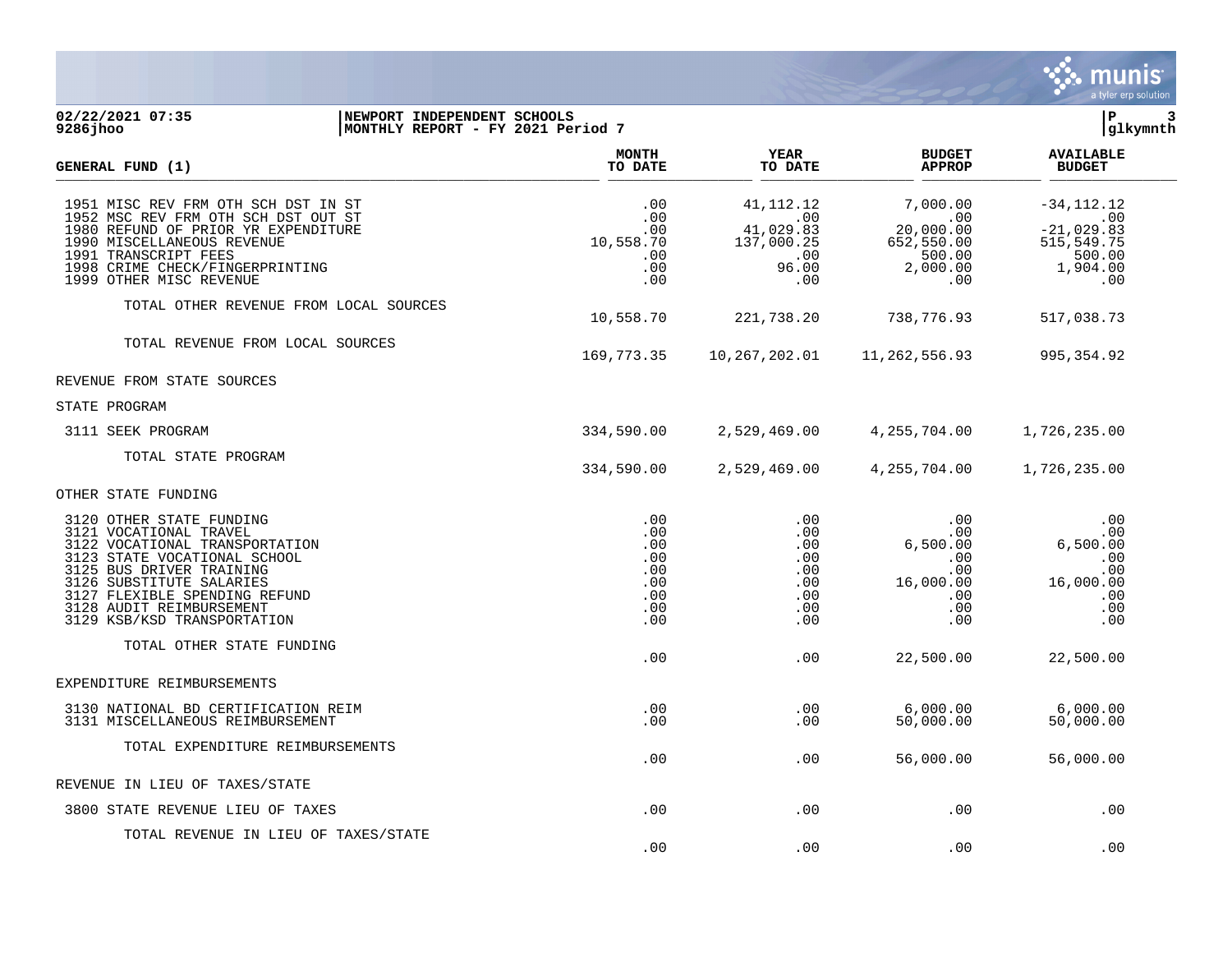|                                                                    |                                   |                   |                                | a tyler erp solution              |
|--------------------------------------------------------------------|-----------------------------------|-------------------|--------------------------------|-----------------------------------|
| 02/22/2021 07:35<br>NEWPORT INDEPENDENT SCHOOLS<br>9286 jhoo       | MONTHLY REPORT - FY 2021 Period 7 |                   |                                | lР<br> glkymnth                   |
| GENERAL FUND (1)                                                   | <b>MONTH</b><br>TO DATE           | YEAR<br>TO DATE   | <b>BUDGET</b><br><b>APPROP</b> | <b>AVAILABLE</b><br><b>BUDGET</b> |
| REVENUE ON BEHALF PAYMENTS                                         |                                   |                   |                                |                                   |
| 3900 REV FOR ON BEHALF PAYMENTS                                    | .00                               | .00               | .00                            | .00                               |
| TOTAL REVENUE ON BEHALF PAYMENTS                                   | .00                               | .00               | .00                            | .00                               |
| TOTAL REVENUE FROM STATE SOURCES                                   | 334,590.00                        | 2,529,469.00      | 4,334,204.00                   | 1,804,735.00                      |
| REVENUE FROM FEDERAL SOURCES                                       |                                   |                   |                                |                                   |
| UNRESTRICTED DIRECT                                                |                                   |                   |                                |                                   |
| 4100 UNRESTRICTED DIRECT FED REVENU                                | .00                               | .00               | .00                            | .00                               |
| TOTAL UNRESTRICTED DIRECT                                          | .00                               | .00               | .00                            | .00                               |
| RESTRICTED THROUGH THE STATE                                       |                                   |                   |                                |                                   |
| 4500 RESTRICTED FED REV THRU STATE                                 | .00                               | .00               | .00                            | .00                               |
| TOTAL RESTRICTED THROUGH THE STATE                                 | .00                               | .00               | .00                            | .00                               |
| FEDERAL REIMBURSEMENT                                              |                                   |                   |                                |                                   |
| 4800 FED REIMBURSE IN LIEU OF TAXES<br>4810 MEDICAID REIMBURSEMENT | .00<br>.00                        | .00<br>243,862.79 | .00<br>497,000.00              | .00<br>253, 137. 21               |
| TOTAL FEDERAL REIMBURSEMENT                                        | .00                               | 243,862.79        | 497,000.00                     | 253, 137. 21                      |
| TOTAL REVENUE FROM FEDERAL SOURCES                                 | .00                               | 243,862.79        | 497,000.00                     | 253, 137. 21                      |
| OTHER RECEIPTS                                                     |                                   |                   |                                |                                   |
| BOND ISSUANCE                                                      |                                   |                   |                                |                                   |
| 5110 BOND PRINCIPAL                                                | .00                               | .00               | .00                            | .00                               |
| TOTAL BOND ISSUANCE                                                | .00                               | .00               | .00                            | .00                               |
| INTERFUND TRANSFERS                                                |                                   |                   |                                |                                   |
| 5210 FUND TRANSFER IN<br>5220 INDIRECT COSTS TRANSFER              | .00<br>.00                        | .00<br>.00        | 28,469.00<br>49,040.40         | 28,469.00<br>49,040.40            |
| TOTAL INTERFUND TRANSFERS                                          | .00                               | .00               | 77,509.40                      | 77,509.40                         |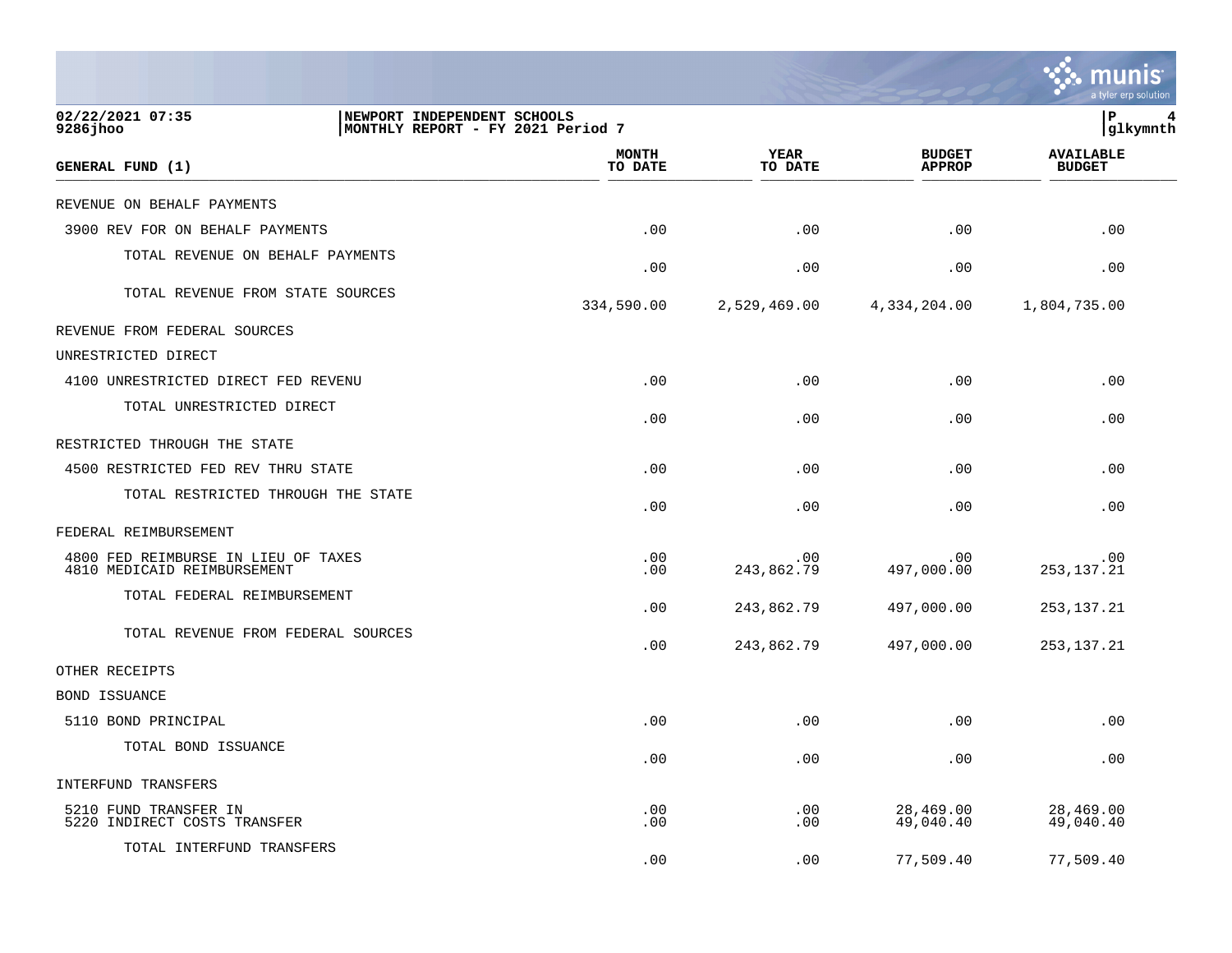|                                                                                                                                                                                                                                |                                        |                                        |                                        | munis<br>a tyler erp solution          |
|--------------------------------------------------------------------------------------------------------------------------------------------------------------------------------------------------------------------------------|----------------------------------------|----------------------------------------|----------------------------------------|----------------------------------------|
| 02/22/2021 07:35<br>NEWPORT INDEPENDENT SCHOOLS<br>$9286$ jhoo<br>MONTHLY REPORT - FY 2021 Period 7                                                                                                                            |                                        |                                        |                                        | ÞΡ<br>5<br>glkymnth                    |
| GENERAL FUND (1)                                                                                                                                                                                                               | <b>MONTH</b><br>TO DATE                | <b>YEAR</b><br>TO DATE                 | <b>BUDGET</b><br><b>APPROP</b>         | <b>AVAILABLE</b><br><b>BUDGET</b>      |
| SALE OR COMP FOR LOSS OF ASSETS                                                                                                                                                                                                |                                        |                                        |                                        |                                        |
| 5311 SALE PROCEEDS FR SALE/DISP LND<br>5312 LOSS COMPENSATION/LOSS OF LAND<br>5331 SALE PROCEED FR SALE/DISP D BL<br>5332 LOSS COMP - LOSS OFBUILDINGS<br>5341 SALE PROC FR SALE/DISP DIST<br>5342 LOSS COMP D MACH/EQUIP/FURN | .00<br>.00<br>.00<br>.00<br>.00<br>.00 | .00<br>.00<br>.00<br>.00<br>.00<br>.00 | .00<br>.00<br>.00<br>.00<br>.00<br>.00 | .00<br>.00<br>.00<br>.00<br>.00<br>.00 |
| TOTAL SALE OR COMP FOR LOSS OF ASSETS                                                                                                                                                                                          | .00                                    | .00                                    | .00                                    | .00                                    |
| LOAN PROCEEDS                                                                                                                                                                                                                  |                                        |                                        |                                        |                                        |
| 5400 PROCEEDS FROM BOND SALE                                                                                                                                                                                                   | .00                                    | .00                                    | .00                                    | .00                                    |
| TOTAL LOAN PROCEEDS                                                                                                                                                                                                            | .00                                    | .00                                    | .00                                    | .00                                    |
| CAPITAL LEASE PROCEEDS                                                                                                                                                                                                         |                                        |                                        |                                        |                                        |
| 5500 CAPITAL LEASE PROCEEDS                                                                                                                                                                                                    | .00                                    | .00                                    | .00                                    | .00                                    |
| TOTAL CAPITAL LEASE PROCEEDS                                                                                                                                                                                                   | .00                                    | .00                                    | .00                                    | .00                                    |
| TOTAL OTHER RECEIPTS                                                                                                                                                                                                           | .00                                    | .00                                    | 77,509.40                              | 77,509.40                              |
| TOTAL RECEIPTS                                                                                                                                                                                                                 | 504,363.35                             | 13,040,533.80                          | 16, 171, 270. 33                       | 3,130,736.53                           |
| TOTAL REVENUE                                                                                                                                                                                                                  | 504, 363. 35                           | 13,040,533.80                          | 19, 171, 270. 33                       | 6,130,736.53                           |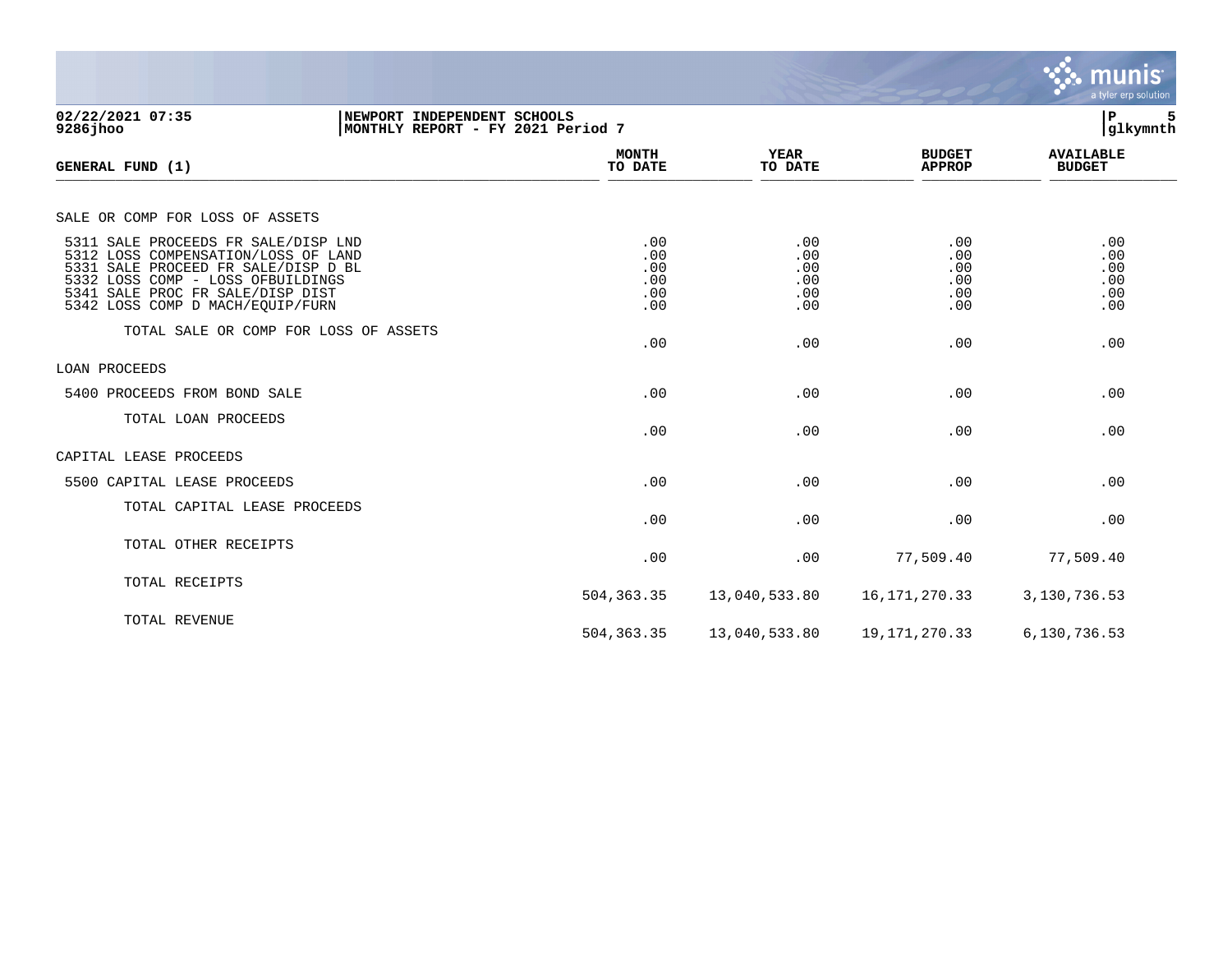|                                                                                      |                                                                                                                                                                                                                                                  |                                                                  |                                                                                                                 |                                                                                                                                                     |                                                                                                                                               | a tyler erp solution                                                                                                                |
|--------------------------------------------------------------------------------------|--------------------------------------------------------------------------------------------------------------------------------------------------------------------------------------------------------------------------------------------------|------------------------------------------------------------------|-----------------------------------------------------------------------------------------------------------------|-----------------------------------------------------------------------------------------------------------------------------------------------------|-----------------------------------------------------------------------------------------------------------------------------------------------|-------------------------------------------------------------------------------------------------------------------------------------|
| 9286 jhoo                                                                            | 02/22/2021 07:35                                                                                                                                                                                                                                 | NEWPORT INDEPENDENT SCHOOLS<br>MONTHLY REPORT - FY 2021 Period 7 |                                                                                                                 |                                                                                                                                                     |                                                                                                                                               | l P<br>6<br>glkymnth                                                                                                                |
|                                                                                      | <b>GENERAL FUND (1)</b>                                                                                                                                                                                                                          |                                                                  | <b>MONTH</b><br>TO DATE                                                                                         | <b>YEAR</b><br>TO DATE                                                                                                                              | <b>BUDGET</b><br><b>APPROP</b>                                                                                                                | <b>AVAILABLE</b><br><b>BUDGET</b>                                                                                                   |
| <b>EXPENDITURES</b>                                                                  |                                                                                                                                                                                                                                                  |                                                                  |                                                                                                                 |                                                                                                                                                     |                                                                                                                                               |                                                                                                                                     |
|                                                                                      | 0000 RESTRICT TO REV & BAL SHT ONLY                                                                                                                                                                                                              |                                                                  |                                                                                                                 |                                                                                                                                                     |                                                                                                                                               |                                                                                                                                     |
| 0280                                                                                 | ON-BEHALF                                                                                                                                                                                                                                        |                                                                  | .00                                                                                                             | .00                                                                                                                                                 | .00                                                                                                                                           | .00                                                                                                                                 |
|                                                                                      | TOTAL 0000                                                                                                                                                                                                                                       | RESTRICT TO REV & BAL SHT ONLY                                   | .00                                                                                                             | .00                                                                                                                                                 | .00                                                                                                                                           | .00                                                                                                                                 |
| 1000                                                                                 | INSTRUCTION                                                                                                                                                                                                                                      |                                                                  |                                                                                                                 |                                                                                                                                                     |                                                                                                                                               |                                                                                                                                     |
| 0100<br>0200<br>0280<br>0300<br>0400<br>0500<br>0600<br>0700<br>0800<br>0840<br>0900 | SALARIES PERSONNEL SERVICES<br>EMPLOYEE BENEFITS<br>ON-BEHALF<br>PURCHASED PROF AND TECH SERV<br>PURCHASED PROPERTY SERVICES<br>OTHER PURCHASED SERVICES<br>SUPPLIES<br>PROPERTY<br>DEBT SERVICE AND MISCELLANEOUS<br>CONTINGENCY<br>OTHER ITEMS |                                                                  | 599,716.92<br>63,784.71<br>.00<br>16,846.69<br>869.36<br>117.00<br>2,772.02<br>1,398.00<br>158.00<br>.00<br>.00 | 3,470,534.47<br>418,085.51<br>$\overline{00}$<br>219,518.31<br>$6,137.85$<br>$73,445.24$<br>$68,525.29$<br>$414,703.33$<br>$9,251.94$<br>.00<br>.00 | 7,228,293.09<br>739,555.00<br>$\sim$ 00<br>370,967.00<br>$9,442.00$<br>$174,066.82$<br>274, 260.73<br>141, 599.76<br>11, 262.20<br>.00<br>.00 | 3,757,758.62<br>321, 469.49<br>.00<br>151,448.69<br>3,304.15<br>100,621.58<br>205, 735.44<br>-273, 103.57<br>2,010.26<br>.00<br>.00 |
|                                                                                      | TOTAL 1000<br>INSTRUCTION                                                                                                                                                                                                                        |                                                                  | 685,662.70                                                                                                      | 4,680,201.94                                                                                                                                        | 8,949,446.60                                                                                                                                  | 4,269,244.66                                                                                                                        |
| 2100                                                                                 | STUDENT SUPPORT SERVICES                                                                                                                                                                                                                         |                                                                  |                                                                                                                 |                                                                                                                                                     |                                                                                                                                               |                                                                                                                                     |
| 0100<br>0200<br>0280<br>0300<br>0400<br>0500<br>0600<br>0700<br>0800                 | SALARIES PERSONNEL SERVICES<br>EMPLOYEE BENEFITS<br>ON-BEHALF<br>PURCHASED PROF AND TECH SERV<br>PURCHASED PROPERTY SERVICES<br>OTHER PURCHASED SERVICES<br>SUPPLIES<br>PROPERTY<br>DEBT SERVICE AND MISCELLANEOUS                               |                                                                  | 42,372.06<br>4,422.74<br>.00<br>965.71<br>.00<br>40.99<br>194.32<br>.00<br>.00                                  | 253,803.51<br>26,635.31<br>$\sim$ 00<br>33,118.66<br>174.00<br>786.65<br>3,827.87<br>241.32<br>.00                                                  | 512,783.87<br>42,015.00<br>.00<br>60,870.00<br>2,731.94<br>7,027.20<br>11,943.47<br>$\overline{00}$<br>3,500.00                               | 258,980.36<br>15,379.69<br>.00<br>27,751.34<br>2,557.94<br>6,240.55<br>8,115.60<br>$-241.32$<br>3,500.00                            |
|                                                                                      | TOTAL 2100<br>STUDENT SUPPORT SERVICES                                                                                                                                                                                                           |                                                                  | 47,995.82                                                                                                       | 318,587.32                                                                                                                                          | 640,871.48                                                                                                                                    | 322, 284.16                                                                                                                         |
| 2200                                                                                 | INSTRUCTIONAL STAFF SUPP SERV                                                                                                                                                                                                                    |                                                                  |                                                                                                                 |                                                                                                                                                     |                                                                                                                                               |                                                                                                                                     |
| 0100<br>0200<br>0280<br>0300<br>0400<br>0500<br>0600<br>0700<br>0800                 | SALARIES PERSONNEL SERVICES<br>EMPLOYEE BENEFITS<br>ON-BEHALF<br>PURCHASED PROF AND TECH SERV<br>PURCHASED PROPERTY SERVICES<br>OTHER PURCHASED SERVICES<br>SUPPLIES<br>PROPERTY<br>DEBT SERVICE AND MISCELLANEOUS                               |                                                                  | 26,363.57<br>2,419.76<br>.00<br>.00<br>.00<br>.00<br>103.55<br>.00<br>.00                                       | 164,505.08<br>15,409.59<br>.00<br>1,471.75<br>.00<br>.00<br>18,523.34<br>2,907.68<br>607.65                                                         | 437,316.00<br>38,222.00<br>$\sim 00$<br>15,889.19<br>1,500.00<br>4,028.16<br>34,532.02<br>.00<br>1,000.00                                     | 272,810.92<br>22,812.41<br>$\sim 00$<br>14, 417. 44<br>1,500.00<br>4,028.16<br>16,008.68<br>$-2,907.68$<br>392.35                   |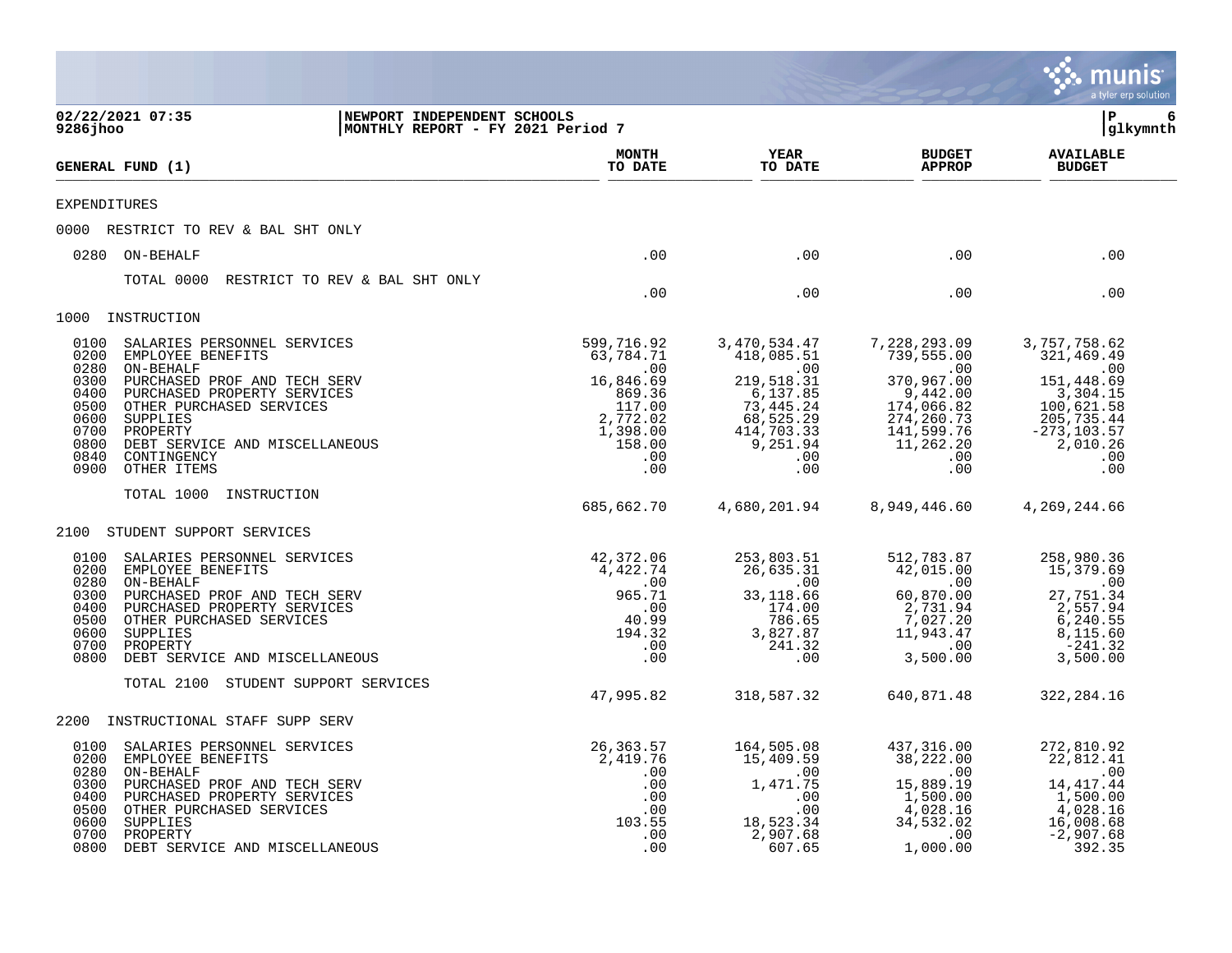

02/22/2021 07:35 **| NEWPORT INDEPENDENT SCHOOLS** | P 7<br>
9286jhoo | MONTHLY REPORT - FY 2021 Period 7 **9286jhoo |MONTHLY REPORT - FY 2021 Period 7 |glkymnth MONTH AVAILABLE YEAR BUDGET** AVAILABLE **GENERAL FUND (1) TO DATE TO DATE APPROP BUDGET**   $\frac{10 \text{ Bheb}}{10 \text{ Bheb}}$ TOTAL 2200 INSTRUCTIONAL STAFF SUPP SERV 28,886.88 203,425.09 532,487.37 329,062.28 2300 DISTRICT ADMIN SUPPORT 0100 SALARIES PERSONNEL SERVICES 20,903.80 149,926.66 280,537.00 130,610.34 0200 EMPLOYEE BENEFITS 52,654.23 469,852.87 476,076.00 6,223.13 0280 ON-BEHALF .00 .00 .00 .00 0300 PURCHASED PROF AND TECH SERV 19,637.92 304,234.70 339,000.00 34,765.30 0400 PURCHASED PROPERTY SERVICES 4,769.82 37,752.06 130,000.00 92,247.94 0500 OTHER PURCHASED SERVICES (177.37 37 3,057.12 42,709.14 39,652.02 0600 SUPPLIES 9,487.25 45,913.96 75,656.63 29,742.67 0700 PROPERTY .00 270.51 .00 -270.51 0800 DEBT SERVICE AND MISCELLANEOUS .00 27,456.74 75,100.00 47,643.26 0900 OTHER ITEMS .00 .00 5,000.00 5,000.00 TOTAL 2300 DISTRICT ADMIN SUPPORT 107,630.39 1,038,464.62 1,424,078.77 385,614.15 2400 SCHOOL ADMIN SUPPORT 0100 SALARIES PERSONNEL SERVICES 85,133.71 491,381.71 852,094.00 360,712.29 0200 EMPLOYEE BENEFITS 8,137.35 49,930.62 84,517.00 34,586.38 0280 ON-BEHALF .00 .00 .00 .00 0300 PURCHASED PROF AND TECH SERV 10,864.25 52,531.19 178,000.00 125,468.81 0400 PURCHASED PROPERTY SERVICES 65.04 18.91 655.14 4,500.00 3,844.86 0500 OTHER PURCHASED SERVICES 1,893.50 6,749.45 10,999.00 4,249.55 0600 SUPPLIES 197.50 19,268.74 27,861.50 8,592.76 0700 PROPERTY 2,953.99 20,480.79 4,650.00 -15,830.79 0800 DEBT SERVICE AND MISCELLANEOUS 85.00 4,659.34 3,600.00 -1,059.34 TOTAL 2400 SCHOOL ADMIN SUPPORT 109,284.21 645,656.98 1,166,221.50 520,564.52 2500 BUSINESS SUPPORT SERVICES 0100 SALARIES PERSONNEL SERVICES 20,418.62 192,426.96 415,000.00 222,573.04 0200 EMPLOYEE BENEFITS 6,318.14 59,868.56 128,440.00 68,571.44 0280 ON-BEHALF .00 .00 .00 .00 0300 PURCHASED PROF AND TECH SERV 17,387.01 74,959.88 64,580.00 -10,379.88 0400 PURCHASED PROPERTY SERVICES 6.00 348.00 -6,577.08 17,004.00 23,581.08 0500 OTHER PURCHASED SERVICES 880.06 10,409.41 21,319.62 10,910.21 0600 SUPPLIES 753.94 6,190.56 74,048.86 67,858.30 0700 PROPERTY 3,911.29 310,505.79 235,740.00 -74,765.79 0800 DEBT SERVICE AND MISCELLANEOUS .00 452.30 500.00 47.70 TOTAL 2500 BUSINESS SUPPORT SERVICES 50,017.06 648,236.38 956,632.48 308,396.10 2600 PLANT OPERATIONS AND MAINTENANCE 0100 SALARIES PERSONNEL SERVICES 55,450.27 425,608.38 797,987.00 372,378.62 0200 EMPLOYEE BENEFITS 15,592.05 120,585.81 218,085.00 97,499.19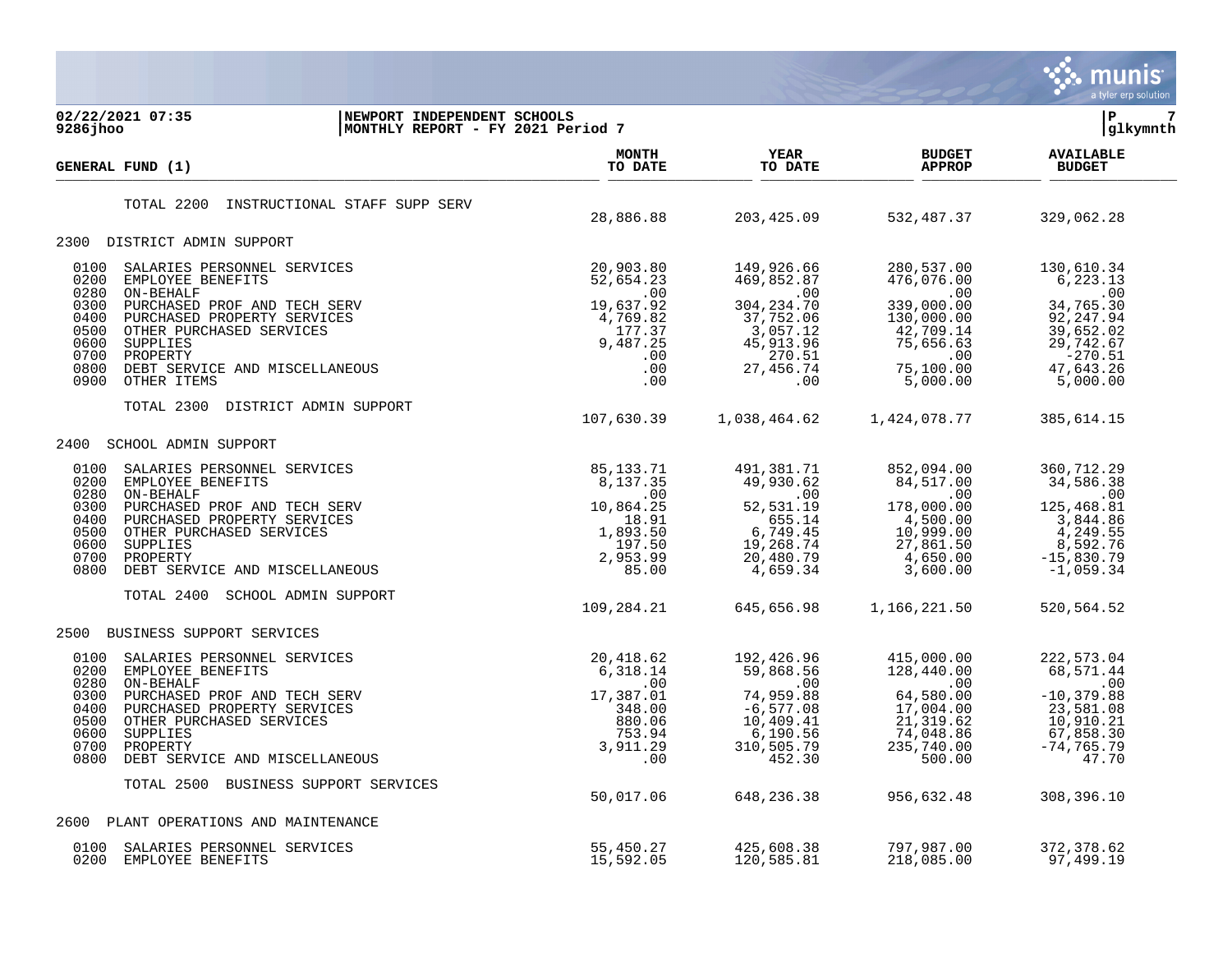

## **02/22/2021 07:35 |NEWPORT INDEPENDENT SCHOOLS |P 8 9286jhoo |MONTHLY REPORT - FY 2021 Period 7 |glkymnth**

| GENERAL FUND (1)                                                                                                                                                                                                                                                                           | <b>MONTH</b><br>TO DATE                                                                   | <b>YEAR</b><br>TO DATE                                                                                     | <b>BUDGET</b><br><b>APPROP</b>                                                                                    | <b>AVAILABLE</b><br><b>BUDGET</b>                                                                           |
|--------------------------------------------------------------------------------------------------------------------------------------------------------------------------------------------------------------------------------------------------------------------------------------------|-------------------------------------------------------------------------------------------|------------------------------------------------------------------------------------------------------------|-------------------------------------------------------------------------------------------------------------------|-------------------------------------------------------------------------------------------------------------|
| 0280<br>ON-BEHALF<br>0300<br>PURCHASED PROF AND TECH SERV<br>0400<br>PURCHASED PROPERTY SERVICES<br>0500<br>OTHER PURCHASED SERVICES<br>0600<br>SUPPLIES<br>0700<br>PROPERTY<br>0800<br>DEBT SERVICE AND MISCELLANEOUS<br>0840<br>CONTINGENCY<br>UNDEFINED EXP OBJ                         | .00<br>1,247.37<br>31,751.72<br>$4,506.68$<br>38,842.27<br>.00<br>.00<br>.00<br>.00       | .00<br>37,831.01<br>451,086.43<br>22,719.05<br>195,071.96<br>89,045.53<br>1,206.93<br>.00<br>786.75        | .00<br>96,900.00<br>480, 376.66<br>69,900.00<br>445, 575.10<br>143,000.00<br>3,800.00<br>.00<br>.00               | .00<br>59,068.99<br>29, 290.23<br>47,180.95<br>250,503.14<br>53,954.47<br>2,593.07<br>.00<br>$-786.75$      |
| TOTAL 2600<br>PLANT OPERATIONS AND MAINTENANCE                                                                                                                                                                                                                                             | 147,390.36                                                                                | 1,343,941.85                                                                                               | 2, 255, 623.76                                                                                                    | 911,681.91                                                                                                  |
| 2700<br>STUDENT TRANSPORTATION                                                                                                                                                                                                                                                             |                                                                                           |                                                                                                            |                                                                                                                   |                                                                                                             |
| SALARIES PERSONNEL SERVICES<br>0100<br>0200<br>EMPLOYEE BENEFITS<br>0280<br>ON-BEHALF<br>0300<br>PURCHASED PROF AND TECH SERV<br>0400<br>PURCHASED PROPERTY SERVICES<br>0500<br>OTHER PURCHASED SERVICES<br>0600<br>SUPPLIES<br>0700<br>PROPERTY<br>0800<br>DEBT SERVICE AND MISCELLANEOUS | 15,408.87<br>3,885.06<br>$\sim 00$<br>140.00<br>3,400.00<br>.00<br>1,471.09<br>.00<br>.00 | 97,637.11<br>23,911.84<br>$\overline{00}$<br>1,294.26<br>24,566.51<br>.00<br>28, 422.19<br>.00<br>1,024.10 | 270,500.00<br>64,510.00<br>$\overline{00}$<br>3,650.00<br>36,534.36<br>5,099.00<br>85,043.98<br>43.50<br>4,300.00 | 172,862.89<br>40,598.16<br>$\sim 00$<br>2,355.74<br>11,967.85<br>5,099.00<br>56,621.79<br>43.50<br>3,275.90 |
| TOTAL 2700<br>STUDENT TRANSPORTATION                                                                                                                                                                                                                                                       | 24,305.02                                                                                 | 176,856.01                                                                                                 | 469,680.84                                                                                                        | 292,824.83                                                                                                  |
| FOOD SERVICE OPERATION<br>3100                                                                                                                                                                                                                                                             |                                                                                           |                                                                                                            |                                                                                                                   |                                                                                                             |
| 0600<br>SUPPLIES<br>0700<br>PROPERTY<br>0800<br>DEBT SERVICE AND MISCELLANEOUS                                                                                                                                                                                                             | .00<br>.00<br>.00                                                                         | $.00 \,$<br>.00<br>195.00                                                                                  | .00<br>.00<br>.00                                                                                                 | .00<br>.00<br>$-195.00$                                                                                     |
| TOTAL 3100<br>FOOD SERVICE OPERATION                                                                                                                                                                                                                                                       | .00                                                                                       | 195.00                                                                                                     | .00                                                                                                               | $-195.00$                                                                                                   |
| COMMUNITY SERVICES<br>3300                                                                                                                                                                                                                                                                 |                                                                                           |                                                                                                            |                                                                                                                   |                                                                                                             |
| 0100<br>SALARIES PERSONNEL SERVICES<br>0200<br>EMPLOYEE BENEFITS<br>0280<br>ON-BEHALF<br>0600<br><b>SUPPLIES</b>                                                                                                                                                                           | .00<br>.00<br>.00<br>.00                                                                  | .00<br>.00<br>$.00 \,$<br>.00                                                                              | 27,000.00<br>1,250.00<br>.00<br>.00                                                                               | 27,000.00<br>1,250.00<br>.00<br>.00                                                                         |
| TOTAL 3300<br>COMMUNITY SERVICES                                                                                                                                                                                                                                                           | .00                                                                                       | .00                                                                                                        | 28,250.00                                                                                                         | 28,250.00                                                                                                   |
| 4200<br>LAND IMPROVEMENTS                                                                                                                                                                                                                                                                  |                                                                                           |                                                                                                            |                                                                                                                   |                                                                                                             |
| 0300<br>PURCHASED PROF AND TECH SERV                                                                                                                                                                                                                                                       | .00                                                                                       | .00                                                                                                        | .00                                                                                                               | .00                                                                                                         |
| TOTAL 4200 LAND IMPROVEMENTS                                                                                                                                                                                                                                                               | .00                                                                                       | .00                                                                                                        | .00                                                                                                               | .00                                                                                                         |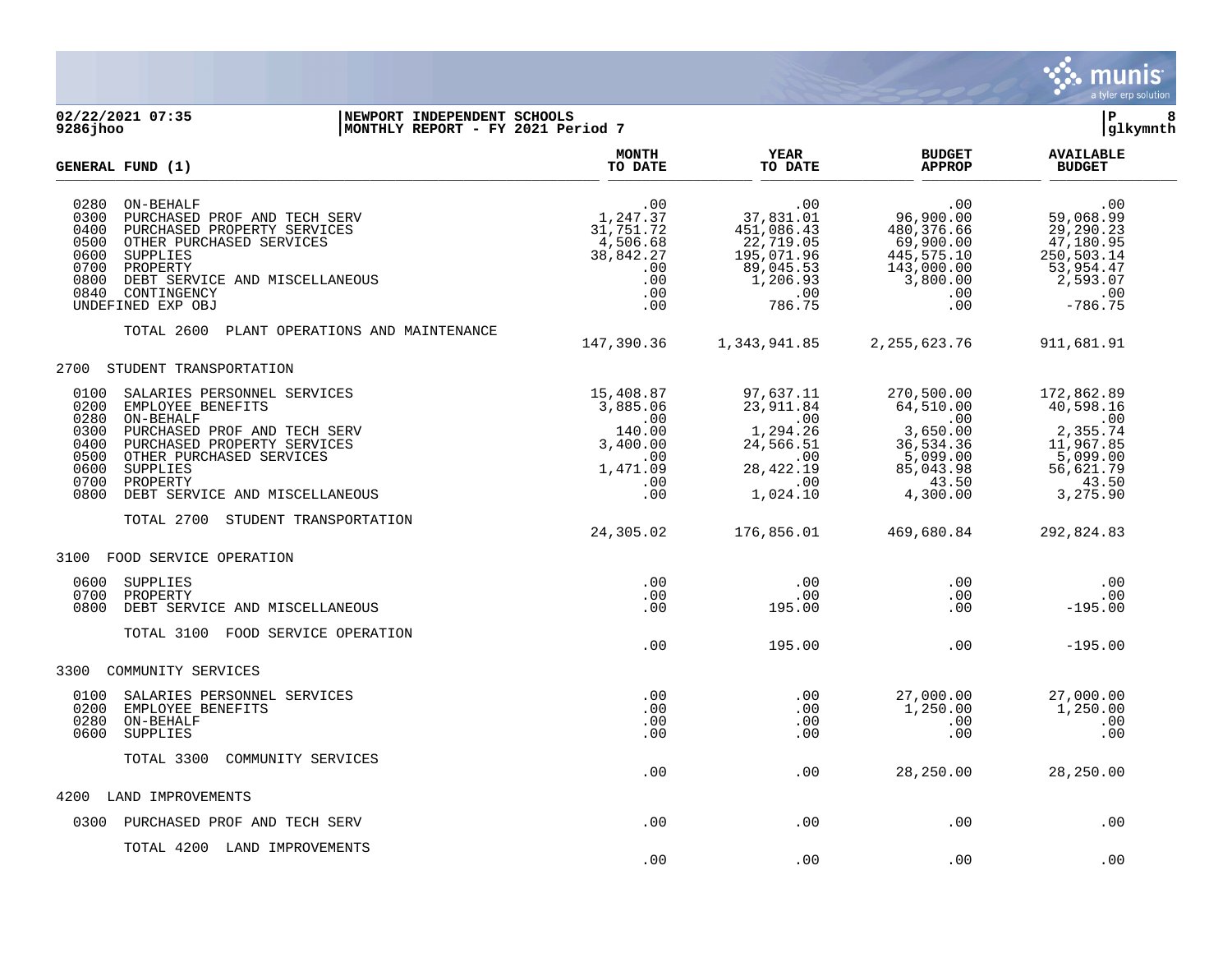|                                                                      |                                                                                                                                                                                                       |                                                                  |                                                             |                                                                   |                                                                        | a tyler erp solution                                              |
|----------------------------------------------------------------------|-------------------------------------------------------------------------------------------------------------------------------------------------------------------------------------------------------|------------------------------------------------------------------|-------------------------------------------------------------|-------------------------------------------------------------------|------------------------------------------------------------------------|-------------------------------------------------------------------|
| 9286jhoo                                                             | 02/22/2021 07:35                                                                                                                                                                                      | NEWPORT INDEPENDENT SCHOOLS<br>MONTHLY REPORT - FY 2021 Period 7 |                                                             |                                                                   |                                                                        | lР<br>9<br>glkymnth                                               |
|                                                                      | GENERAL FUND (1)                                                                                                                                                                                      |                                                                  | MONTH<br>TO DATE                                            | <b>YEAR</b><br>TO DATE                                            | <b>BUDGET</b><br><b>APPROP</b>                                         | <b>AVAILABLE</b><br><b>BUDGET</b>                                 |
| 4300                                                                 | ARCHITECTURAL/ENGIN                                                                                                                                                                                   |                                                                  |                                                             |                                                                   |                                                                        |                                                                   |
|                                                                      | 0700 PROPERTY                                                                                                                                                                                         |                                                                  | .00                                                         | .00                                                               | .00                                                                    | .00                                                               |
|                                                                      | TOTAL 4300 ARCHITECTURAL/ENGIN                                                                                                                                                                        |                                                                  | .00                                                         | .00                                                               | .00                                                                    | .00                                                               |
| 4700                                                                 | BUILDING IMPROVEMENTS                                                                                                                                                                                 |                                                                  |                                                             |                                                                   |                                                                        |                                                                   |
| 0300<br>0700                                                         | PURCHASED PROF AND TECH SERV<br>PROPERTY                                                                                                                                                              |                                                                  | .00<br>.00                                                  | .00<br>.00                                                        | .00<br>.00                                                             | .00<br>.00                                                        |
|                                                                      | TOTAL 4700<br>BUILDING IMPROVEMENTS                                                                                                                                                                   |                                                                  | .00                                                         | .00                                                               | .00                                                                    | .00                                                               |
| 5100                                                                 | DEBT SERVICE                                                                                                                                                                                          |                                                                  |                                                             |                                                                   |                                                                        |                                                                   |
| 0800<br>0900                                                         | DEBT SERVICE AND MISCELLANEOUS<br>OTHER ITEMS                                                                                                                                                         |                                                                  | 51,473.97<br>.00                                            | 55,224.94<br>.00                                                  | 56,000.00<br>.00                                                       | 775.06<br>.00                                                     |
|                                                                      | TOTAL 5100 DEBT SERVICE                                                                                                                                                                               |                                                                  | 51,473.97                                                   | 55,224.94                                                         | 56,000.00                                                              | 775.06                                                            |
| 5200                                                                 | FUND TRANSFERS                                                                                                                                                                                        |                                                                  |                                                             |                                                                   |                                                                        |                                                                   |
| 0100<br>0200<br>0280<br>0300<br>0400<br>0600<br>0700<br>0800<br>0900 | SALARIES PERSONNEL SERVICES<br>EMPLOYEE BENEFITS<br>ON-BEHALF<br>PURCHASED PROF AND TECH SERV<br>PURCHASED PROPERTY SERVICES<br>SUPPLIES<br>PROPERTY<br>DEBT SERVICE AND MISCELLANEOUS<br>OTHER ITEMS |                                                                  | .00<br>.00<br>.00<br>.00<br>.00<br>.00<br>.00<br>.00<br>.00 | .00<br>.00<br>.00<br>.00<br>.00<br>.00<br>.00<br>.00<br>10,028.00 | .00<br>.00<br>.00<br>.00<br>$.00 \,$<br>.00<br>.00<br>.00<br>30,264.00 | .00<br>.00<br>.00<br>.00<br>.00<br>.00<br>.00<br>.00<br>20,236.00 |
|                                                                      | TOTAL 5200<br>FUND TRANSFERS                                                                                                                                                                          |                                                                  | .00                                                         | 10,028.00                                                         | 30,264.00                                                              | 20,236.00                                                         |
|                                                                      | 5300 CONTINGENCY                                                                                                                                                                                      |                                                                  |                                                             |                                                                   |                                                                        |                                                                   |
| 0840                                                                 | CONTINGENCY                                                                                                                                                                                           |                                                                  | .00                                                         | .00                                                               | 2,661,713.53                                                           | 2,661,713.53                                                      |
|                                                                      | TOTAL 5300 CONTINGENCY                                                                                                                                                                                |                                                                  | .00                                                         | .00                                                               | 2,661,713.53                                                           | 2,661,713.53                                                      |
|                                                                      | TOTAL EXPENDITURES                                                                                                                                                                                    |                                                                  | 1,252,646.41                                                | 9,120,818.13                                                      | 19, 171, 270. 33                                                       | 10,050,452.20                                                     |
|                                                                      | TOTAL FOR GENERAL FUND (1)                                                                                                                                                                            |                                                                  | $-748, 283.06$                                              | 3,919,715.67                                                      | .00                                                                    | $-3,919,715.67$                                                   |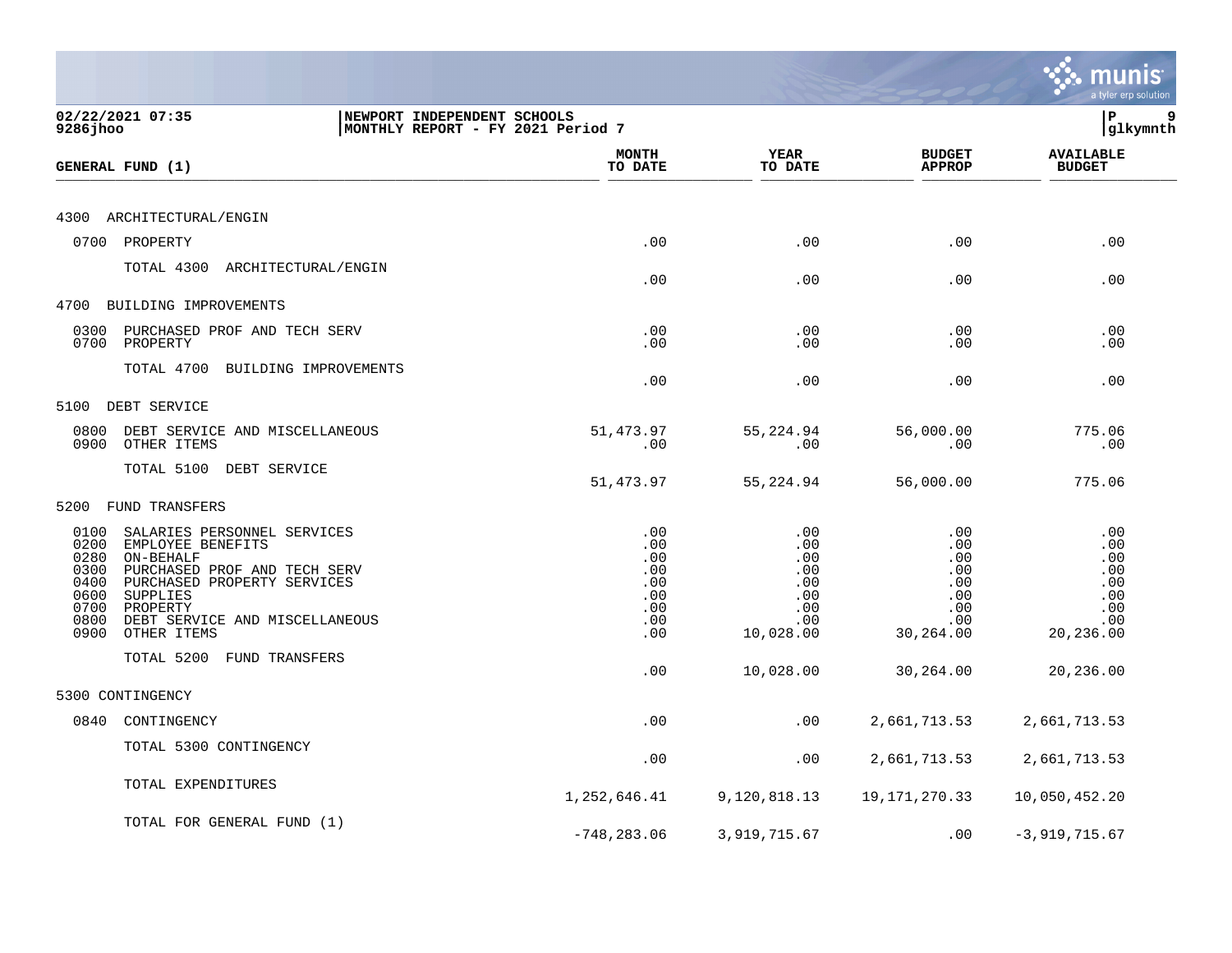|                                                                   |                                                                   |                         |                     |                                | munis<br>a tyler erp solution     |    |
|-------------------------------------------------------------------|-------------------------------------------------------------------|-------------------------|---------------------|--------------------------------|-----------------------------------|----|
| 02/22/2021 07:35<br>9286 jhoo                                     | NEWPORT INDEPENDENT SCHOOLS<br> MONTHLY REPORT - FY 2021 Period 7 |                         |                     |                                | lР<br> glkymnth                   | 10 |
| SPECIAL REVENUE (2)                                               |                                                                   | <b>MONTH</b><br>TO DATE | YEAR<br>TO DATE     | <b>BUDGET</b><br><b>APPROP</b> | <b>AVAILABLE</b><br><b>BUDGET</b> |    |
| REVENUES                                                          |                                                                   |                         |                     |                                |                                   |    |
| 0999 BEGINNING BALANCE                                            |                                                                   |                         |                     |                                |                                   |    |
| TOTAL 0999 BEGINNING BALANCE                                      |                                                                   | .00                     | .00                 | .00                            | .00                               |    |
| <b>RECEIPTS</b>                                                   |                                                                   |                         |                     |                                |                                   |    |
| REVENUE FROM LOCAL SOURCES                                        |                                                                   |                         |                     |                                |                                   |    |
| OTHER REVENUE FROM LOCAL SOURCES                                  |                                                                   |                         |                     |                                |                                   |    |
| 1920 CONTRIBUTIONS/DONATIONS/PRIVAT<br>1990 MISCELLANEOUS REVENUE |                                                                   | 2,846.25<br>.00         | 64,925.62<br>306.25 | 102,150.00<br>.00              | 37, 224.38<br>$-306.25$           |    |
| TOTAL OTHER REVENUE FROM LOCAL SOURCES                            |                                                                   | 2,846.25                | 65,231.87           | 102,150.00                     | 36,918.13                         |    |
| TOTAL REVENUE FROM LOCAL SOURCES                                  |                                                                   | 2,846.25                | 65,231.87           | 102,150.00                     | 36,918.13                         |    |
| REVENUE FROM STATE SOURCES                                        |                                                                   |                         |                     |                                |                                   |    |
| STATE PROGRAM                                                     |                                                                   |                         |                     |                                |                                   |    |
| 3111 SEEK PROGRAM                                                 |                                                                   | .00                     | 242,590.00          | 242,590.00                     | .00                               |    |
| TOTAL STATE PROGRAM                                               |                                                                   | .00                     | 242,590.00          | 242,590.00                     | .00                               |    |
| RESTRICTED                                                        |                                                                   |                         |                     |                                |                                   |    |
| 3200 RESTRICTED STATE REVENUE                                     |                                                                   | 47,376.88               | 549,756.69          | 1,526,918.79                   | 977,162.10                        |    |
| TOTAL RESTRICTED                                                  |                                                                   | 47,376.88               | 549,756.69          | 1,526,918.79                   | 977,162.10                        |    |
| REVENUE IN LIEU OF TAXES/STATE                                    |                                                                   |                         |                     |                                |                                   |    |
| 3800 STATE REVENUE LIEU OF TAXES                                  |                                                                   | .00                     | .00                 | .00                            | .00                               |    |
| TOTAL REVENUE IN LIEU OF TAXES/STATE                              |                                                                   | .00                     | .00                 | .00                            | .00                               |    |
| REVENUE ON BEHALF PAYMENTS                                        |                                                                   |                         |                     |                                |                                   |    |
| 3900 REV FOR ON BEHALF PAYMNENTS                                  |                                                                   | .00                     | .00                 | .00                            | .00                               |    |
| TOTAL REVENUE ON BEHALF PAYMENTS                                  |                                                                   | .00                     | .00                 | .00                            | .00                               |    |

and the state of the state of the state of the state of the state of the state of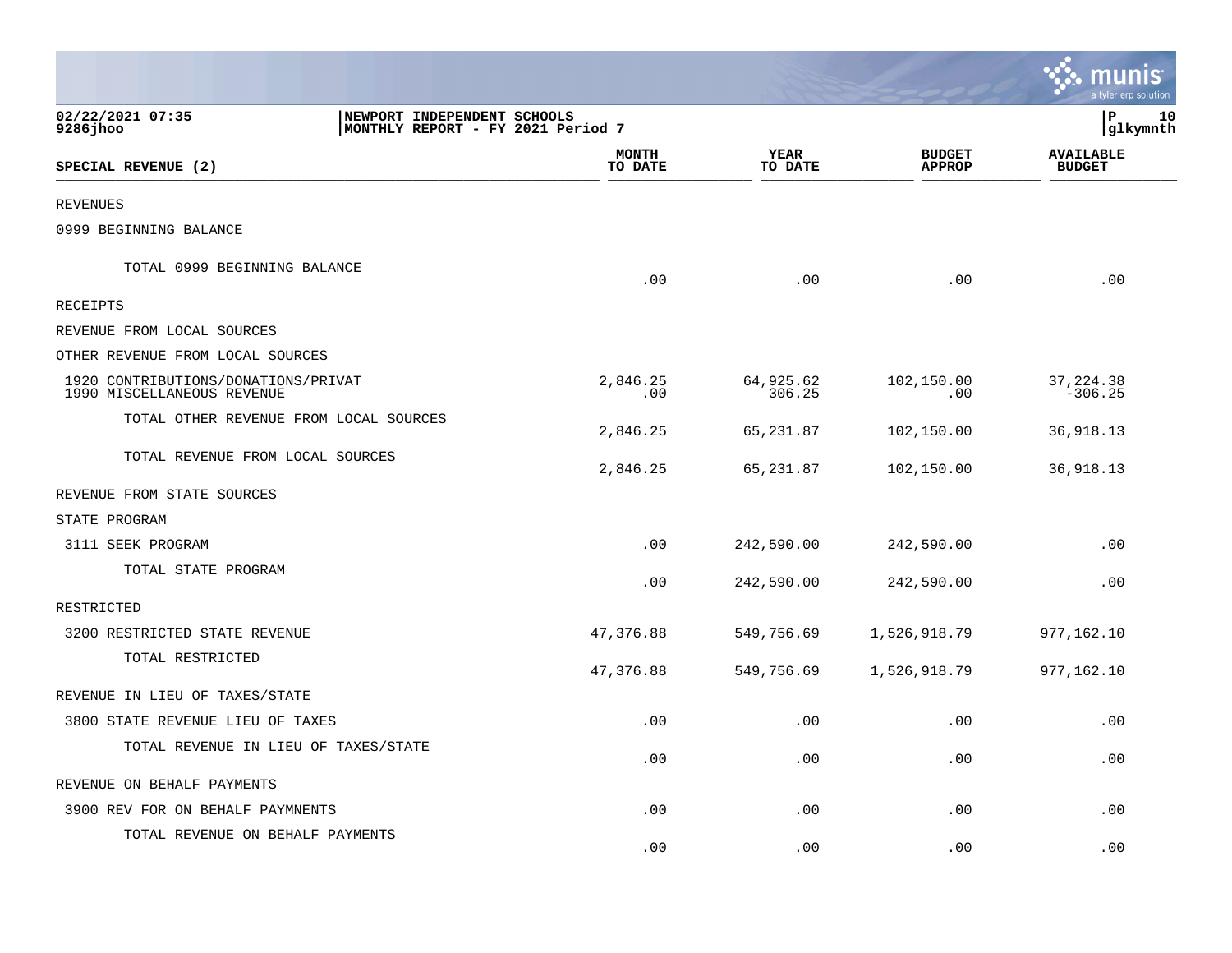|                                                         |                                                                  |                         |                         |                                | munis<br>a tyler erp solution     |
|---------------------------------------------------------|------------------------------------------------------------------|-------------------------|-------------------------|--------------------------------|-----------------------------------|
| 02/22/2021 07:35<br>9286 jhoo                           | NEWPORT INDEPENDENT SCHOOLS<br>MONTHLY REPORT - FY 2021 Period 7 |                         |                         |                                | P<br>11<br>glkymnth               |
| SPECIAL REVENUE (2)                                     |                                                                  | <b>MONTH</b><br>TO DATE | <b>YEAR</b><br>TO DATE  | <b>BUDGET</b><br><b>APPROP</b> | <b>AVAILABLE</b><br><b>BUDGET</b> |
| TOTAL REVENUE FROM STATE SOURCES                        |                                                                  | 47,376.88               | 792,346.69              | 1,769,508.79                   | 977,162.10                        |
| REVENUE FROM FEDERAL SOURCES                            |                                                                  |                         |                         |                                |                                   |
| RESTRICTED THROUGH THE STATE                            |                                                                  |                         |                         |                                |                                   |
| 4500 RESTRICTED FED REV THRU STATE                      |                                                                  | 502,280.04              | 2,071,750.91            | 4, 416, 022.95                 | 2,344,272.04                      |
| TOTAL RESTRICTED THROUGH THE STATE                      |                                                                  | 502,280.04              | 2,071,750.91            | 4, 416, 022.95                 | 2,344,272.04                      |
| TOTAL REVENUE FROM FEDERAL SOURCES                      |                                                                  | 502,280.04              | 2,071,750.91            | 4, 416, 022.95                 | 2,344,272.04                      |
| OTHER RECEIPTS                                          |                                                                  |                         |                         |                                |                                   |
| <b>INTERFUND TRANSFERS</b>                              |                                                                  |                         |                         |                                |                                   |
| 5210 FUND TRANSFER IN<br>5231 TRANSFER<br>5241 TRANSFER |                                                                  | .00<br>.00<br>.00       | 10,028.00<br>.00<br>.00 | 30,264.00<br>213,228.00<br>.00 | 20,236.00<br>213,228.00<br>.00    |
| TOTAL INTERFUND TRANSFERS                               |                                                                  | .00                     | 10,028.00               | 243,492.00                     | 233,464.00                        |
| TOTAL OTHER RECEIPTS                                    |                                                                  | .00                     | 10,028.00               | 243,492.00                     | 233,464.00                        |
| TOTAL RECEIPTS                                          |                                                                  | 552,503.17              | 2,939,357.47            | 6,531,173.74                   | 3,591,816.27                      |
| TOTAL REVENUE                                           |                                                                  | 552,503.17              | 2,939,357.47            | 6,531,173.74                   | 3,591,816.27                      |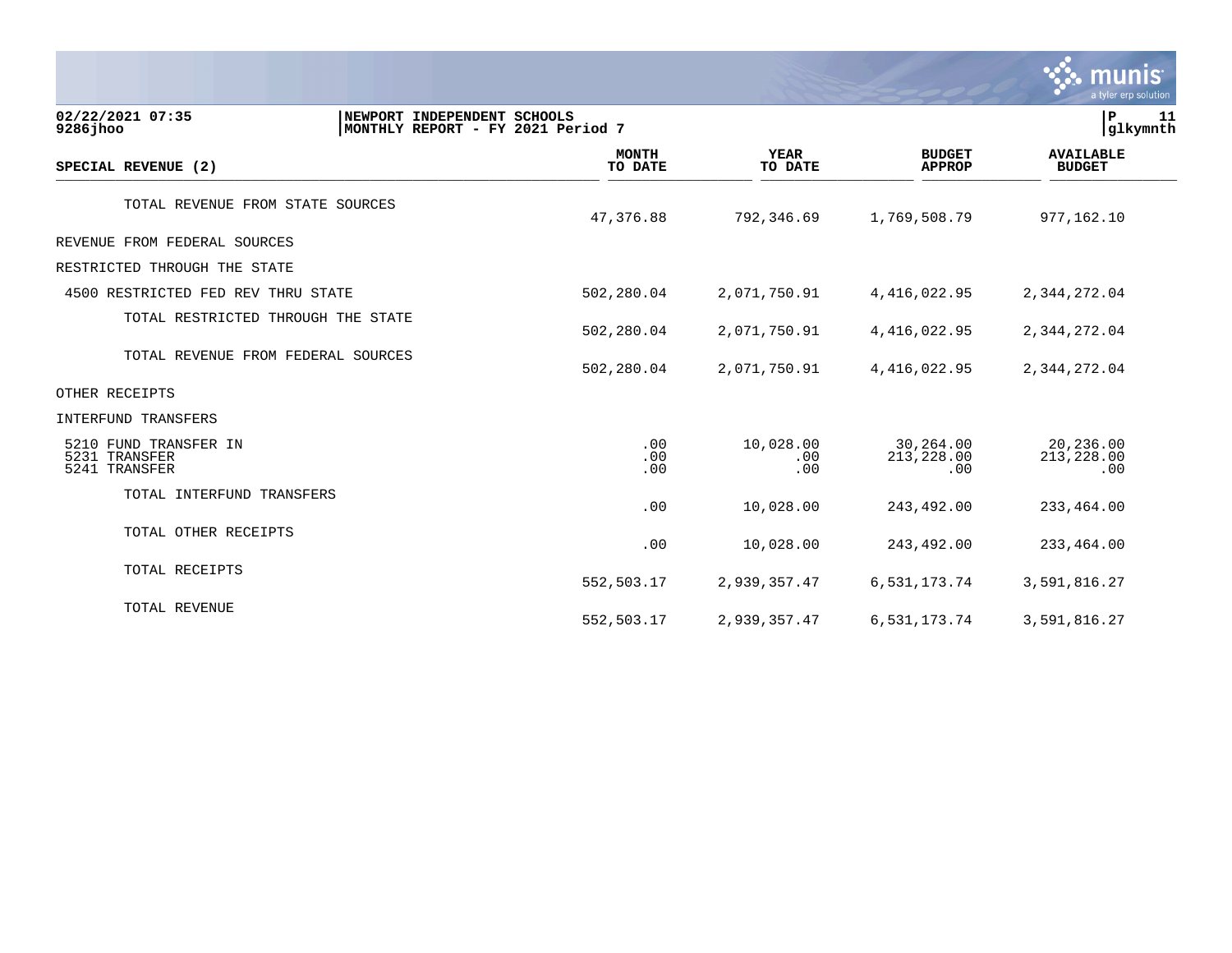|                                                                                                                                                                                                                                                                                                                   |                                                                                              |                                                                                                                            |                                                                                                                               | munis <sup>®</sup><br>a tyler erp solution                                                                                           |
|-------------------------------------------------------------------------------------------------------------------------------------------------------------------------------------------------------------------------------------------------------------------------------------------------------------------|----------------------------------------------------------------------------------------------|----------------------------------------------------------------------------------------------------------------------------|-------------------------------------------------------------------------------------------------------------------------------|--------------------------------------------------------------------------------------------------------------------------------------|
| 02/22/2021 07:35<br>9286 jhoo                                                                                                                                                                                                                                                                                     | NEWPORT INDEPENDENT SCHOOLS<br>MONTHLY REPORT - FY 2021 Period 7                             |                                                                                                                            |                                                                                                                               | P<br>12<br>glkymnth                                                                                                                  |
| SPECIAL REVENUE (2)                                                                                                                                                                                                                                                                                               | <b>MONTH</b><br>TO DATE                                                                      | <b>YEAR</b><br>TO DATE                                                                                                     | <b>BUDGET</b><br><b>APPROP</b>                                                                                                | <b>AVAILABLE</b><br><b>BUDGET</b>                                                                                                    |
| EXPENDITURES                                                                                                                                                                                                                                                                                                      |                                                                                              |                                                                                                                            |                                                                                                                               |                                                                                                                                      |
| RESTRICT TO REV & BAL SHT ONLY<br>0000                                                                                                                                                                                                                                                                            |                                                                                              |                                                                                                                            |                                                                                                                               |                                                                                                                                      |
| 0900<br>OTHER ITEMS                                                                                                                                                                                                                                                                                               | .00                                                                                          | .00                                                                                                                        | .00                                                                                                                           | .00                                                                                                                                  |
| RESTRICT TO REV & BAL SHT ONLY<br>TOTAL 0000                                                                                                                                                                                                                                                                      | .00                                                                                          | .00                                                                                                                        | .00                                                                                                                           | .00                                                                                                                                  |
| 1000<br>INSTRUCTION                                                                                                                                                                                                                                                                                               |                                                                                              |                                                                                                                            |                                                                                                                               |                                                                                                                                      |
| 0100<br>SALARIES PERSONNEL SERVICES<br>0200<br>EMPLOYEE BENEFITS<br>0300<br>PURCHASED PROF AND TECH SERV<br>0400<br>PURCHASED PROPERTY SERVICES<br>0500<br>OTHER PURCHASED SERVICES<br>0600<br>SUPPLIES<br>0700<br>PROPERTY<br>0800<br>DEBT SERVICE AND MISCELLANEOUS<br>0900<br>OTHER ITEMS<br>UNDEFINED EXP OBJ | 184,694.16<br>40,434.65<br>3,858.75<br>.00<br>.00<br>8,108.34<br>.00<br>295.42<br>.00<br>.00 | 1,091,674.28<br>193,546.67<br>39,307.46<br>.00<br>98,565.56<br>246, 197. 43<br>286,576.62<br>4,834.36<br>.00<br>58, 377.48 | 2,934,874.36<br>615, 149.51<br>246,890.04<br>12,500.00<br>258,590.17<br>708,061.72<br>510,943.05<br>53, 137. 73<br>.00<br>.00 | 1,843,200.08<br>421,602.84<br>207,582.58<br>12,500.00<br>160,024.61<br>461,864.29<br>224,366.43<br>48,303.37<br>.00<br>$-58, 377.48$ |
| TOTAL 1000<br>INSTRUCTION                                                                                                                                                                                                                                                                                         | 237,391.32                                                                                   | 2,019,079.86                                                                                                               | 5,340,146.58                                                                                                                  | 3,321,066.72                                                                                                                         |
| STUDENT SUPPORT SERVICES<br>2100                                                                                                                                                                                                                                                                                  |                                                                                              |                                                                                                                            |                                                                                                                               |                                                                                                                                      |
| 0100<br>SALARIES PERSONNEL SERVICES<br>EMPLOYEE BENEFITS<br>0200<br>0300<br>PURCHASED PROF AND TECH SERV<br>0500<br>OTHER PURCHASED SERVICES<br>0600<br>SUPPLIES<br>0700<br>PROPERTY<br>UNDEFINED EXP OBJ                                                                                                         | 16,777.26<br>3,836.60<br>.00<br>.00<br>$.00 \,$<br>.00<br>.00                                | 116,377.68<br>20,057.29<br>.00<br>.00<br>2,722.38<br>.00<br>3,425.30                                                       | 228,019.76<br>24,085.41<br>272.00<br>2,400.00<br>1,284.79<br>.00<br>.00                                                       | 111,642.08<br>4,028.12<br>272.00<br>2,400.00<br>$-1,437.59$<br>.00<br>$-3, 425.30$                                                   |
| STUDENT SUPPORT SERVICES<br>TOTAL 2100                                                                                                                                                                                                                                                                            | 20,613.86                                                                                    | 142,582.65                                                                                                                 | 256,061.96                                                                                                                    | 113,479.31                                                                                                                           |
| INSTRUCTIONAL STAFF SUPP SERV<br>2200                                                                                                                                                                                                                                                                             |                                                                                              |                                                                                                                            |                                                                                                                               |                                                                                                                                      |
| SALARIES PERSONNEL SERVICES<br>0100<br>0200<br>EMPLOYEE BENEFITS<br>PURCHASED PROF AND TECH SERV<br>0300<br>PURCHASED PROPERTY SERVICES<br>0400<br>0500 OTHER PURCHASED SERVICES<br>0600 SUPPLIES<br>0700 PROPERTY<br>0800<br>DEBT SERVICE AND MISCELLANEOUS<br>0900 OTHER ITEMS<br>UNDEFINED EXP OBJ             | 6,609.21<br>2,855.14<br>3,528.00<br>$\sim$ 00<br>.00<br>.00<br>.00<br>.00<br>.00<br>.00      | 71,289.23<br>20,330.79<br>18, 311.63<br>$\sim 00$<br>3,746.99<br>$.00 \,$<br>26,185.01<br>.00<br>.00<br>.00                | 124,674.60<br>47,100.98<br>131,537.35<br>.00<br>78,580.71<br>.00<br>92,271.00<br>.00<br>.00<br>.00                            | 53, 385. 37<br>26,770.19<br>113, 225. 72<br>$\sim$ 00<br>74,833.72<br>.00<br>66,085.99<br>.00<br>.00<br>.00                          |
| TOTAL 2200<br>INSTRUCTIONAL STAFF SUPP SERV                                                                                                                                                                                                                                                                       | 12,992.35                                                                                    | 139,863.65                                                                                                                 | 474,164.64                                                                                                                    | 334,300.99                                                                                                                           |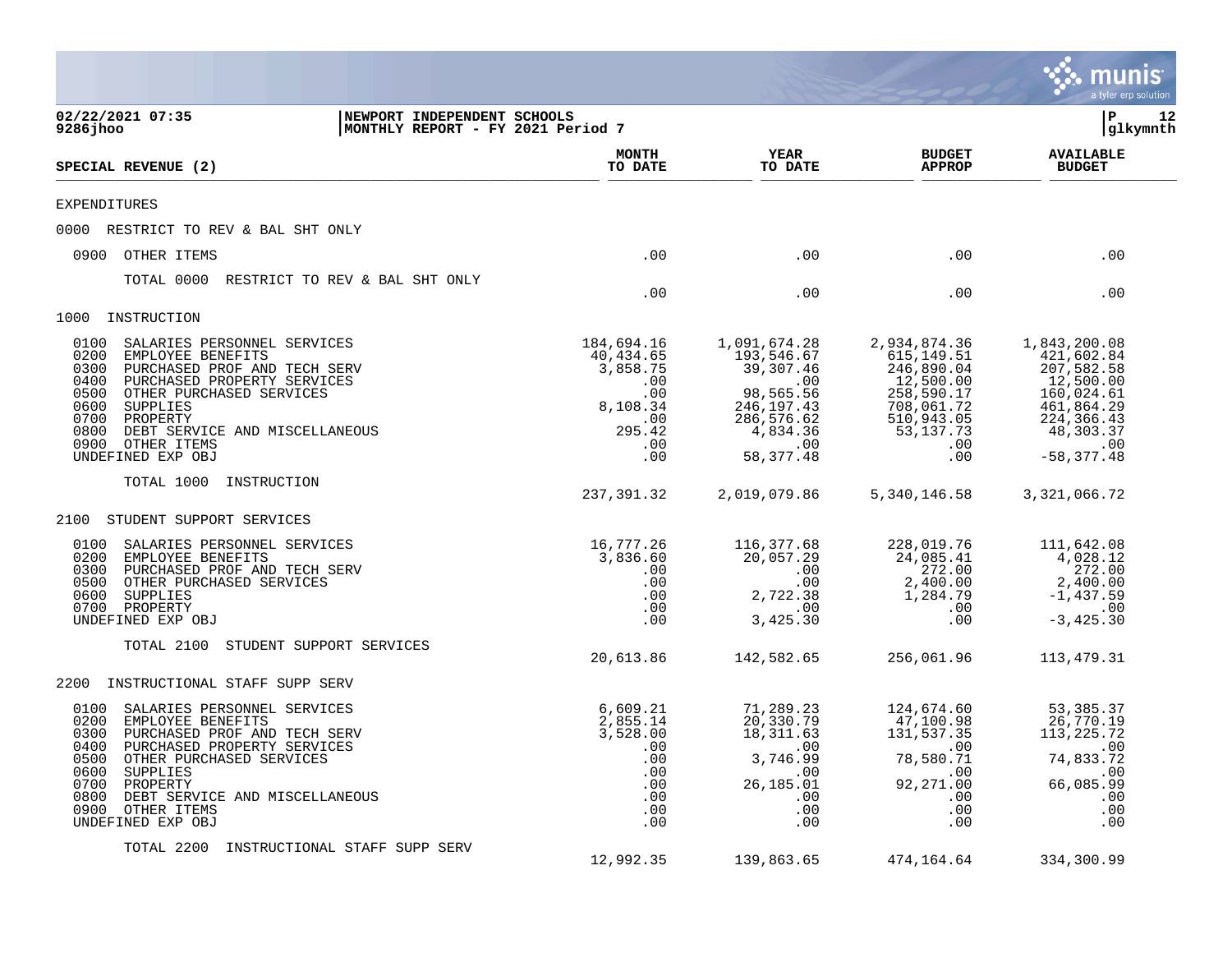|                                                                                                                                                                                                                                                    |                                                    |                                                               |                                                                         | munis<br>a tyler erp solution                                      |
|----------------------------------------------------------------------------------------------------------------------------------------------------------------------------------------------------------------------------------------------------|----------------------------------------------------|---------------------------------------------------------------|-------------------------------------------------------------------------|--------------------------------------------------------------------|
| 02/22/2021 07:35<br>NEWPORT INDEPENDENT SCHOOLS<br>9286jhoo<br>MONTHLY REPORT - FY 2021 Period 7                                                                                                                                                   |                                                    |                                                               |                                                                         | P<br>13<br>glkymnth                                                |
| SPECIAL REVENUE (2)                                                                                                                                                                                                                                | <b>MONTH</b><br>TO DATE                            | <b>YEAR</b><br>TO DATE                                        | <b>BUDGET</b><br><b>APPROP</b>                                          | <b>AVAILABLE</b><br><b>BUDGET</b>                                  |
| DISTRICT ADMIN SUPPORT<br>2300                                                                                                                                                                                                                     |                                                    |                                                               |                                                                         |                                                                    |
| 0100<br>SALARIES PERSONNEL SERVICES<br>0200<br>EMPLOYEE BENEFITS<br>0300<br>PURCHASED PROF AND TECH SERV<br>0500<br>OTHER PURCHASED SERVICES<br>0600<br>SUPPLIES<br>0800<br>DEBT SERVICE AND MISCELLANEOUS<br>TOTAL 2300<br>DISTRICT ADMIN SUPPORT | .00<br>.00<br>.00<br>.00<br>.00<br>.00             | .00<br>21,110.00<br>.00<br>.00<br>.00<br>.00                  | .00<br>21,110.00<br>.00<br>.00<br>.00<br>.00                            | .00<br>.00<br>.00<br>.00<br>.00<br>.00                             |
| 2400<br>SCHOOL ADMIN SUPPORT                                                                                                                                                                                                                       | .00                                                | 21,110.00                                                     | 21,110.00                                                               | .00                                                                |
| 0100<br>SALARIES PERSONNEL SERVICES<br>0200<br>EMPLOYEE BENEFITS<br>0500<br>OTHER PURCHASED SERVICES<br>0600<br>SUPPLIES<br>0700<br>PROPERTY                                                                                                       | .00<br>.00<br>.00<br>.00<br>.00                    | .00<br>.00<br>.00<br>.00<br>.00                               | .00<br>.00<br>.00<br>.00<br>.00                                         | .00<br>.00<br>.00<br>.00<br>.00                                    |
| TOTAL 2400<br>SCHOOL ADMIN SUPPORT                                                                                                                                                                                                                 | .00                                                | .00                                                           | .00                                                                     | .00                                                                |
| 2500<br>BUSINESS SUPPORT SERVICES                                                                                                                                                                                                                  |                                                    |                                                               |                                                                         |                                                                    |
| 0100<br>SALARIES PERSONNEL SERVICES<br>0200<br>EMPLOYEE BENEFITS<br>0300<br>PURCHASED PROF AND TECH SERV<br>0500<br>OTHER PURCHASED SERVICES<br>0600<br>SUPPLIES<br>0700<br>PROPERTY                                                               | 2,159.68<br>1,249.65<br>.00<br>.00<br>.00<br>.00   | 15,117.76<br>6,206.03<br>8,640.00<br>.00<br>.00<br>100,751.11 | 29,550.00<br>15,331.89<br>19,855.00<br>686.00<br>2,105.00<br>101,282.11 | 14,432.24<br>9,125.86<br>11,215.00<br>686.00<br>2,105.00<br>531.00 |
| TOTAL 2500<br>BUSINESS SUPPORT SERVICES                                                                                                                                                                                                            | 3,409.33                                           | 130,714.90                                                    | 168,810.00                                                              | 38,095.10                                                          |
| 2600<br>PLANT OPERATIONS AND MAINTENANCE                                                                                                                                                                                                           |                                                    |                                                               |                                                                         |                                                                    |
| 0100<br>SALARIES PERSONNEL SERVICES<br>0200<br>EMPLOYEE BENEFITS<br>0400<br>PURCHASED PROPERTY SERVICES<br>0500<br>OTHER PURCHASED SERVICES<br>0600<br>SUPPLIES<br>0700 PROPERTY<br>UNDEFINED EXP OBJ                                              | .00<br>.00<br>.00<br>.00<br>.00<br>.00<br>4,806.00 | .00<br>.00<br>.00<br>.00<br>.00<br>120,728.89<br>64,454.13    | .00<br>.00<br>.00<br>.00<br>.00<br>120,728.89<br>.00                    | .00<br>.00<br>.00<br>.00<br>.00<br>.00<br>$-64, 454.13$            |
| TOTAL 2600 PLANT OPERATIONS AND MAINTENANCE                                                                                                                                                                                                        | 4,806.00                                           | 185, 183.02                                                   | 120,728.89                                                              | $-64, 454.13$                                                      |
| 2700<br>STUDENT TRANSPORTATION                                                                                                                                                                                                                     |                                                    |                                                               |                                                                         |                                                                    |
| SALARIES PERSONNEL SERVICES<br>0100<br>0200<br>EMPLOYEE BENEFITS                                                                                                                                                                                   | .00<br>.00                                         | .00<br>.00                                                    | .00<br>.00                                                              | .00<br>.00                                                         |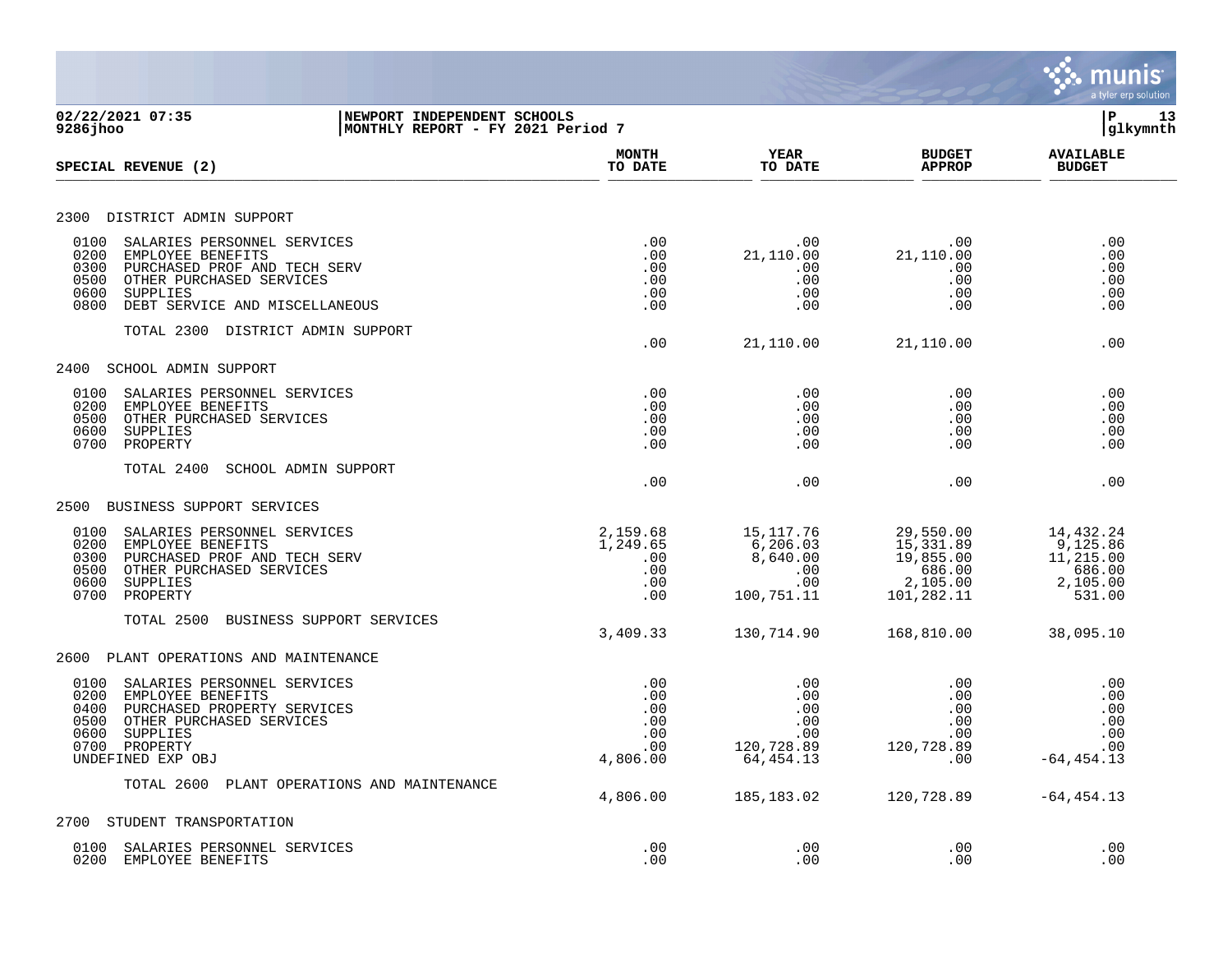

| 02/22/2021 07:35<br>9286 jhoo                                                                                                                                                                                                                                                                                     | NEWPORT INDEPENDENT SCHOOLS<br>MONTHLY REPORT - FY 2021 Period 7                           |                                                                                                            |                                                                                                                  |                                                                                                                  |
|-------------------------------------------------------------------------------------------------------------------------------------------------------------------------------------------------------------------------------------------------------------------------------------------------------------------|--------------------------------------------------------------------------------------------|------------------------------------------------------------------------------------------------------------|------------------------------------------------------------------------------------------------------------------|------------------------------------------------------------------------------------------------------------------|
| SPECIAL REVENUE (2)                                                                                                                                                                                                                                                                                               | <b>MONTH</b><br>TO DATE                                                                    | <b>YEAR</b><br>TO DATE                                                                                     | <b>BUDGET</b><br><b>APPROP</b>                                                                                   | <b>AVAILABLE</b><br><b>BUDGET</b>                                                                                |
| SUPPLIES<br>0600                                                                                                                                                                                                                                                                                                  | .00                                                                                        | .00                                                                                                        | .00                                                                                                              | .00                                                                                                              |
| TOTAL 2700<br>STUDENT TRANSPORTATION                                                                                                                                                                                                                                                                              | .00                                                                                        | .00                                                                                                        | .00                                                                                                              | .00                                                                                                              |
| FOOD SERVICE OPERATION<br>3100                                                                                                                                                                                                                                                                                    |                                                                                            |                                                                                                            |                                                                                                                  |                                                                                                                  |
| SUPPLIES<br>0600                                                                                                                                                                                                                                                                                                  | .00                                                                                        | .00                                                                                                        | .00                                                                                                              | .00                                                                                                              |
| TOTAL 3100<br>FOOD SERVICE OPERATION                                                                                                                                                                                                                                                                              | .00                                                                                        | .00                                                                                                        | .00                                                                                                              | .00                                                                                                              |
| 3300<br>COMMUNITY SERVICES                                                                                                                                                                                                                                                                                        |                                                                                            |                                                                                                            |                                                                                                                  |                                                                                                                  |
| 0100<br>SALARIES PERSONNEL SERVICES<br>0200<br>EMPLOYEE BENEFITS<br>0300<br>PURCHASED PROF AND TECH SERV<br>0400<br>PURCHASED PROPERTY SERVICES<br>0500<br>OTHER PURCHASED SERVICES<br>0600<br>SUPPLIES<br>0700<br>PROPERTY<br>0800<br>DEBT SERVICE AND MISCELLANEOUS<br>0900<br>OTHER ITEMS<br>UNDEFINED EXP OBJ | 27,466.56<br>8,022.52<br>1,500.00<br>.00<br>407.40<br>1,580.67<br>.00<br>.00<br>.00<br>.00 | 199,011.18<br>49,456.77<br>5,635.00<br>98.00<br>4,055.06<br>11,322.63<br>24,698.00<br>517.93<br>.00<br>.00 | 414,092.94<br>114,600.76<br>24,777.02<br>200.00<br>47,021.85<br>63,304.23<br>70,000.00<br>4,293.23<br>.00<br>.00 | 215,081.76<br>65, 143.99<br>19,142.02<br>102.00<br>42,966.79<br>51,981.60<br>45,302.00<br>3,775.30<br>.00<br>.00 |
| TOTAL 3300<br>COMMUNITY SERVICES                                                                                                                                                                                                                                                                                  | 38,977.15                                                                                  | 294,794.57                                                                                                 | 738,290.03                                                                                                       | 443, 495. 46                                                                                                     |
| 5200<br><b>FUND TRANSFERS</b>                                                                                                                                                                                                                                                                                     |                                                                                            |                                                                                                            |                                                                                                                  |                                                                                                                  |
| 0100<br>SALARIES PERSONNEL SERVICES<br>0200<br>EMPLOYEE BENEFITS<br>OTHER ITEMS<br>0900                                                                                                                                                                                                                           | .00<br>.00<br>.00                                                                          | .00<br>$.00 \,$<br>$-3, 200.00$                                                                            | .00<br>.00<br>262, 268.40                                                                                        | .00<br>.00<br>265,468.40                                                                                         |
| TOTAL 5200<br>FUND TRANSFERS                                                                                                                                                                                                                                                                                      | .00                                                                                        | $-3,200.00$                                                                                                | 262, 268.40                                                                                                      | 265,468.40                                                                                                       |
| TOTAL EXPENDITURES                                                                                                                                                                                                                                                                                                | 318,190.01                                                                                 | 2,930,128.65                                                                                               | 7,381,580.50                                                                                                     | 4, 451, 451.85                                                                                                   |
| TOTAL FOR SPECIAL REVENUE (2)                                                                                                                                                                                                                                                                                     | 234, 313. 16                                                                               | 9,228.82                                                                                                   | $-850, 406.76$                                                                                                   | $-859,635.58$                                                                                                    |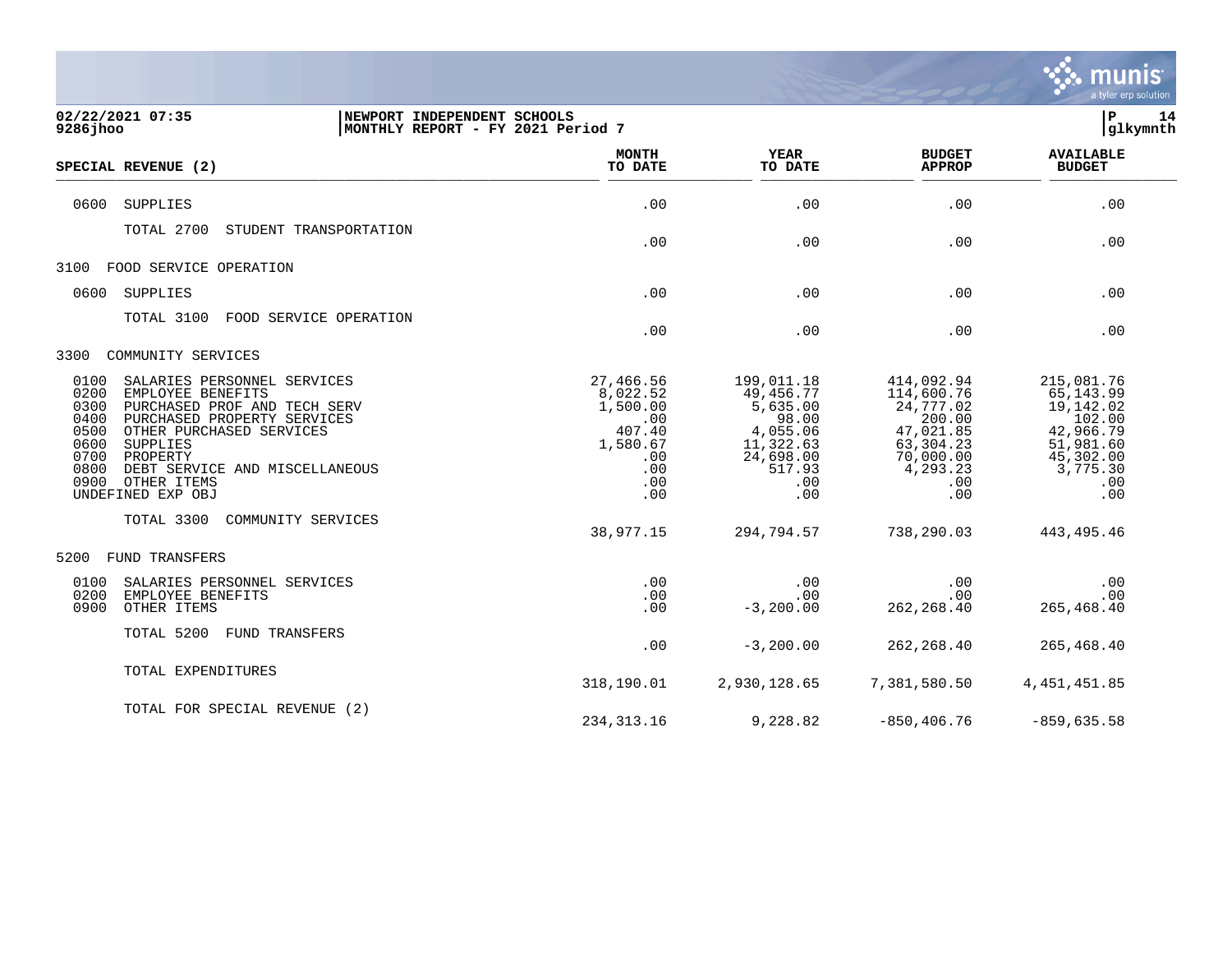|                                                              |                                   |                        |                                | munis<br>a tyler erp solution     |
|--------------------------------------------------------------|-----------------------------------|------------------------|--------------------------------|-----------------------------------|
| 02/22/2021 07:35<br>NEWPORT INDEPENDENT SCHOOLS<br>9286 jhoo | MONTHLY REPORT - FY 2021 Period 7 |                        |                                | ${\bf P}$<br>15<br>glkymnth       |
| SRF-DIST ACTIVITY-(MULTI YR) (                               | <b>MONTH</b><br>TO DATE           | <b>YEAR</b><br>TO DATE | <b>BUDGET</b><br><b>APPROP</b> | <b>AVAILABLE</b><br><b>BUDGET</b> |
| <b>REVENUES</b>                                              |                                   |                        |                                |                                   |
| 0999 BEGINNING BALANCE                                       |                                   |                        |                                |                                   |
| TOTAL 0999 BEGINNING BALANCE                                 | .00                               | .00                    | .00                            | .00                               |
| RECEIPTS                                                     |                                   |                        |                                |                                   |
| REVENUE FROM LOCAL SOURCES                                   |                                   |                        |                                |                                   |
| STUDENT ACTIVITIES                                           |                                   |                        |                                |                                   |
| 1750 DONATIONS (ACTIVITY FND)                                | .00                               | .00                    | 7,104.76                       | 7,104.76                          |
| TOTAL STUDENT ACTIVITIES                                     | .00                               | .00                    | 7,104.76                       | 7,104.76                          |
| OTHER REVENUE FROM LOCAL SOURCES                             |                                   |                        |                                |                                   |
| 1920 CONTRIBUTIONS/DONATIONS/PRIVAT                          | .00                               | 11,625.00              | 17,625.24                      | 6,000.24                          |
| TOTAL OTHER REVENUE FROM LOCAL SOURCES                       | .00                               | 11,625.00              | 17,625.24                      | 6,000.24                          |
| TOTAL REVENUE FROM LOCAL SOURCES                             | .00                               | 11,625.00              | 24,730.00                      | 13,105.00                         |
| TOTAL RECEIPTS                                               | .00                               | 11,625.00              | 24,730.00                      | 13,105.00                         |
| TOTAL REVENUE                                                | .00                               | 11,625.00              | 24,730.00                      | 13,105.00                         |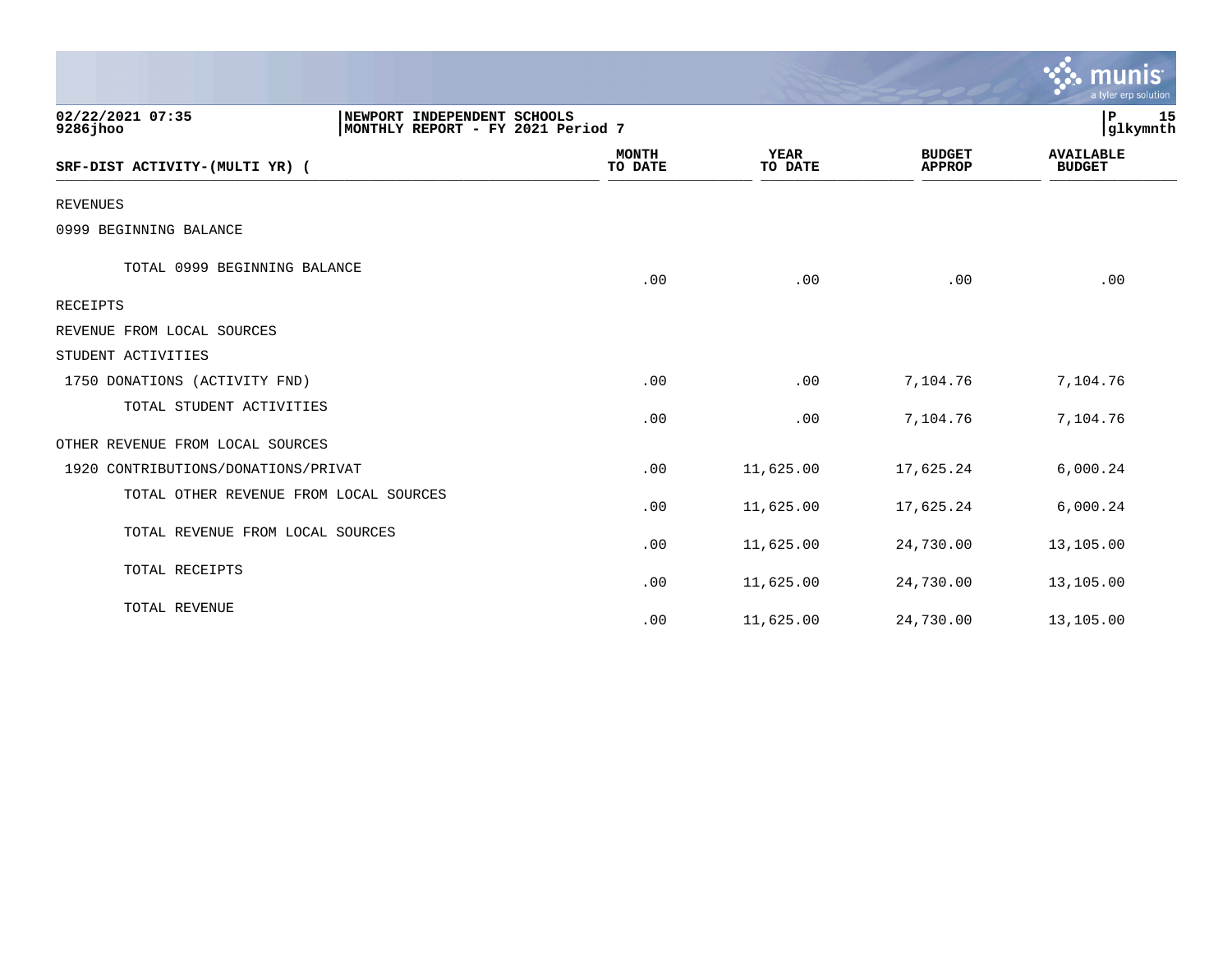

## **02/22/2021 07:35 |NEWPORT INDEPENDENT SCHOOLS |P 16 9286jhoo |MONTHLY REPORT - FY 2021 Period 7 |glkymnth**

| SRF-DIST ACTIVITY-(MULTI YR) (                                                                                                                                                                                                                      | <b>MONTH</b><br>TO DATE                                   | YEAR<br>TO DATE                                           | <b>BUDGET</b><br><b>APPROP</b>                                | <b>AVAILABLE</b><br><b>BUDGET</b>                             |  |
|-----------------------------------------------------------------------------------------------------------------------------------------------------------------------------------------------------------------------------------------------------|-----------------------------------------------------------|-----------------------------------------------------------|---------------------------------------------------------------|---------------------------------------------------------------|--|
| <b>EXPENDITURES</b>                                                                                                                                                                                                                                 |                                                           |                                                           |                                                               |                                                               |  |
| 1000<br>INSTRUCTION                                                                                                                                                                                                                                 |                                                           |                                                           |                                                               |                                                               |  |
| 0100<br>SALARIES PERSONNEL SERVICES<br>0200<br>EMPLOYEE BENEFITS<br>0300<br>PURCHASED PROF AND TECH SERV<br>0500<br>OTHER PURCHASED SERVICES<br>0600<br>SUPPLIES<br>0700<br>PROPERTY<br>0800<br>DEBT SERVICE AND MISCELLANEOUS<br>UNDEFINED EXP OBJ | .00<br>.00<br>.00<br>.00<br>1,900.00<br>.00<br>.00<br>.00 | .00<br>.00<br>.00<br>.00<br>6,893.65<br>.00<br>.00<br>.00 | .00<br>.00<br>200.00<br>.00<br>17,030.00<br>.00<br>.00<br>.00 | .00<br>.00<br>200.00<br>.00<br>10,136.35<br>.00<br>.00<br>.00 |  |
| TOTAL 1000<br>INSTRUCTION                                                                                                                                                                                                                           | 1,900.00                                                  | 6,893.65                                                  | 17,230.00                                                     | 10,336.35                                                     |  |
| TOTAL EXPENDITURES                                                                                                                                                                                                                                  | 1,900.00                                                  | 6,893.65                                                  | 17,230.00                                                     | 10,336.35                                                     |  |
| TOTAL FOR SRF-DIST ACTIVITY-(MULTI YR) (22)                                                                                                                                                                                                         | $-1,900.00$                                               | 4,731.35                                                  | 7,500.00                                                      | 2,768.65                                                      |  |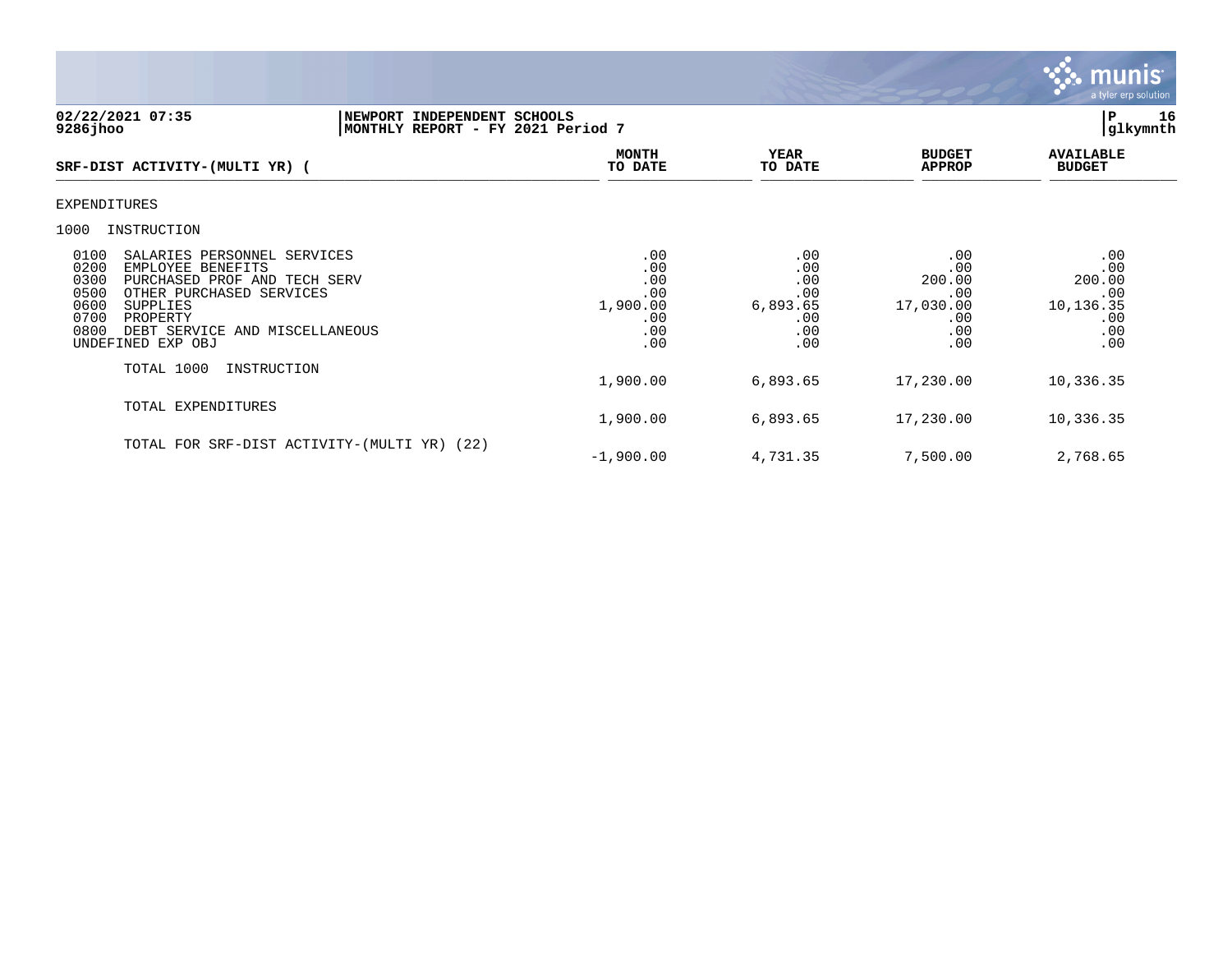|                                  |                                                                  |                         |                 |                                | <b>W. MUNIS</b><br>a tyler erp solution |
|----------------------------------|------------------------------------------------------------------|-------------------------|-----------------|--------------------------------|-----------------------------------------|
| 02/22/2021 07:35<br>$9286$ jhoo  | NEWPORT INDEPENDENT SCHOOLS<br>MONTHLY REPORT - FY 2021 Period 7 |                         |                 |                                | ∣P<br>17<br>glkymnth                    |
| CAPITAL OUTLAY FUND (310)        |                                                                  | <b>MONTH</b><br>TO DATE | YEAR<br>TO DATE | <b>BUDGET</b><br><b>APPROP</b> | <b>AVAILABLE</b><br><b>BUDGET</b>       |
| <b>REVENUES</b>                  |                                                                  |                         |                 |                                |                                         |
| 0999 BEGINNING BALANCE           |                                                                  |                         |                 |                                |                                         |
| TOTAL 0999 BEGINNING BALANCE     |                                                                  | .00                     | .00             | .00                            | .00                                     |
| <b>RECEIPTS</b>                  |                                                                  |                         |                 |                                |                                         |
| REVENUE FROM LOCAL SOURCES       |                                                                  |                         |                 |                                |                                         |
| EARNINGS ON INVESTMENTS          |                                                                  |                         |                 |                                |                                         |
| 1510 INVESTMENT INTEREST         |                                                                  | .00                     | .00             | .00                            | .00                                     |
| TOTAL EARNINGS ON INVESTMENTS    |                                                                  | .00                     | .00             | .00                            | .00                                     |
| TOTAL REVENUE FROM LOCAL SOURCES |                                                                  | .00                     | .00             | .00                            | .00                                     |
| REVENUE FROM STATE SOURCES       |                                                                  |                         |                 |                                |                                         |
| RESTRICTED                       |                                                                  |                         |                 |                                |                                         |
| 3200 RESTRICTED STATE REVENUE    |                                                                  | .00                     | 66,851.00       | 133,701.00                     | 66,850.00                               |
| TOTAL RESTRICTED                 |                                                                  | .00                     | 66,851.00       | 133,701.00                     | 66,850.00                               |
| TOTAL REVENUE FROM STATE SOURCES |                                                                  | .00                     | 66,851.00       | 133,701.00                     | 66,850.00                               |
| OTHER RECEIPTS                   |                                                                  |                         |                 |                                |                                         |
| INTERFUND TRANSFERS              |                                                                  |                         |                 |                                |                                         |
| 5210 FUND TRANSFER IN            |                                                                  | .00                     | .00             | .00                            | .00                                     |
| TOTAL INTERFUND TRANSFERS        |                                                                  | .00                     | .00             | .00                            | .00                                     |
| TOTAL OTHER RECEIPTS             |                                                                  | .00                     | .00             | .00                            | .00                                     |
| TOTAL RECEIPTS                   |                                                                  | .00                     | 66,851.00       | 133,701.00                     | 66,850.00                               |
| TOTAL REVENUE                    |                                                                  | .00                     | 66,851.00       | 133,701.00                     | 66,850.00                               |

 $\sim$   $\sim$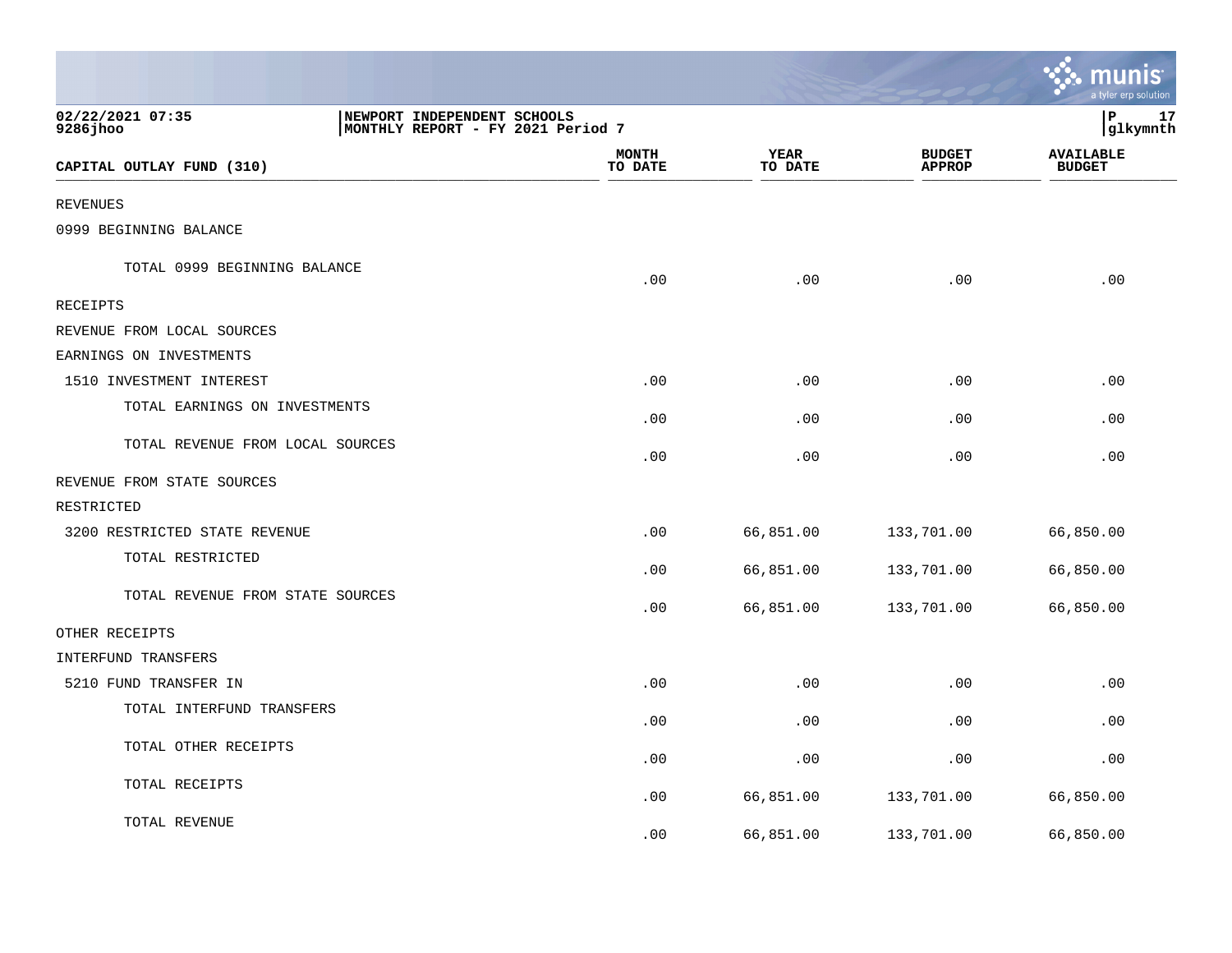|                                                                         |                                                                  |            |                        |                                | munis<br>a tyler erp solution     |
|-------------------------------------------------------------------------|------------------------------------------------------------------|------------|------------------------|--------------------------------|-----------------------------------|
| 02/22/2021 07:35<br>9286 jhoo                                           | NEWPORT INDEPENDENT SCHOOLS<br>MONTHLY REPORT - FY 2021 Period 7 |            |                        |                                | l P<br>18<br> glkymnth            |
| CAPITAL OUTLAY FUND (310)                                               | <b>MONTH</b><br>TO DATE                                          |            | <b>YEAR</b><br>TO DATE | <b>BUDGET</b><br><b>APPROP</b> | <b>AVAILABLE</b><br><b>BUDGET</b> |
| <b>EXPENDITURES</b>                                                     |                                                                  |            |                        |                                |                                   |
| DISTRICT ADMIN SUPPORT<br>2300                                          |                                                                  |            |                        |                                |                                   |
| 0400<br>PURCHASED PROPERTY SERVICES<br>0500<br>OTHER PURCHASED SERVICES |                                                                  | .00<br>.00 | .00<br>.00             | 133,701.00<br>.00              | 133,701.00<br>.00                 |
| TOTAL 2300 DISTRICT ADMIN SUPPORT                                       |                                                                  | .00        | .00                    | 133,701.00                     | 133,701.00                        |
| LAND/SITE ACQUISITIONS<br>4100                                          |                                                                  |            |                        |                                |                                   |
| 0700<br>PROPERTY                                                        |                                                                  | .00        | .00                    | .00                            | .00                               |
| TOTAL 4100 LAND/SITE ACQUISITIONS                                       |                                                                  | .00        | .00                    | .00                            | .00                               |
| 4300<br>ARCHITECTURAL/ENGIN                                             |                                                                  |            |                        |                                |                                   |
| 0300<br>PURCHASED PROF AND TECH SERV                                    |                                                                  | .00        | .00                    | .00                            | .00                               |
| TOTAL 4300 ARCHITECTURAL/ENGIN                                          |                                                                  | .00        | .00                    | .00                            | .00                               |
| BUILDING IMPROVEMENTS<br>4700                                           |                                                                  |            |                        |                                |                                   |
| 0300<br>PURCHASED PROF AND TECH SERV<br>0900<br>OTHER ITEMS             |                                                                  | .00<br>.00 | .00<br>.00             | .00<br>.00                     | .00<br>.00                        |
| TOTAL 4700<br>BUILDING IMPROVEMENTS                                     |                                                                  | .00        | .00                    | .00                            | .00                               |
| DEBT SERVICE<br>5100                                                    |                                                                  |            |                        |                                |                                   |
| 0800<br>DEBT SERVICE AND MISCELLANEOUS<br>0900<br>OTHER ITEMS           |                                                                  | .00<br>.00 | .00<br>.00             | .00<br>.00                     | .00<br>.00                        |
| TOTAL 5100<br>DEBT SERVICE                                              |                                                                  | .00        | .00                    | .00                            | .00                               |
| <b>FUND TRANSFERS</b><br>5200                                           |                                                                  |            |                        |                                |                                   |
| 0900<br>OTHER ITEMS                                                     |                                                                  | .00        | .00                    | .00                            | .00                               |
| TOTAL 5200<br>FUND TRANSFERS                                            |                                                                  | .00        | .00                    | .00                            | .00                               |
| TOTAL EXPENDITURES                                                      |                                                                  | .00        | .00                    | 133,701.00                     | 133,701.00                        |
| TOTAL FOR CAPITAL OUTLAY FUND (310)                                     |                                                                  | .00        | 66,851.00              | .00                            | $-66,851.00$                      |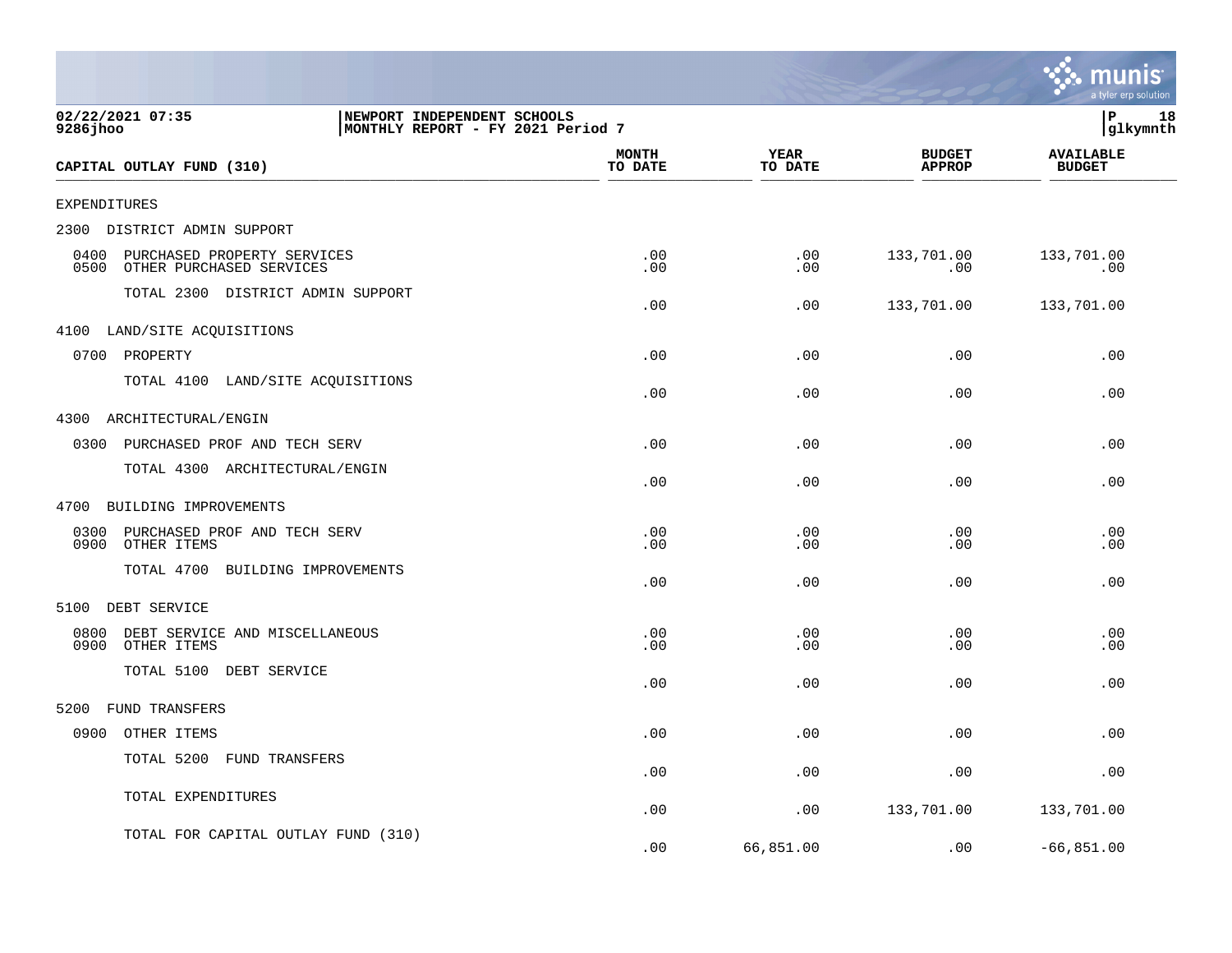|                                                                                                                                                                                                                                         |                                                                  |                                                      |                                                      |                                                               | munis<br>a tyler erp solution                                 |
|-----------------------------------------------------------------------------------------------------------------------------------------------------------------------------------------------------------------------------------------|------------------------------------------------------------------|------------------------------------------------------|------------------------------------------------------|---------------------------------------------------------------|---------------------------------------------------------------|
| 02/22/2021 07:35<br>9286jhoo                                                                                                                                                                                                            | NEWPORT INDEPENDENT SCHOOLS<br>MONTHLY REPORT - FY 2021 Period 7 |                                                      |                                                      |                                                               | lР<br>19<br>glkymnth                                          |
| BUILDING FUND (5 CENT LEVY) (3                                                                                                                                                                                                          |                                                                  | <b>MONTH</b><br>TO DATE                              | YEAR<br>TO DATE                                      | <b>BUDGET</b><br><b>APPROP</b>                                | <b>AVAILABLE</b><br><b>BUDGET</b>                             |
| <b>REVENUES</b>                                                                                                                                                                                                                         |                                                                  |                                                      |                                                      |                                                               |                                                               |
| 0999 BEGINNING BALANCE                                                                                                                                                                                                                  |                                                                  |                                                      |                                                      |                                                               |                                                               |
| TOTAL 0999 BEGINNING BALANCE                                                                                                                                                                                                            |                                                                  | .00                                                  | .00                                                  | .00                                                           | .00                                                           |
| <b>RECEIPTS</b>                                                                                                                                                                                                                         |                                                                  |                                                      |                                                      |                                                               |                                                               |
| REVENUE FROM LOCAL SOURCES                                                                                                                                                                                                              |                                                                  |                                                      |                                                      |                                                               |                                                               |
| AD VALOREM TAXES                                                                                                                                                                                                                        |                                                                  |                                                      |                                                      |                                                               |                                                               |
| 1111 GENERAL PROPERTY TAX<br>1111 GENERAL PERS PROPERTY TAX<br>1113 PSC PROPERTY TAX<br>1114 PSC PERS PROPERTY TAX<br>1115 DELINQUENT PROPERTY TAX<br>1116 DISTILLED SPIRITS TAX<br>1117 MOTOR VEHICLE TAX<br>1118 UNMINED MINERALS TAX |                                                                  | .00<br>.00<br>.00<br>.00<br>.00<br>.00<br>.00<br>.00 | .00<br>.00<br>.00<br>.00<br>.00<br>.00<br>.00<br>.00 | 1,014,030.00<br>.00<br>.00<br>.00<br>.00<br>.00<br>.00<br>.00 | 1,014,030.00<br>.00<br>.00<br>.00<br>.00<br>.00<br>.00<br>.00 |
| TOTAL AD VALOREM TAXES                                                                                                                                                                                                                  |                                                                  | .00                                                  | .00                                                  | 1,014,030.00                                                  | 1,014,030.00                                                  |
| PENALTIES & INTEREST ON TAXES                                                                                                                                                                                                           |                                                                  |                                                      |                                                      |                                                               |                                                               |
| 1140 PENALTIES & INTEREST ON TAXES                                                                                                                                                                                                      |                                                                  | .00                                                  | .00                                                  | .00                                                           | .00                                                           |
| TOTAL PENALTIES & INTEREST ON TAXES                                                                                                                                                                                                     |                                                                  | .00                                                  | .00                                                  | .00                                                           | .00                                                           |
| OTHER TAXES                                                                                                                                                                                                                             |                                                                  |                                                      |                                                      |                                                               |                                                               |
| 1191 OMITTED PROPERTY TAX<br>1192 EXCISE TAX                                                                                                                                                                                            |                                                                  | .00<br>.00                                           | .00<br>.00                                           | .00<br>.00                                                    | .00<br>.00                                                    |
| TOTAL OTHER TAXES                                                                                                                                                                                                                       |                                                                  | .00                                                  | .00                                                  | .00                                                           | .00                                                           |
| EARNINGS ON INVESTMENTS                                                                                                                                                                                                                 |                                                                  |                                                      |                                                      |                                                               |                                                               |
| 1510 INVESTMENT INTEREST                                                                                                                                                                                                                |                                                                  | .00                                                  | .00                                                  | .00                                                           | .00                                                           |
| TOTAL EARNINGS ON INVESTMENTS                                                                                                                                                                                                           |                                                                  | .00                                                  | .00                                                  | .00                                                           | .00                                                           |
| TOTAL REVENUE FROM LOCAL SOURCES                                                                                                                                                                                                        |                                                                  | .00                                                  | .00                                                  | 1,014,030.00                                                  | 1,014,030.00                                                  |

 $\bullet$ 

REVENUE FROM STATE SOURCES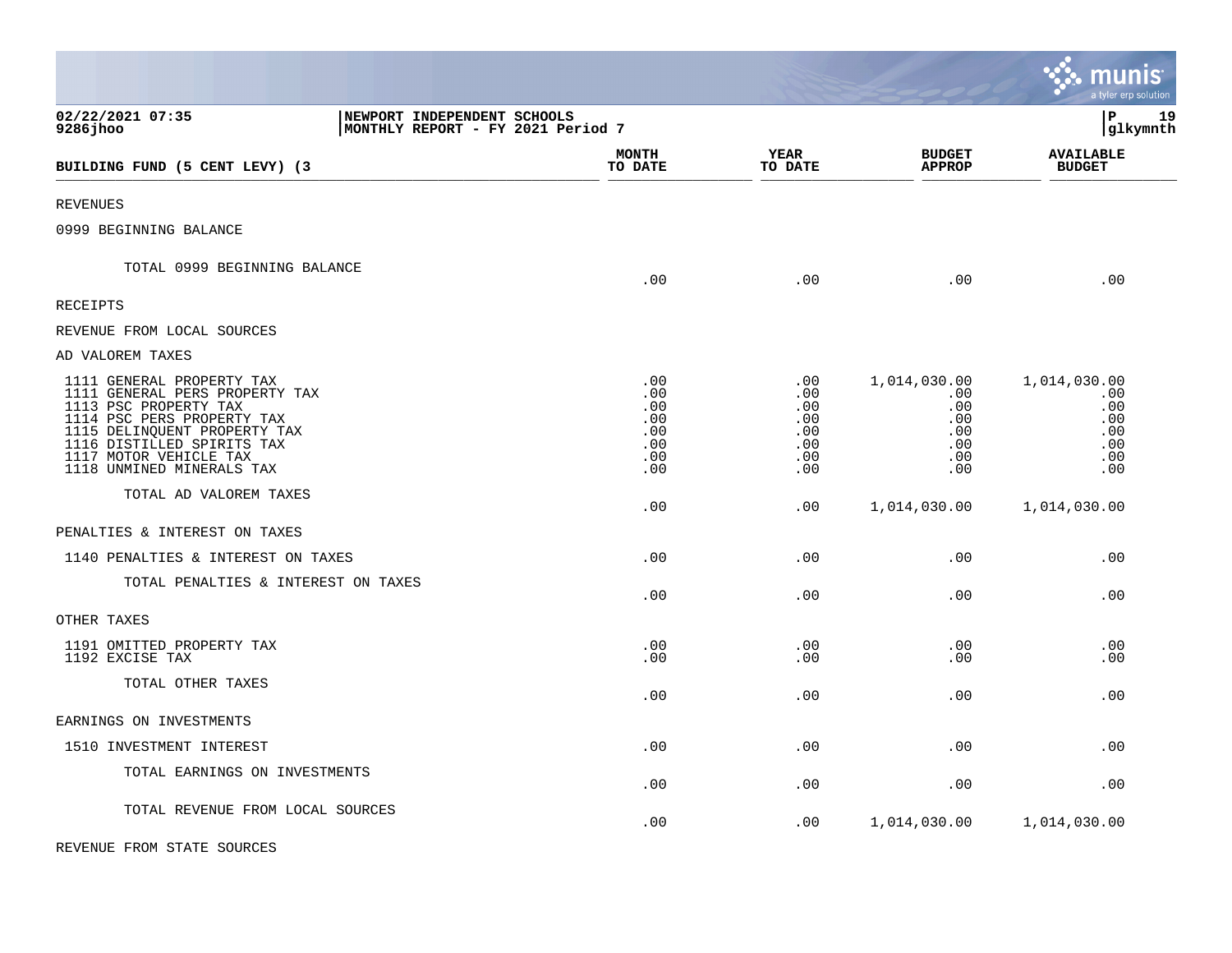|                                                                                                                                                                                                                                      |                                        |                                        |                                        | munis<br>a tyler erp solution          |
|--------------------------------------------------------------------------------------------------------------------------------------------------------------------------------------------------------------------------------------|----------------------------------------|----------------------------------------|----------------------------------------|----------------------------------------|
| 02/22/2021 07:35<br>NEWPORT INDEPENDENT SCHOOLS<br>9286 jhoo<br>MONTHLY REPORT - FY 2021 Period 7                                                                                                                                    |                                        |                                        |                                        | Þ<br>20<br> glkymnth                   |
| BUILDING FUND (5 CENT LEVY) (3                                                                                                                                                                                                       | <b>MONTH</b><br>TO DATE                | <b>YEAR</b><br>TO DATE                 | <b>BUDGET</b><br><b>APPROP</b>         | <b>AVAILABLE</b><br><b>BUDGET</b>      |
| RESTRICTED                                                                                                                                                                                                                           |                                        |                                        |                                        |                                        |
| 3200 RESTRICTED STATE REVENUE                                                                                                                                                                                                        | .00                                    | 149,848.00                             | 210,668.00                             | 60,820.00                              |
| TOTAL RESTRICTED                                                                                                                                                                                                                     | .00                                    | 149,848.00                             | 210,668.00                             | 60,820.00                              |
| TOTAL REVENUE FROM STATE SOURCES                                                                                                                                                                                                     | .00                                    | 149,848.00                             | 210,668.00                             | 60,820.00                              |
| OTHER RECEIPTS                                                                                                                                                                                                                       |                                        |                                        |                                        |                                        |
| INTERFUND TRANSFERS                                                                                                                                                                                                                  |                                        |                                        |                                        |                                        |
| 5210 FUND TRANSFER IN                                                                                                                                                                                                                | .00                                    | .00                                    | .00                                    | .00                                    |
| TOTAL INTERFUND TRANSFERS                                                                                                                                                                                                            | .00                                    | .00                                    | .00                                    | .00                                    |
| SALE OR COMP FOR LOSS OF ASSETS                                                                                                                                                                                                      |                                        |                                        |                                        |                                        |
| 5311 SALE PROCEEDS FR SALE/DISP LND<br>5312 LOSS COMPENSATION/LOSS OF LAND<br>SALE PROCEED FR SALE/DISP D BL<br>5331<br>5332 LOSS COMP - LOSS OFBUILDINGS<br>SALE PROC FR SALE/DISP DIST<br>5341<br>5342 LOSS COMP D MACH/EQUIP/FURN | .00<br>.00<br>.00<br>.00<br>.00<br>.00 | .00<br>.00<br>.00<br>.00<br>.00<br>.00 | .00<br>.00<br>.00<br>.00<br>.00<br>.00 | .00<br>.00<br>.00<br>.00<br>.00<br>.00 |
| TOTAL SALE OR COMP FOR LOSS OF ASSETS                                                                                                                                                                                                | .00                                    | .00                                    | .00                                    | .00                                    |
| TOTAL OTHER RECEIPTS                                                                                                                                                                                                                 | .00                                    | .00                                    | .00                                    | .00                                    |
| TOTAL RECEIPTS                                                                                                                                                                                                                       | .00                                    | 149,848.00                             | 1,224,698.00                           | 1,074,850.00                           |
| TOTAL REVENUE                                                                                                                                                                                                                        | .00                                    | 149,848.00                             | 1,224,698.00                           | 1,074,850.00                           |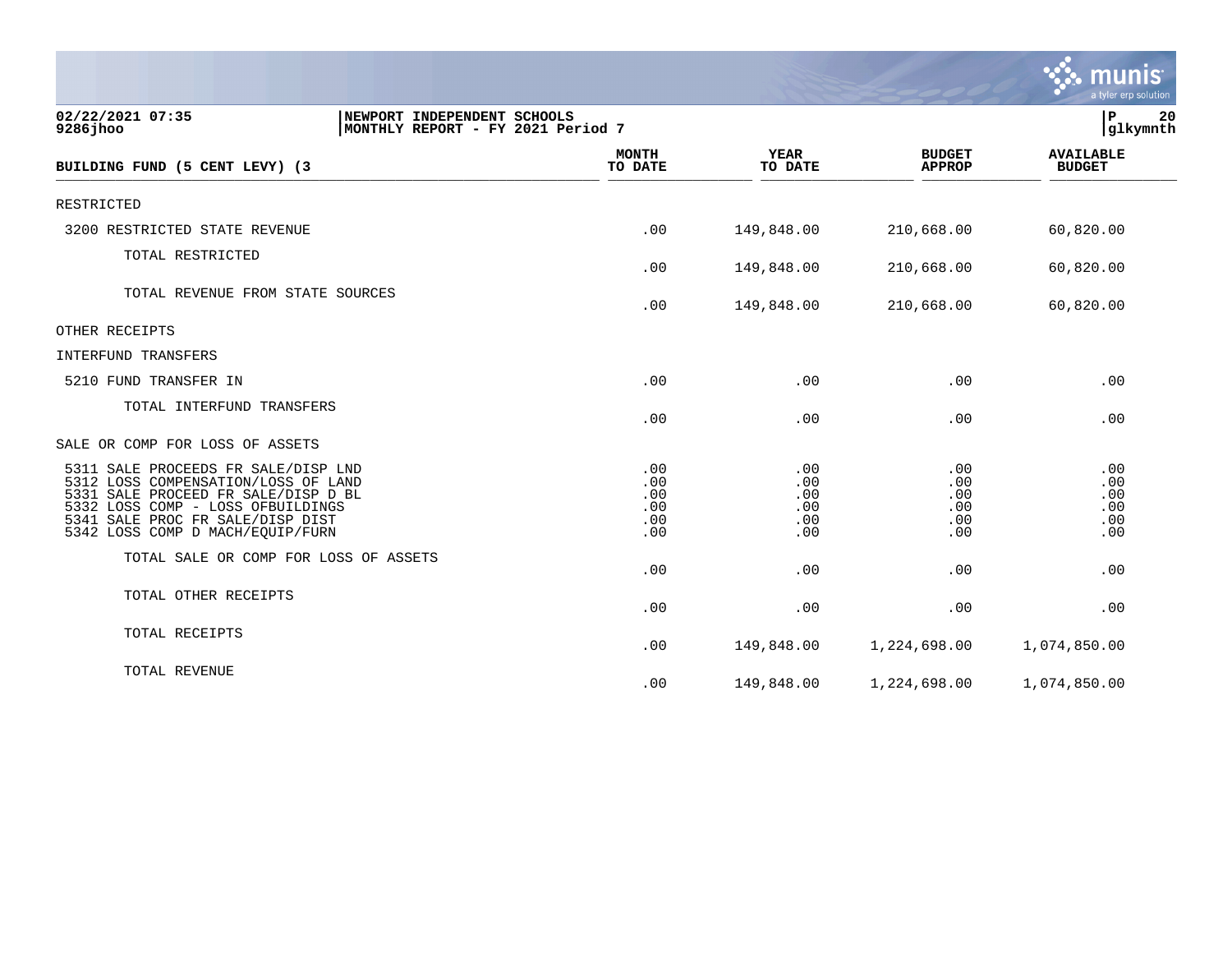|                                                                                                                                                                               |                                 |                                 |                                 | a tyler erp solution              |
|-------------------------------------------------------------------------------------------------------------------------------------------------------------------------------|---------------------------------|---------------------------------|---------------------------------|-----------------------------------|
| 02/22/2021 07:35<br>NEWPORT INDEPENDENT SCHOOLS<br>$9286$ jhoo<br>MONTHLY REPORT - FY 2021 Period 7                                                                           |                                 |                                 |                                 | lР<br>21<br> glkymnth             |
| BUILDING FUND (5 CENT LEVY) (3                                                                                                                                                | <b>MONTH</b><br>TO DATE         | YEAR<br>TO DATE                 | <b>BUDGET</b><br><b>APPROP</b>  | <b>AVAILABLE</b><br><b>BUDGET</b> |
| <b>EXPENDITURES</b>                                                                                                                                                           |                                 |                                 |                                 |                                   |
| 4100 LAND/SITE ACQUISITIONS                                                                                                                                                   |                                 |                                 |                                 |                                   |
| PURCHASED PROF AND TECH SERV<br>0300<br>0400<br>PURCHASED PROPERTY SERVICES<br>0700<br>PROPERTY                                                                               | .00<br>.00<br>.00               | .00<br>.00<br>.00               | .00<br>.00<br>.00               | .00<br>.00<br>.00                 |
| TOTAL 4100 LAND/SITE ACQUISITIONS                                                                                                                                             | .00                             | .00                             | .00                             | .00                               |
| 4500 BUILDING ACQUISTIONS & CONSTRUCTION                                                                                                                                      |                                 |                                 |                                 |                                   |
| PURCHASED PROF AND TECH SERV<br>0300<br>0400<br>PURCHASED PROPERTY SERVICES<br>0500<br>OTHER PURCHASED SERVICES<br>0700<br>PROPERTY<br>0800<br>DEBT SERVICE AND MISCELLANEOUS | .00<br>.00<br>.00<br>.00<br>.00 | .00<br>.00<br>.00<br>.00<br>.00 | .00<br>.00<br>.00<br>.00<br>.00 | .00<br>.00<br>.00<br>.00<br>.00   |
| BUILDING ACQUISTIONS & CONSTRUCTION<br>TOTAL 4500                                                                                                                             | .00                             | .00                             | .00                             | .00                               |
| SITE IMPROVEMENT<br>4600                                                                                                                                                      |                                 |                                 |                                 |                                   |
| 0300<br>PURCHASED PROF AND TECH SERV<br>0700<br>PROPERTY                                                                                                                      | .00<br>.00                      | .00<br>.00                      | .00<br>.00                      | .00<br>.00                        |
| TOTAL 4600<br>SITE IMPROVEMENT                                                                                                                                                | .00                             | .00                             | .00                             | .00                               |
| 4700<br>BUILDING IMPROVEMENTS                                                                                                                                                 |                                 |                                 |                                 |                                   |
| 0300<br>PURCHASED PROF AND TECH SERV<br>0400<br>PURCHASED PROPERTY SERVICES<br>PROPERTY<br>0700                                                                               | .00<br>.00<br>.00               | .00<br>.00<br>.00               | .00<br>298,139.38<br>.00        | .00<br>298,139.38<br>.00          |
| TOTAL 4700<br>BUILDING IMPROVEMENTS                                                                                                                                           | .00                             | .00                             | 298,139.38                      | 298,139.38                        |
| DEBT SERVICE<br>5100                                                                                                                                                          |                                 |                                 |                                 |                                   |
| PURCHASED PROF AND TECH SERV<br>0300<br>0400<br>PURCHASED PROPERTY SERVICES<br>0800<br>DEBT SERVICE AND MISCELLANEOUS<br>0900<br>OTHER ITEMS                                  | .00<br>.00<br>.00<br>.00        | .00<br>.00<br>.00<br>.00        | .00<br>.00<br>.00<br>.00        | .00<br>.00<br>.00<br>.00          |
| TOTAL 5100<br>DEBT SERVICE                                                                                                                                                    | .00                             | .00                             | .00                             | .00                               |
| 5200<br>FUND TRANSFERS                                                                                                                                                        |                                 |                                 |                                 |                                   |
| 0900 OTHER ITEMS                                                                                                                                                              | .00                             | .00                             | 926,558.62                      | 926,558.62                        |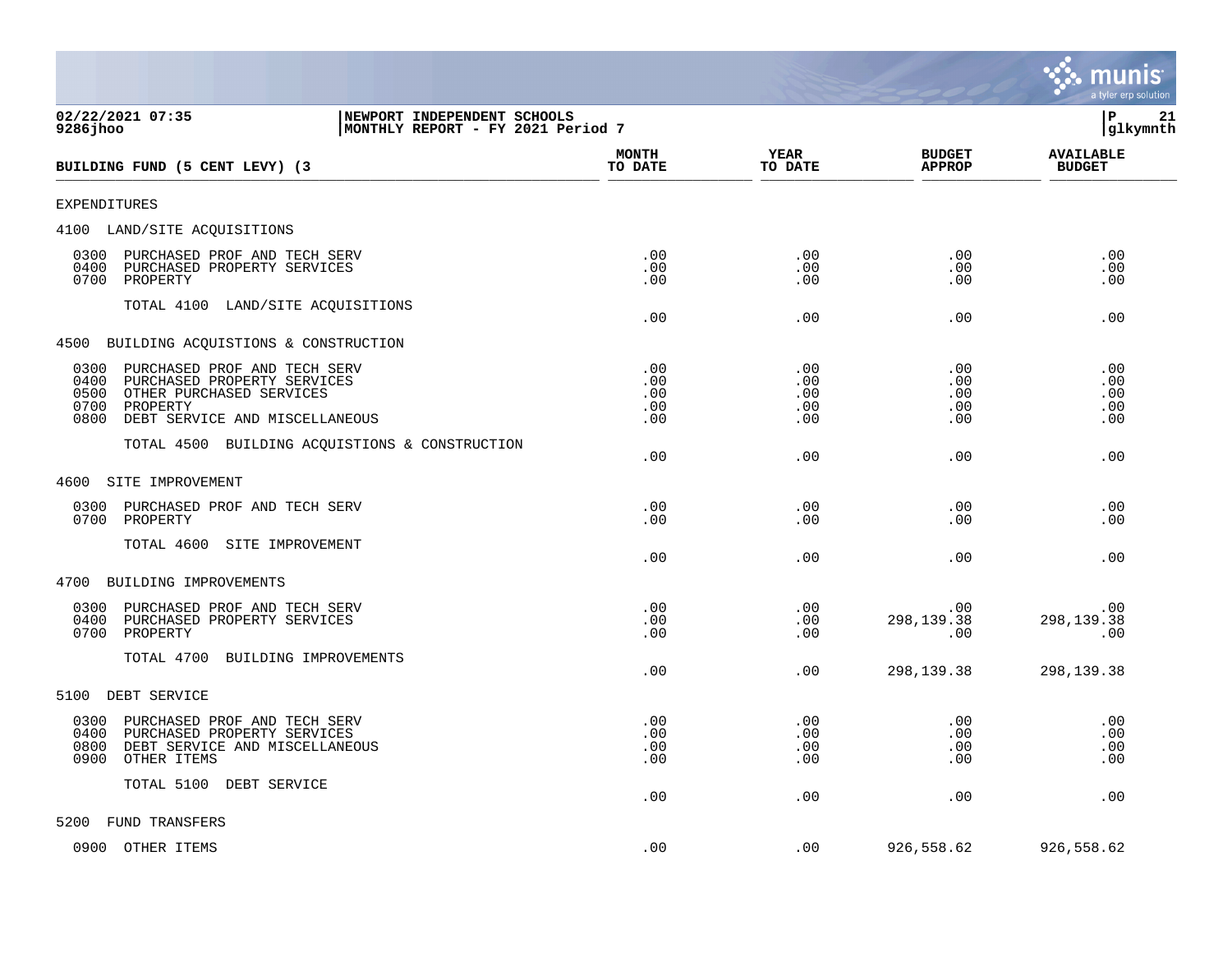|                                |                                                                  |                         |                 |                                | $\mathcal{S}$ munis<br>a tyler erp solution |
|--------------------------------|------------------------------------------------------------------|-------------------------|-----------------|--------------------------------|---------------------------------------------|
| 02/22/2021 07:35<br>9286 jhoo  | NEWPORT INDEPENDENT SCHOOLS<br>MONTHLY REPORT - FY 2021 Period 7 |                         |                 |                                | 22<br>P<br> glkymnth                        |
| BUILDING FUND (5 CENT LEVY) (3 |                                                                  | <b>MONTH</b><br>TO DATE | YEAR<br>TO DATE | <b>BUDGET</b><br><b>APPROP</b> | <b>AVAILABLE</b><br><b>BUDGET</b>           |
| TOTAL 5200                     | FUND TRANSFERS                                                   | .00                     | .00             | 926,558.62                     | 926,558.62                                  |
| TOTAL EXPENDITURES             |                                                                  | .00                     | .00             | 1,224,698.00                   | 1,224,698.00                                |
|                                | TOTAL FOR BUILDING FUND (5 CENT LEVY) (320)                      | .00                     | 149,848.00      | .00                            | $-149,848.00$                               |

 $\sim$   $\sim$   $\sim$   $\sim$   $\sim$   $\sim$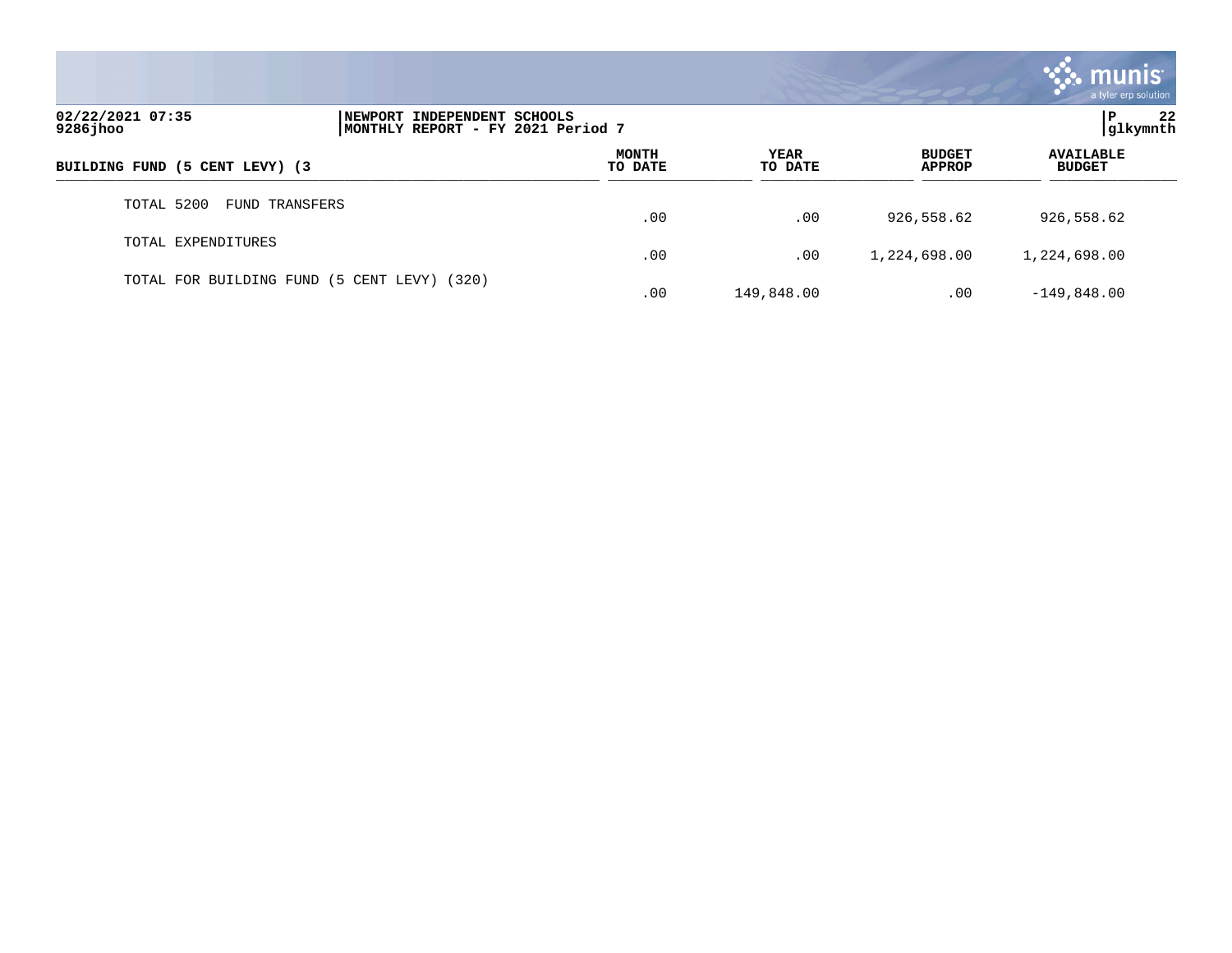|                                                   |                                                                  |                         |                        |                                | <b><u>A. Munis</u></b><br>a tyler erp solution |
|---------------------------------------------------|------------------------------------------------------------------|-------------------------|------------------------|--------------------------------|------------------------------------------------|
| 02/22/2021 07:35<br>$9286$ jhoo                   | NEWPORT INDEPENDENT SCHOOLS<br>MONTHLY REPORT - FY 2021 Period 7 |                         |                        |                                | P<br>23<br>glkymnth                            |
| CONSTRUCTION FUND (360)                           |                                                                  | <b>MONTH</b><br>TO DATE | <b>YEAR</b><br>TO DATE | <b>BUDGET</b><br><b>APPROP</b> | <b>AVAILABLE</b><br><b>BUDGET</b>              |
| REVENUES                                          |                                                                  |                         |                        |                                |                                                |
| 0999 BEGINNING BALANCE                            |                                                                  |                         |                        |                                |                                                |
| TOTAL 0999 BEGINNING BALANCE                      |                                                                  | .00                     | .00                    | .00                            | .00                                            |
| RECEIPTS                                          |                                                                  |                         |                        |                                |                                                |
| REVENUE FROM LOCAL SOURCES                        |                                                                  |                         |                        |                                |                                                |
| EARNINGS ON INVESTMENTS                           |                                                                  |                         |                        |                                |                                                |
| 1510 INVESTMENT INTEREST                          |                                                                  | .00                     | .00                    | .00                            | .00                                            |
| TOTAL EARNINGS ON INVESTMENTS                     |                                                                  | .00                     | .00                    | .00                            | .00                                            |
| OTHER REVENUE FROM LOCAL SOURCES                  |                                                                  |                         |                        |                                |                                                |
| 1920 CONTRIBUTIONS/DONATIONS/PRIVAT               |                                                                  | .00                     | .00                    | .00                            | .00                                            |
| TOTAL OTHER REVENUE FROM LOCAL SOURCES            |                                                                  | .00                     | .00                    | .00                            | .00                                            |
| TOTAL REVENUE FROM LOCAL SOURCES                  |                                                                  | .00                     | .00                    | .00                            | .00                                            |
| OTHER RECEIPTS                                    |                                                                  |                         |                        |                                |                                                |
| BOND ISSUANCE                                     |                                                                  |                         |                        |                                |                                                |
| 5110 BOND PRINCIPAL<br>5130 ACCRUED BOND INTEREST |                                                                  | .00<br>.00              | .00<br>.00             | .00<br>.00                     | .00<br>.00                                     |
| TOTAL BOND ISSUANCE                               |                                                                  | .00                     | .00                    | .00                            | .00                                            |
| INTERFUND TRANSFERS                               |                                                                  |                         |                        |                                |                                                |
| 5210 FUND TRANSFER IN                             |                                                                  | .00                     | .00                    | .00                            | .00                                            |
| TOTAL INTERFUND TRANSFERS                         |                                                                  | .00                     | .00                    | .00                            | .00                                            |
| <b>LOAN PROCEEDS</b>                              |                                                                  |                         |                        |                                |                                                |
| 5400 PROCEEDS FROM BOND SALE                      |                                                                  | .00                     | .00                    | .00                            | .00                                            |
| TOTAL LOAN PROCEEDS                               |                                                                  | .00                     | .00                    | .00                            | .00                                            |

 $\sim$   $\sim$   $\sim$   $\sim$   $\sim$   $\sim$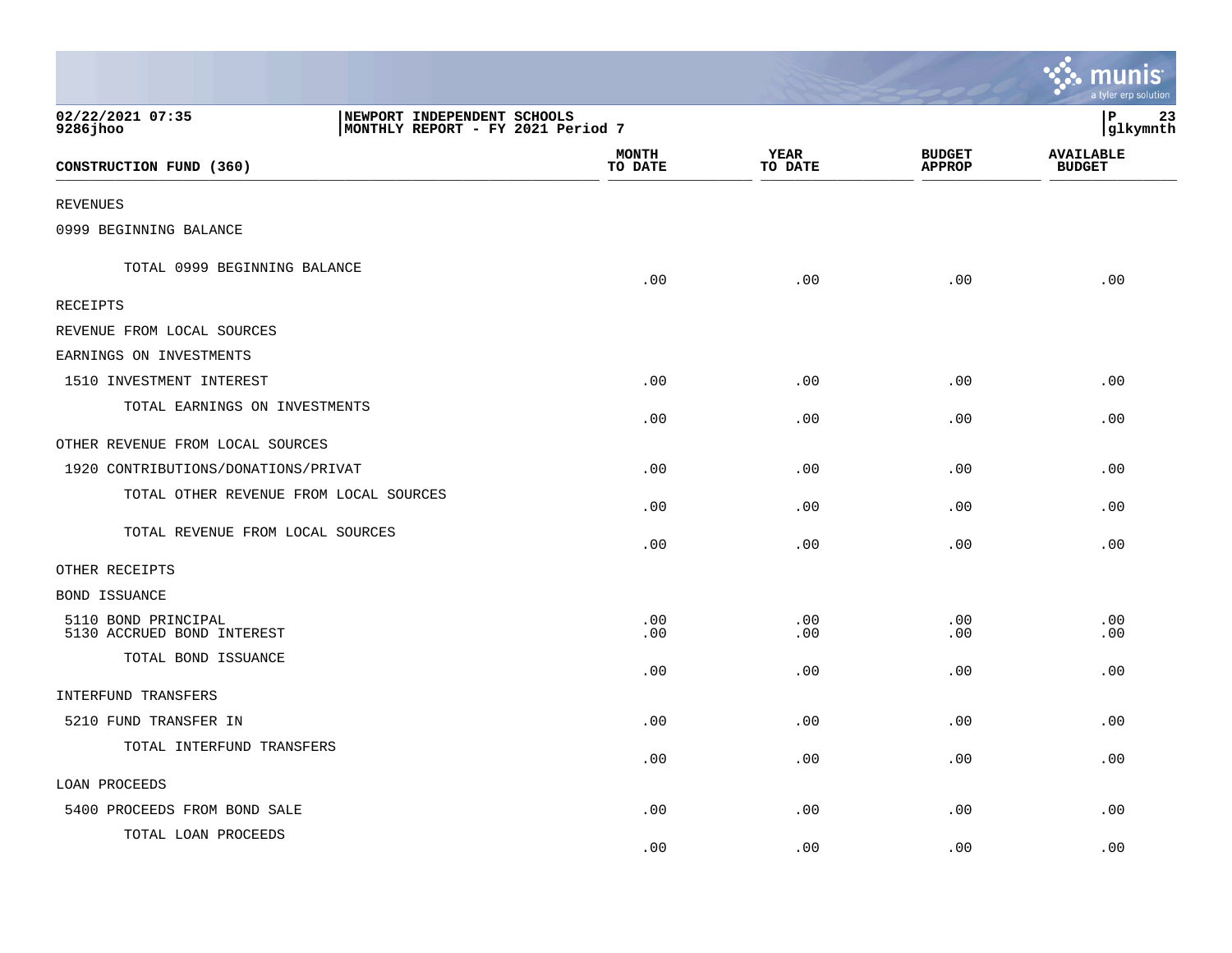|                               |                                                                  |                         |                        |                                | munis<br>a tyler erp solution     |    |
|-------------------------------|------------------------------------------------------------------|-------------------------|------------------------|--------------------------------|-----------------------------------|----|
| 02/22/2021 07:35<br>9286 jhoo | NEWPORT INDEPENDENT SCHOOLS<br>MONTHLY REPORT - FY 2021 Period 7 |                         |                        |                                | $\mathbf{P}$<br>glkymnth          | 24 |
| CONSTRUCTION FUND (360)       |                                                                  | <b>MONTH</b><br>TO DATE | <b>YEAR</b><br>TO DATE | <b>BUDGET</b><br><b>APPROP</b> | <b>AVAILABLE</b><br><b>BUDGET</b> |    |
| TOTAL OTHER RECEIPTS          |                                                                  | .00                     | .00                    | .00                            | .00                               |    |
| TOTAL RECEIPTS                |                                                                  | .00                     | .00                    | .00                            | .00                               |    |
| TOTAL REVENUE                 |                                                                  | .00                     | .00                    | .00                            | .00                               |    |

 $\bullet$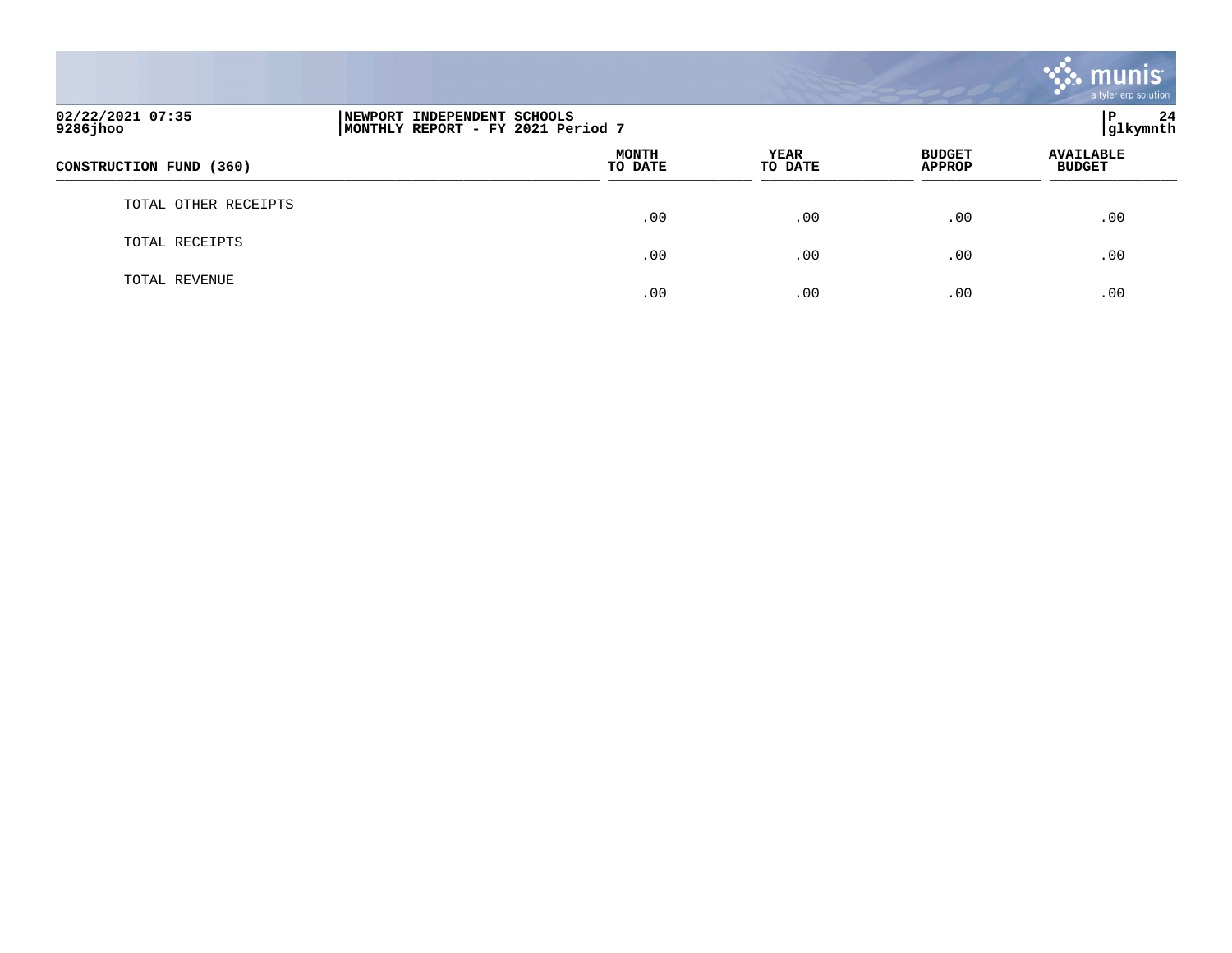|                                                                                                                                                                                                                             |                                                     |                                                         |                                               | a tyler erp solution                                           |
|-----------------------------------------------------------------------------------------------------------------------------------------------------------------------------------------------------------------------------|-----------------------------------------------------|---------------------------------------------------------|-----------------------------------------------|----------------------------------------------------------------|
| 02/22/2021 07:35<br>NEWPORT INDEPENDENT SCHOOLS<br>MONTHLY REPORT - FY 2021 Period 7<br>$9286$ jhoo                                                                                                                         |                                                     |                                                         |                                               | P<br>25<br>glkymnth                                            |
| CONSTRUCTION FUND (360)                                                                                                                                                                                                     | <b>MONTH</b><br>TO DATE                             | <b>YEAR</b><br>TO DATE                                  | <b>BUDGET</b><br><b>APPROP</b>                | <b>AVAILABLE</b><br><b>BUDGET</b>                              |
| <b>EXPENDITURES</b>                                                                                                                                                                                                         |                                                     |                                                         |                                               |                                                                |
| ARCHITECTURAL/ENGIN<br>4300                                                                                                                                                                                                 |                                                     |                                                         |                                               |                                                                |
| 0300<br>PURCHASED PROF AND TECH SERV                                                                                                                                                                                        | .00                                                 | .00                                                     | .00                                           | .00                                                            |
| TOTAL 4300 ARCHITECTURAL/ENGIN                                                                                                                                                                                              | .00                                                 | .00                                                     | .00                                           | .00                                                            |
| BUILDING IMPROVEMENTS<br>4700                                                                                                                                                                                               |                                                     |                                                         |                                               |                                                                |
| 0300<br>PURCHASED PROF AND TECH SERV<br>0400<br>PURCHASED PROPERTY SERVICES<br>0500<br>OTHER PURCHASED SERVICES<br>0700<br>PROPERTY<br>0800<br>DEBT SERVICE AND MISCELLANEOUS<br>0840<br>CONTINGENCY<br>0900<br>OTHER ITEMS | .00<br>73,068.00<br>.00<br>.00<br>.00<br>.00<br>.00 | 148.26<br>143,268.00<br>.00<br>.00<br>.00<br>.00<br>.00 | .00<br>.00<br>.00<br>.00<br>.00<br>.00<br>.00 | $-148.26$<br>$-143, 268.00$<br>.00<br>.00<br>.00<br>.00<br>.00 |
| TOTAL 4700<br>BUILDING IMPROVEMENTS                                                                                                                                                                                         | 73,068.00                                           | 143,416.26                                              | .00                                           | $-143, 416.26$                                                 |
| TOTAL EXPENDITURES                                                                                                                                                                                                          | 73,068.00                                           | 143,416.26                                              | .00                                           | $-143, 416.26$                                                 |
| TOTAL FOR CONSTRUCTION FUND (360)                                                                                                                                                                                           | $-73,068.00$                                        | $-143, 416.26$                                          | .00                                           | 143,416.26                                                     |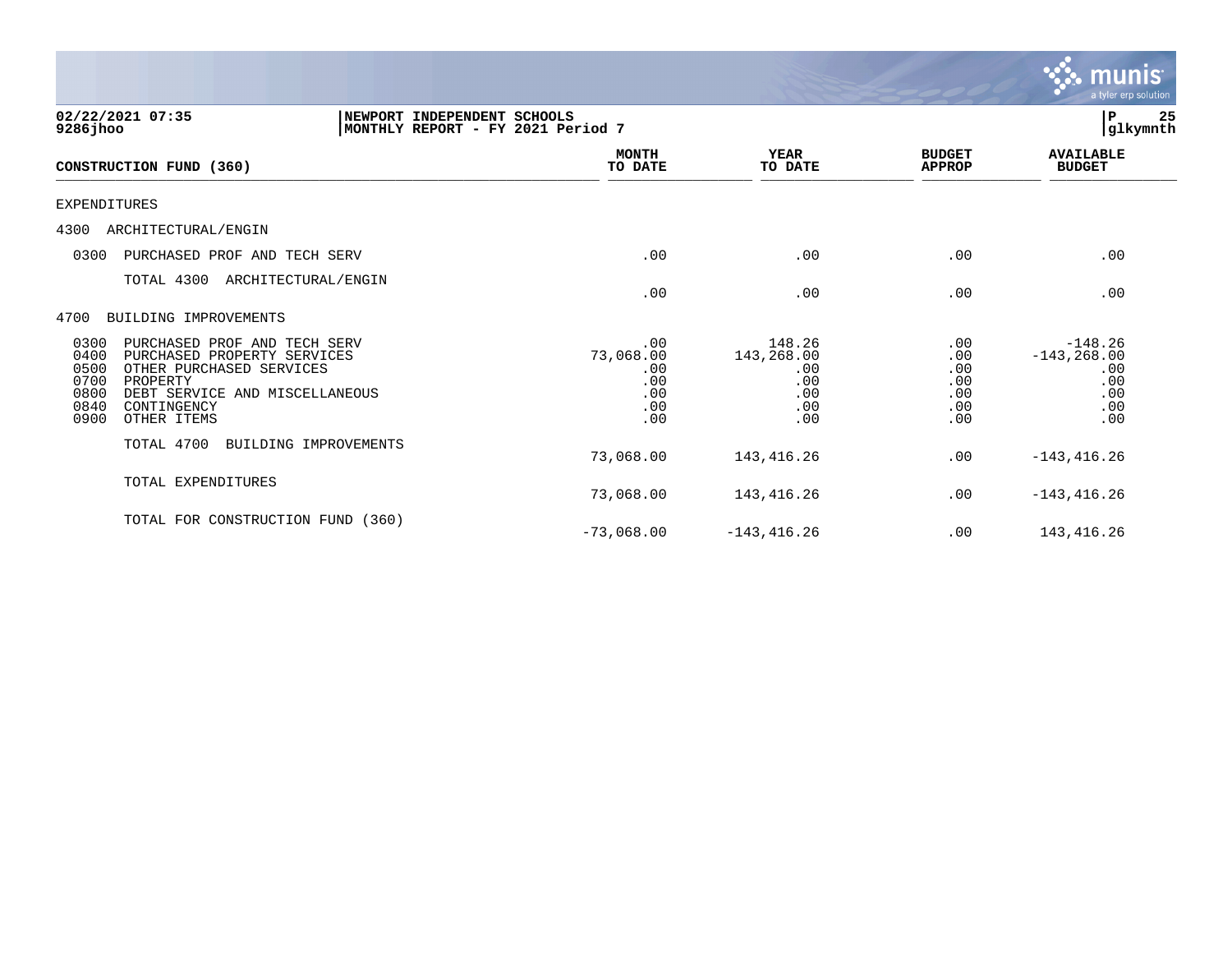|                                  |                                                                  |                         |                        |                                | a tyler erp solutior              |
|----------------------------------|------------------------------------------------------------------|-------------------------|------------------------|--------------------------------|-----------------------------------|
| 02/22/2021 07:35<br>9286 jhoo    | NEWPORT INDEPENDENT SCHOOLS<br>MONTHLY REPORT - FY 2021 Period 7 |                         |                        |                                | 26<br>P<br>glkymnth               |
| DEBT SERVICE FUND (400)          |                                                                  | <b>MONTH</b><br>TO DATE | <b>YEAR</b><br>TO DATE | <b>BUDGET</b><br><b>APPROP</b> | <b>AVAILABLE</b><br><b>BUDGET</b> |
| <b>REVENUES</b>                  |                                                                  |                         |                        |                                |                                   |
| <b>RECEIPTS</b>                  |                                                                  |                         |                        |                                |                                   |
| REVENUE FROM STATE SOURCES       |                                                                  |                         |                        |                                |                                   |
| RESTRICTED                       |                                                                  |                         |                        |                                |                                   |
| 3200 RESTRICTED STATE REVENUE    |                                                                  | .00                     | .00                    | .00                            | .00                               |
| TOTAL RESTRICTED                 |                                                                  | .00                     | .00                    | .00                            | .00                               |
| REVENUE ON BEHALF PAYMENTS       |                                                                  |                         |                        |                                |                                   |
| 3900 REV FOR ON BEHALF PAYMENTS  |                                                                  | .00                     | .00                    | .00                            | .00                               |
| TOTAL REVENUE ON BEHALF PAYMENTS |                                                                  | .00                     | .00                    | .00                            | .00                               |
| TOTAL REVENUE FROM STATE SOURCES |                                                                  | .00                     | .00                    | .00.                           | .00                               |
| OTHER RECEIPTS                   |                                                                  |                         |                        |                                |                                   |
| BOND ISSUANCE                    |                                                                  |                         |                        |                                |                                   |
| 5110 BOND PRINCIPAL              |                                                                  | .00                     | .00                    | .00                            | .00                               |
| TOTAL BOND ISSUANCE              |                                                                  | .00                     | .00                    | .00                            | .00                               |
| INTERFUND TRANSFERS              |                                                                  |                         |                        |                                |                                   |
| 5210 FUND TRANSFER IN            |                                                                  | .00                     | .00                    | 926,558.62                     | 926,558.62                        |
| TOTAL INTERFUND TRANSFERS        |                                                                  | .00                     | .00                    | 926,558.62                     | 926,558.62                        |
| TOTAL OTHER RECEIPTS             |                                                                  | .00                     | .00                    | 926,558.62                     | 926,558.62                        |
| TOTAL RECEIPTS                   |                                                                  | .00                     | .00                    | 926,558.62                     | 926,558.62                        |
| TOTAL REVENUE                    |                                                                  | .00                     | .00                    | 926,558.62                     | 926,558.62                        |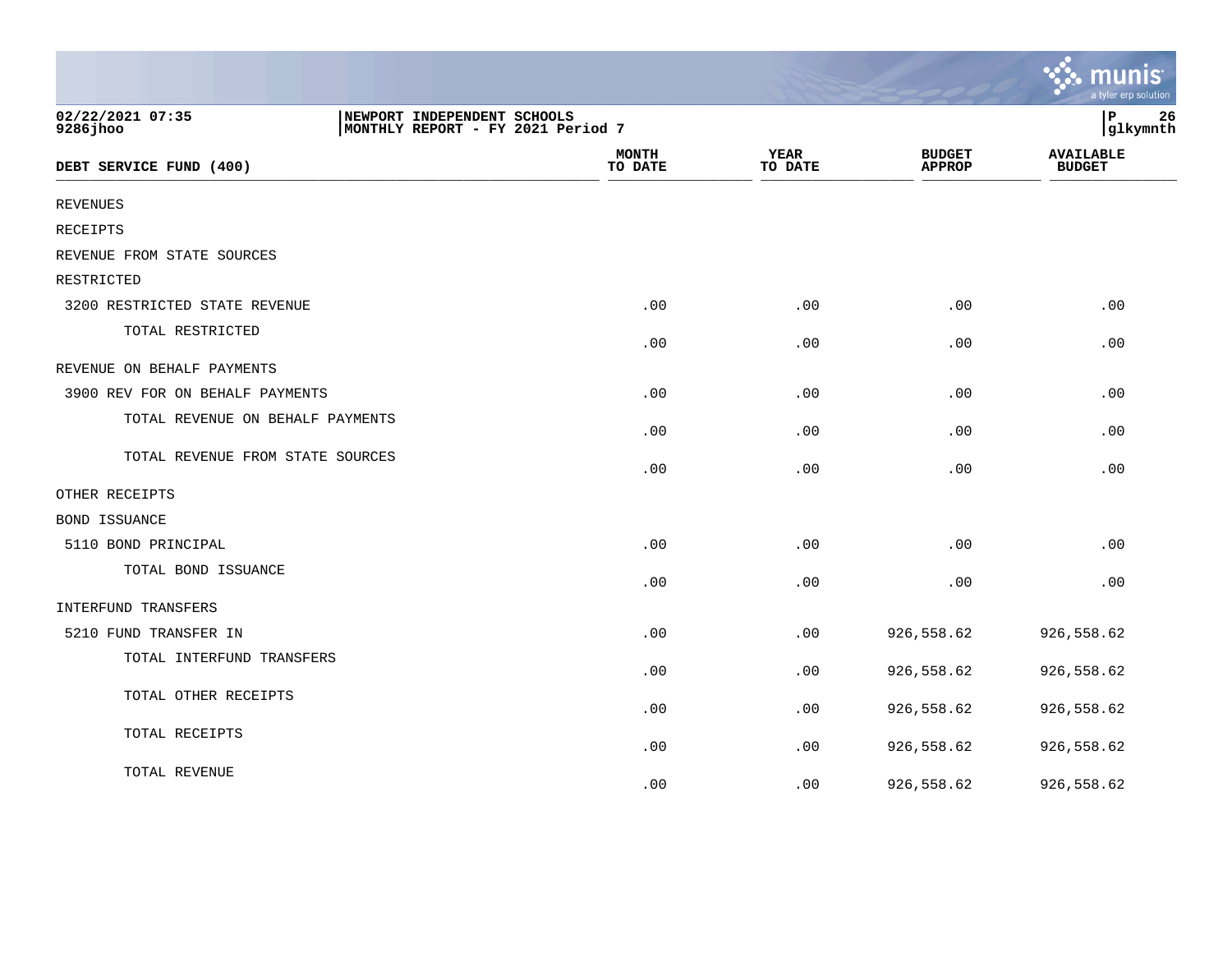

| 02/22/2021 07:35<br>$9286$ jhoo |                                   | NEWPORT INDEPENDENT SCHOOLS<br>MONTHLY REPORT - FY 2021 Period 7 |                        |                                |                                   |  |
|---------------------------------|-----------------------------------|------------------------------------------------------------------|------------------------|--------------------------------|-----------------------------------|--|
| DEBT SERVICE FUND (400)         |                                   | <b>MONTH</b><br>TO DATE                                          | <b>YEAR</b><br>TO DATE | <b>BUDGET</b><br><b>APPROP</b> | <b>AVAILABLE</b><br><b>BUDGET</b> |  |
| EXPENDITURES                    |                                   |                                                                  |                        |                                |                                   |  |
| 5100<br>DEBT SERVICE            |                                   |                                                                  |                        |                                |                                   |  |
| 0800<br>0900<br>OTHER ITEMS     | DEBT SERVICE AND MISCELLANEOUS    | .00<br>.00                                                       | 681, 133.61<br>.00     | 926,558.62<br>.00              | 245,425.01<br>.00                 |  |
| TOTAL 5100                      | DEBT SERVICE                      | .00                                                              | 681, 133.61            | 926,558.62                     | 245,425.01                        |  |
| TOTAL EXPENDITURES              |                                   | .00                                                              | 681, 133.61            | 926,558.62                     | 245,425.01                        |  |
|                                 | TOTAL FOR DEBT SERVICE FUND (400) | .00                                                              | $-681, 133.61$         | .00                            | 681,133.61                        |  |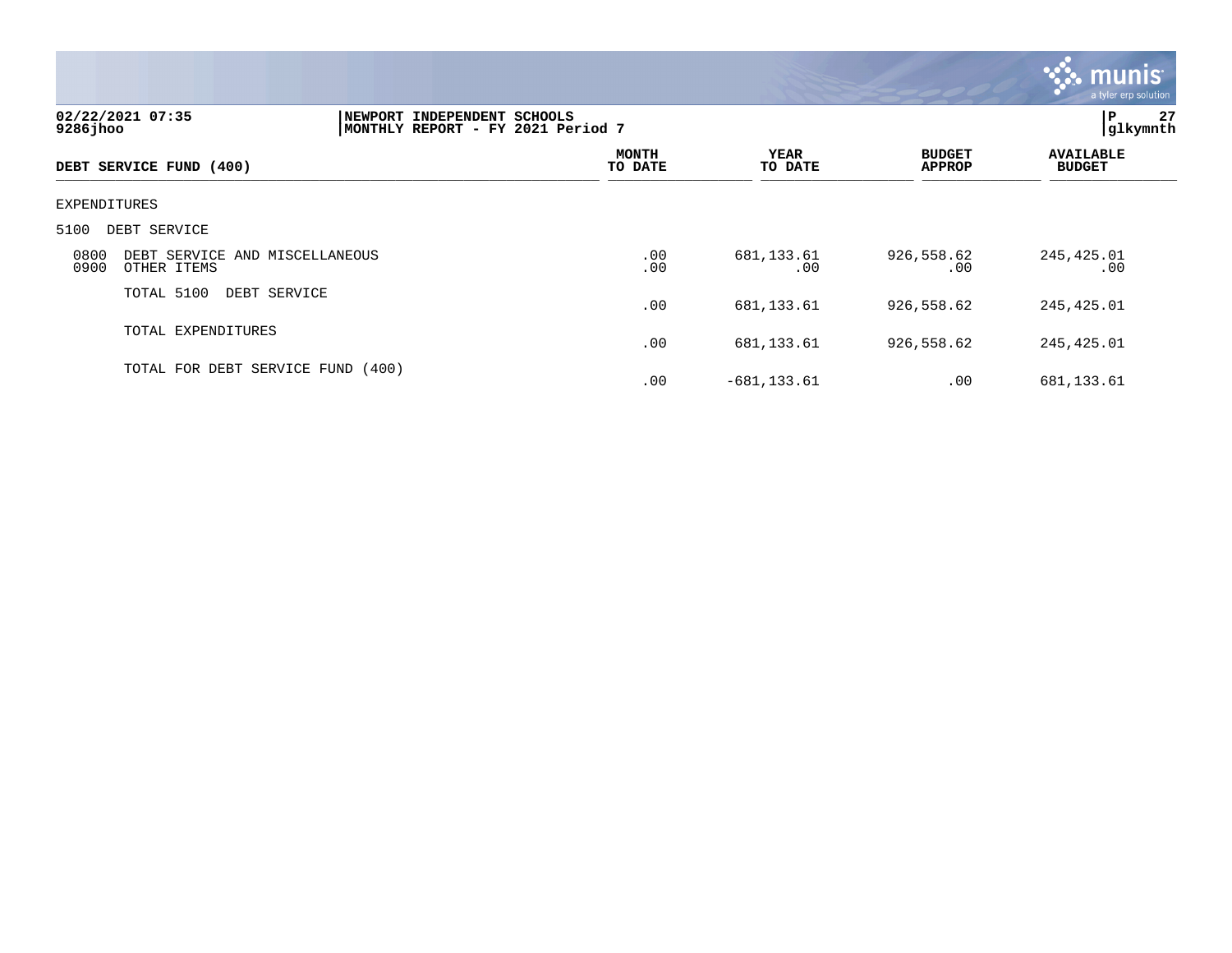|                                                                                                                                                                                                                                                                                                                                                                                          |                                                                           |                                                                           |                                                                                        | <u>munis</u><br>a tyler erp solution                                                   |
|------------------------------------------------------------------------------------------------------------------------------------------------------------------------------------------------------------------------------------------------------------------------------------------------------------------------------------------------------------------------------------------|---------------------------------------------------------------------------|---------------------------------------------------------------------------|----------------------------------------------------------------------------------------|----------------------------------------------------------------------------------------|
| 02/22/2021 07:35<br>9286jhoo                                                                                                                                                                                                                                                                                                                                                             | NEWPORT INDEPENDENT SCHOOLS<br>MONTHLY REPORT - FY 2021 Period 7          |                                                                           |                                                                                        | P<br>28<br> glkymnth                                                                   |
| FOOD SERVICE FUND (51)                                                                                                                                                                                                                                                                                                                                                                   | <b>MONTH</b><br>TO DATE                                                   | <b>YEAR</b><br>TO DATE                                                    | <b>BUDGET</b><br><b>APPROP</b>                                                         | <b>AVAILABLE</b><br><b>BUDGET</b>                                                      |
| REVENUES                                                                                                                                                                                                                                                                                                                                                                                 |                                                                           |                                                                           |                                                                                        |                                                                                        |
| 0999 BEGINNING BALANCE                                                                                                                                                                                                                                                                                                                                                                   |                                                                           |                                                                           |                                                                                        |                                                                                        |
| TOTAL 0999 BEGINNING BALANCE                                                                                                                                                                                                                                                                                                                                                             | .00                                                                       | .00                                                                       | 107,812.71                                                                             | 107,812.71                                                                             |
| RECEIPTS                                                                                                                                                                                                                                                                                                                                                                                 |                                                                           |                                                                           |                                                                                        |                                                                                        |
| REVENUE FROM LOCAL SOURCES                                                                                                                                                                                                                                                                                                                                                               |                                                                           |                                                                           |                                                                                        |                                                                                        |
| EARNINGS ON INVESTMENTS                                                                                                                                                                                                                                                                                                                                                                  |                                                                           |                                                                           |                                                                                        |                                                                                        |
| 1510 INVESTMENT INTEREST                                                                                                                                                                                                                                                                                                                                                                 | .00                                                                       | .00                                                                       | .00                                                                                    | .00                                                                                    |
| TOTAL EARNINGS ON INVESTMENTS                                                                                                                                                                                                                                                                                                                                                            | .00                                                                       | .00                                                                       | .00                                                                                    | .00                                                                                    |
| FOOD SERVICE                                                                                                                                                                                                                                                                                                                                                                             |                                                                           |                                                                           |                                                                                        |                                                                                        |
| 1611 REIMBURSABLE SCHOOL LUNCH PROG<br>1612 REIMBURSABLE SCH BREAKFAST PRG<br>1613 REIMBURSABLE SPECIAL MILK PROG<br>1621 NON-REIMBURSABLE LUNCH PROG<br>1622 NON-REIMBURSABLE BREAKFAST PRG<br>1623 NON-REIMBURSABLE MILK PROGRAM<br>1624 NON-REIMBURSBLE A LA CARTE PRG<br>1629 NON-REIMBURSBLE OTHER FOOD PRG<br>1630 SPECIAL FUNCTIONS<br>1631 CATERING<br>1690 FOOD SERVICE REBATES | .00<br>.00<br>.00<br>.00<br>.00<br>.00<br>.00<br>.00<br>.00<br>.00<br>.00 | .00<br>.00<br>.00<br>.00<br>.00<br>.00<br>.00<br>.00<br>.00<br>.00<br>.00 | .00<br>.00<br>.00<br>105,019.91<br>30,049.61<br>.00<br>.00<br>.00<br>.00<br>.00<br>.00 | .00<br>.00<br>.00<br>105,019.91<br>30,049.61<br>.00<br>.00<br>.00<br>.00<br>.00<br>.00 |
| TOTAL FOOD SERVICE                                                                                                                                                                                                                                                                                                                                                                       | .00                                                                       | .00                                                                       | 135,069.52                                                                             | 135,069.52                                                                             |
| OTHER REVENUE FROM LOCAL SOURCES                                                                                                                                                                                                                                                                                                                                                         |                                                                           |                                                                           |                                                                                        |                                                                                        |
| 1920 CONTRIBUTIONS/DONATIONS/PRIVAT<br>1980 REFUND OF PRIOR YR EXPENDITURE<br>1990 MISCELLANEOUS REVENUE                                                                                                                                                                                                                                                                                 | .00<br>.00<br>.00                                                         | 665.00<br>.00<br>293.77                                                   | .00<br>.00<br>36,910.00                                                                | $-665.00$<br>.00<br>36,616.23                                                          |
| TOTAL OTHER REVENUE FROM LOCAL SOURCES                                                                                                                                                                                                                                                                                                                                                   | .00                                                                       | 958.77                                                                    | 36,910.00                                                                              | 35,951.23                                                                              |
| TOTAL REVENUE FROM LOCAL SOURCES                                                                                                                                                                                                                                                                                                                                                         | .00                                                                       | 958.77                                                                    | 171,979.52                                                                             | 171,020.75                                                                             |
| REVENUE FROM STATE SOURCES                                                                                                                                                                                                                                                                                                                                                               |                                                                           |                                                                           |                                                                                        |                                                                                        |
| RESTRICTED                                                                                                                                                                                                                                                                                                                                                                               |                                                                           |                                                                           |                                                                                        |                                                                                        |
| 3200 RESTRICTED STATE REVENUE                                                                                                                                                                                                                                                                                                                                                            | .00                                                                       | 217.25                                                                    | 11,000.00                                                                              | 10,782.75                                                                              |

and the state of the state of the state of the state of the state of the state of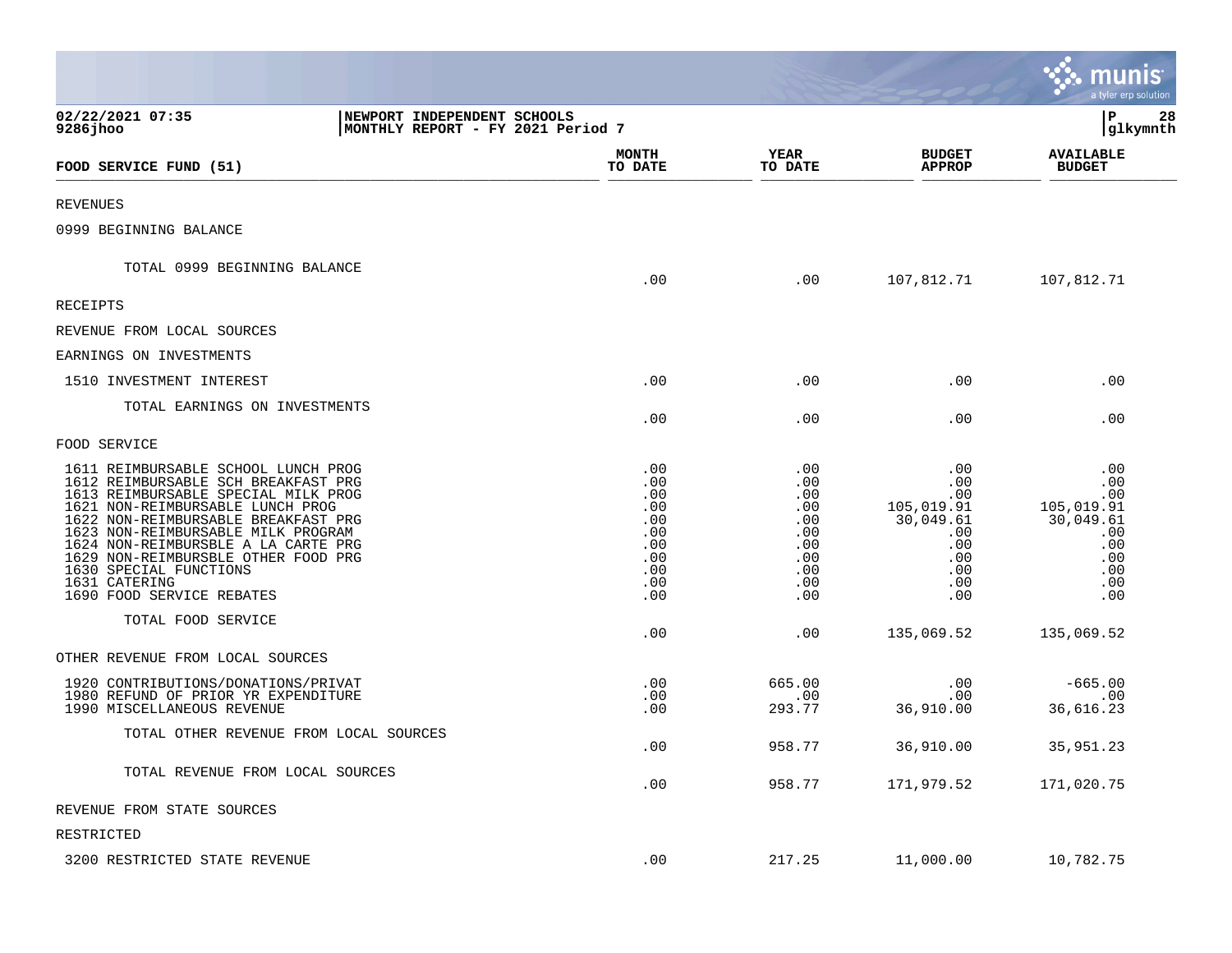|                                                                                                   |                  |                        |                                | a tyler erp solution              |
|---------------------------------------------------------------------------------------------------|------------------|------------------------|--------------------------------|-----------------------------------|
| 02/22/2021 07:35<br>NEWPORT INDEPENDENT SCHOOLS<br>9286 jhoo<br>MONTHLY REPORT - FY 2021 Period 7 |                  |                        |                                | P<br>29<br> glkymnth              |
| FOOD SERVICE FUND (51)                                                                            | MONTH<br>TO DATE | <b>YEAR</b><br>TO DATE | <b>BUDGET</b><br><b>APPROP</b> | <b>AVAILABLE</b><br><b>BUDGET</b> |
| TOTAL RESTRICTED                                                                                  | .00              | 217.25                 | 11,000.00                      | 10,782.75                         |
| REVENUE ON BEHALF PAYMENTS                                                                        |                  |                        |                                |                                   |
| 3900 REV FOR ON BEHALF PAYMENTS                                                                   | .00              | .00                    | .00                            | .00                               |
| TOTAL REVENUE ON BEHALF PAYMENTS                                                                  | .00              | .00                    | .00                            | .00                               |
| TOTAL REVENUE FROM STATE SOURCES                                                                  | .00              | 217.25                 | 11,000.00                      | 10,782.75                         |
| REVENUE FROM FEDERAL SOURCES                                                                      |                  |                        |                                |                                   |
| RESTRICTED THROUGH THE STATE                                                                      |                  |                        |                                |                                   |
| 4500 RESTRICTED FED REV THRU STATE                                                                | .00              | 285,828.56             | 1,018,197.08                   | 732,368.52                        |
| TOTAL RESTRICTED THROUGH THE STATE                                                                | .00              | 285,828.56             | 1,018,197.08                   | 732,368.52                        |
| CHILD NUTRITION PROGRAM DONATED COMMODIT                                                          |                  |                        |                                |                                   |
| 4950 CHILD NUTR PRG DONATED COMMOD                                                                | .00              | .00                    | .00                            | .00                               |
| TOTAL CHILD NUTRITION PROGRAM DONATED COMMODIT                                                    | .00              | .00                    | .00                            | .00                               |
| TOTAL REVENUE FROM FEDERAL SOURCES                                                                | .00              | 285,828.56             | 1,018,197.08                   | 732,368.52                        |
| OTHER RECEIPTS                                                                                    |                  |                        |                                |                                   |
| INTERFUND TRANSFERS                                                                               |                  |                        |                                |                                   |
| 5210 FUND TRANSFER IN                                                                             | .00              | .00                    | .00                            | .00                               |
| TOTAL INTERFUND TRANSFERS                                                                         | .00              | .00                    | .00                            | .00                               |
| SALE OR COMP FOR LOSS OF ASSETS                                                                   |                  |                        |                                |                                   |
| 5341 SALE PROC FR SALE/DISP DIST<br>5342 LOSS COMP D MACH/EQUIP/FURN                              | .00<br>.00       | .00<br>.00             | .00<br>.00                     | .00<br>.00                        |
| TOTAL SALE OR COMP FOR LOSS OF ASSETS                                                             | .00              | .00                    | .00                            | .00                               |
| TOTAL OTHER RECEIPTS                                                                              | .00              | .00                    | .00                            | .00                               |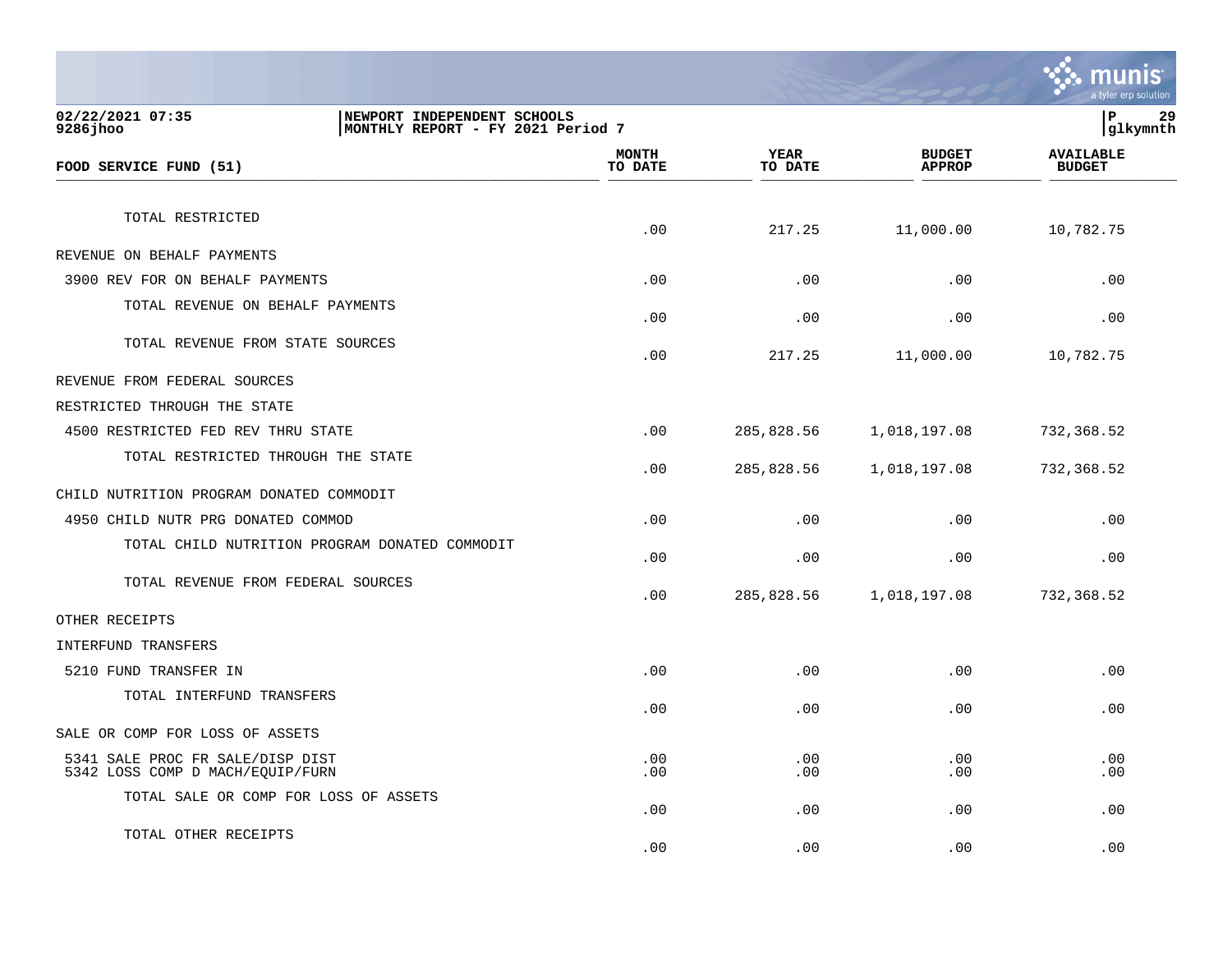|                              |                                                                  |                         |                        |                                | <b>munis</b><br>a tyler erp solution |
|------------------------------|------------------------------------------------------------------|-------------------------|------------------------|--------------------------------|--------------------------------------|
| 02/22/2021 07:35<br>9286jhoo | NEWPORT INDEPENDENT SCHOOLS<br>MONTHLY REPORT - FY 2021 Period 7 |                         |                        |                                | 30<br>P<br>glkymnth                  |
| FOOD SERVICE FUND (51)       |                                                                  | <b>MONTH</b><br>TO DATE | <b>YEAR</b><br>TO DATE | <b>BUDGET</b><br><b>APPROP</b> | <b>AVAILABLE</b><br><b>BUDGET</b>    |
| TOTAL RECEIPTS               |                                                                  | .00                     | 287,004.58             | 1,201,176.60                   | 914,172.02                           |
| TOTAL REVENUE                |                                                                  | .00                     | 287,004.58             | 1,308,989.31                   | 1,021,984.73                         |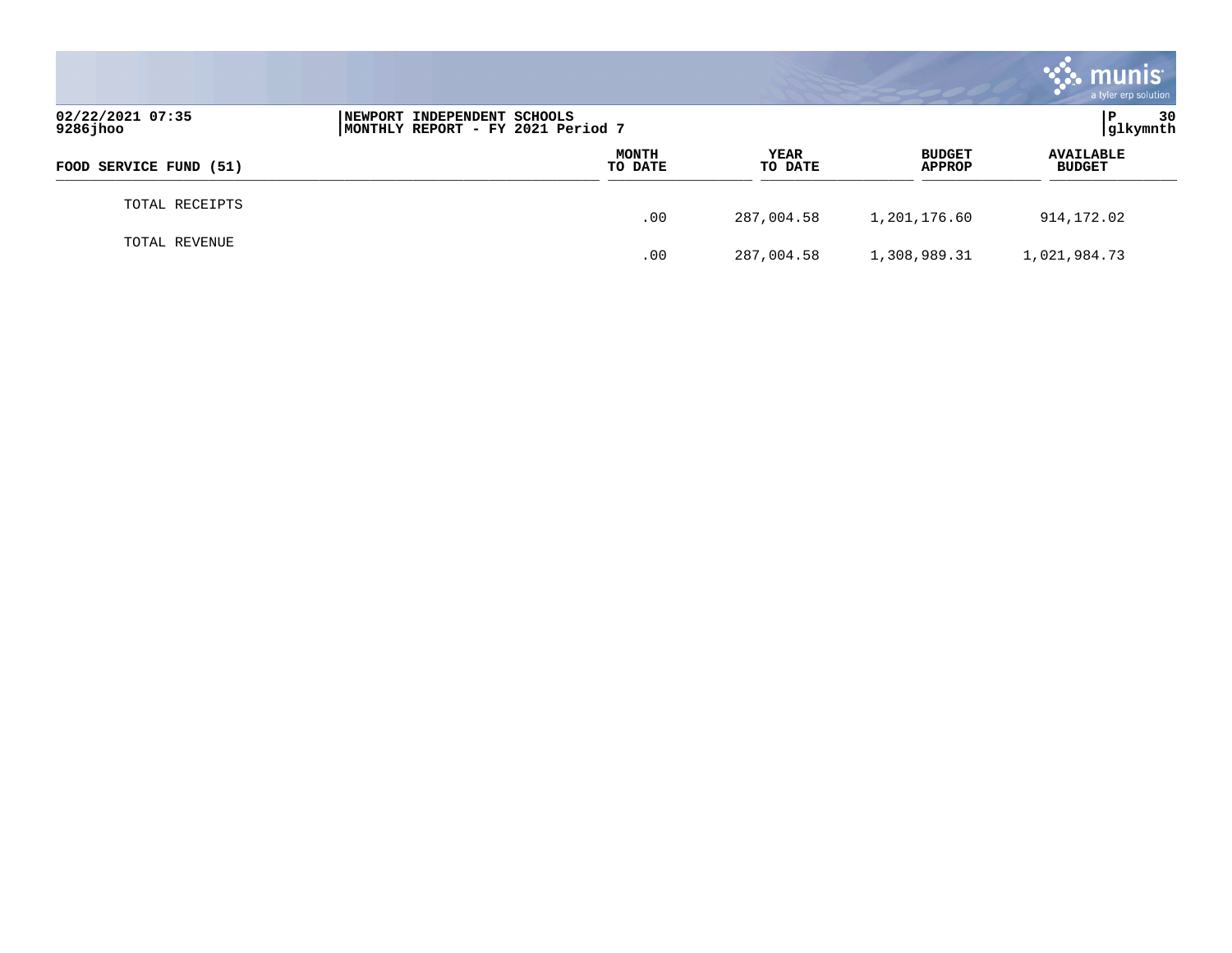|                                                                                                                                                                                                                                                                                                                                                                                |                                                                                                                |                                                                                                                                             |                                                                                                                            | munis<br>a tyler erp solution                                                                                                                           |
|--------------------------------------------------------------------------------------------------------------------------------------------------------------------------------------------------------------------------------------------------------------------------------------------------------------------------------------------------------------------------------|----------------------------------------------------------------------------------------------------------------|---------------------------------------------------------------------------------------------------------------------------------------------|----------------------------------------------------------------------------------------------------------------------------|---------------------------------------------------------------------------------------------------------------------------------------------------------|
| 02/22/2021 07:35<br>NEWPORT INDEPENDENT SCHOOLS<br>$9286$ jhoo<br>MONTHLY REPORT - FY 2021 Period 7                                                                                                                                                                                                                                                                            |                                                                                                                |                                                                                                                                             |                                                                                                                            | $\mathbf{P}$<br>31<br>glkymnth                                                                                                                          |
| FOOD SERVICE FUND (51)                                                                                                                                                                                                                                                                                                                                                         | <b>MONTH</b><br>TO DATE                                                                                        | <b>YEAR</b><br>TO DATE                                                                                                                      | <b>BUDGET</b><br><b>APPROP</b>                                                                                             | <b>AVAILABLE</b><br><b>BUDGET</b>                                                                                                                       |
| <b>EXPENDITURES</b>                                                                                                                                                                                                                                                                                                                                                            |                                                                                                                |                                                                                                                                             |                                                                                                                            |                                                                                                                                                         |
| 0000<br>RESTRICT TO REV & BAL SHT ONLY                                                                                                                                                                                                                                                                                                                                         |                                                                                                                |                                                                                                                                             |                                                                                                                            |                                                                                                                                                         |
| EMPLOYEE BENEFITS<br>0200<br>0900<br>OTHER ITEMS<br>UNDEFINED EXP OBJ                                                                                                                                                                                                                                                                                                          | .00<br>.00<br>.00                                                                                              | .00<br>.00<br>.00                                                                                                                           | .00<br>.00<br>.00                                                                                                          | .00<br>.00<br>.00                                                                                                                                       |
| TOTAL 0000<br>RESTRICT TO REV & BAL SHT ONLY                                                                                                                                                                                                                                                                                                                                   | .00                                                                                                            | .00                                                                                                                                         | .00                                                                                                                        | .00                                                                                                                                                     |
| FOOD SERVICE OPERATION<br>3100                                                                                                                                                                                                                                                                                                                                                 |                                                                                                                |                                                                                                                                             |                                                                                                                            |                                                                                                                                                         |
| 0100<br>SALARIES PERSONNEL SERVICES<br>0200<br>EMPLOYEE BENEFITS<br>0280<br>ON-BEHALF<br>0300<br>PURCHASED PROF AND TECH SERV<br>0400<br>PURCHASED PROPERTY SERVICES<br>0500<br>OTHER PURCHASED SERVICES<br>0600<br>SUPPLIES<br>0700<br>PROPERTY<br>0800<br>DEBT SERVICE AND MISCELLANEOUS<br>0900<br>OTHER ITEMS<br>UNDEFINED EXP OBJ<br>TOTAL 3100<br>FOOD SERVICE OPERATION | 35, 418. 42<br>8,962.44<br>.00<br>.00<br>.00<br>.00<br>14,575.89<br>.00<br>.00<br>.00<br>3,764.40<br>62,721.15 | 224, 358.17<br>55,218.00<br>.00<br>11,478.20<br>5,164.03<br>359.39<br>112,090.94<br>3,787.32<br>8,805.00<br>.00<br>11,932.47<br>433, 193.52 | 315,491.00<br>85,750.00<br>.00<br>4,584.38<br>6,589.13<br>300.00<br>867,805.80<br>.00<br>.00<br>.00<br>.00<br>1,280,520.31 | 91, 132.83<br>30,532.00<br>.00<br>$-6,893.82$<br>1,425.10<br>$-59.39$<br>755,714.86<br>$-3,787.32$<br>$-8,805.00$<br>.00<br>$-11,932.47$<br>847, 326.79 |
| FUND TRANSFERS<br>5200                                                                                                                                                                                                                                                                                                                                                         |                                                                                                                |                                                                                                                                             |                                                                                                                            |                                                                                                                                                         |
| 0900<br>OTHER ITEMS                                                                                                                                                                                                                                                                                                                                                            | .00                                                                                                            | .00                                                                                                                                         | 28,469.00                                                                                                                  | 28,469.00                                                                                                                                               |
| TOTAL 5200<br><b>FUND TRANSFERS</b>                                                                                                                                                                                                                                                                                                                                            | .00                                                                                                            | .00                                                                                                                                         | 28,469.00                                                                                                                  | 28,469.00                                                                                                                                               |
| TOTAL EXPENDITURES                                                                                                                                                                                                                                                                                                                                                             | 62,721.15                                                                                                      | 433, 193.52                                                                                                                                 | 1,308,989.31                                                                                                               | 875,795.79                                                                                                                                              |
| TOTAL FOR FOOD SERVICE FUND (51)                                                                                                                                                                                                                                                                                                                                               | $-62, 721.15$                                                                                                  | $-146, 188.94$                                                                                                                              | .00                                                                                                                        | 146,188.94                                                                                                                                              |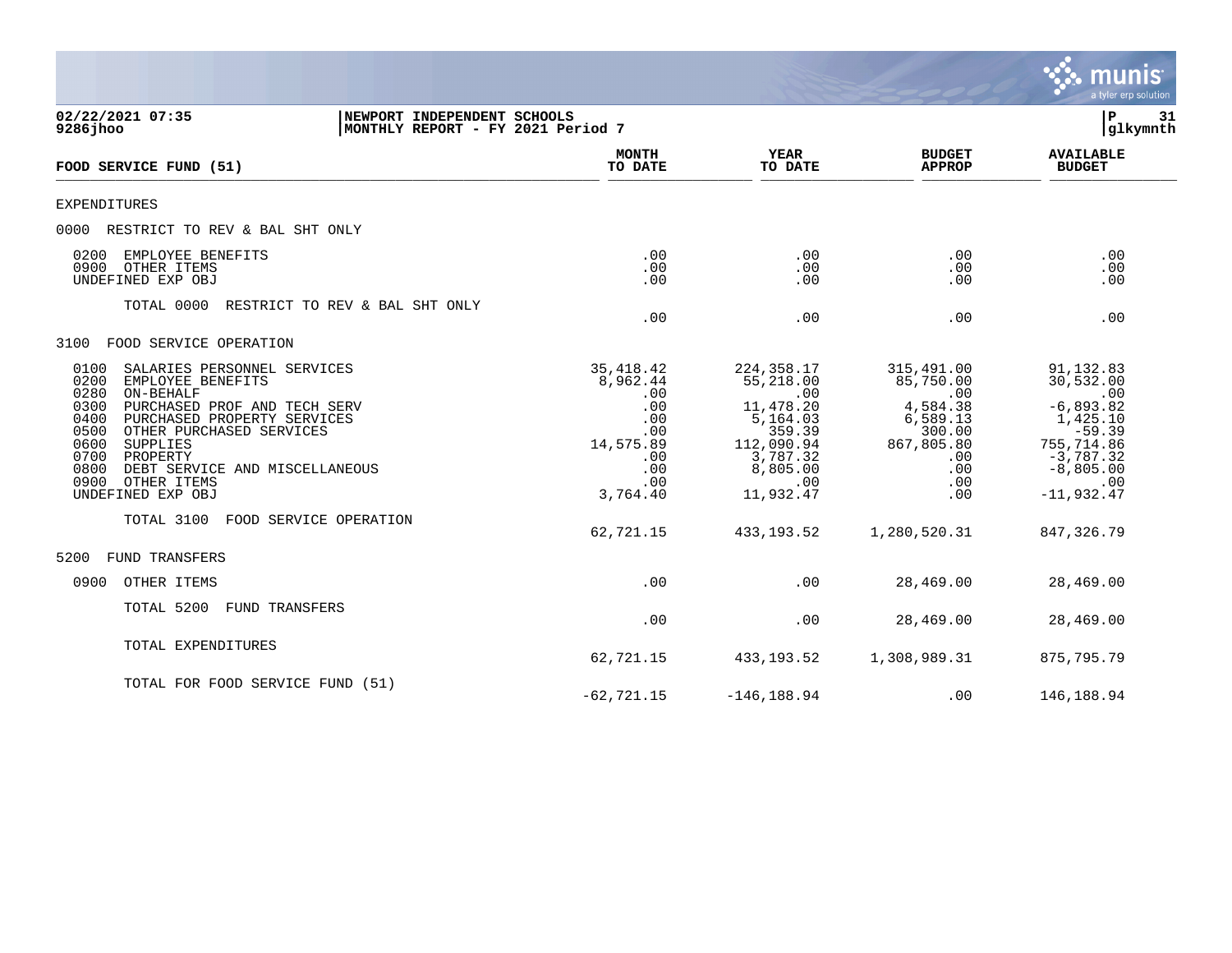|                                                                                                                                                                                                                 |                                                                  |                                               |                                               |                                               | <b>RA</b> munis<br>a tyler erp solution       |
|-----------------------------------------------------------------------------------------------------------------------------------------------------------------------------------------------------------------|------------------------------------------------------------------|-----------------------------------------------|-----------------------------------------------|-----------------------------------------------|-----------------------------------------------|
| 02/22/2021 07:35<br>9286jhoo                                                                                                                                                                                    | NEWPORT INDEPENDENT SCHOOLS<br>MONTHLY REPORT - FY 2021 Period 7 |                                               |                                               |                                               | lР<br>32<br> glkymnth                         |
| ATHLETIC FUND (7000)                                                                                                                                                                                            |                                                                  | <b>MONTH</b><br>TO DATE                       | YEAR<br>TO DATE                               | <b>BUDGET</b><br><b>APPROP</b>                | <b>AVAILABLE</b><br><b>BUDGET</b>             |
| <b>REVENUES</b>                                                                                                                                                                                                 |                                                                  |                                               |                                               |                                               |                                               |
| 0999 BEGINNING BALANCE                                                                                                                                                                                          |                                                                  |                                               |                                               |                                               |                                               |
| TOTAL 0999 BEGINNING BALANCE                                                                                                                                                                                    |                                                                  | .00                                           | .00                                           | .00                                           | .00                                           |
| <b>RECEIPTS</b>                                                                                                                                                                                                 |                                                                  |                                               |                                               |                                               |                                               |
| REVENUE FROM LOCAL SOURCES                                                                                                                                                                                      |                                                                  |                                               |                                               |                                               |                                               |
| AD VALOREM TAXES                                                                                                                                                                                                |                                                                  |                                               |                                               |                                               |                                               |
| 1111 GENERAL PROPERTY TAX                                                                                                                                                                                       |                                                                  | .00                                           | .00                                           | 100,000.00                                    | 100,000.00                                    |
| TOTAL AD VALOREM TAXES                                                                                                                                                                                          |                                                                  | .00                                           | .00                                           | 100,000.00                                    | 100,000.00                                    |
| EARNINGS ON INVESTMENTS                                                                                                                                                                                         |                                                                  |                                               |                                               |                                               |                                               |
| 1510 INVESTMENT INTEREST<br>1530 NET INC IN FAIR VAL OF INVESTS                                                                                                                                                 |                                                                  | .00<br>.00                                    | .00<br>.00                                    | .00<br>.00                                    | .00<br>.00                                    |
| TOTAL EARNINGS ON INVESTMENTS                                                                                                                                                                                   |                                                                  | .00                                           | .00                                           | .00                                           | .00                                           |
| STUDENT ACTIVITIES                                                                                                                                                                                              |                                                                  |                                               |                                               |                                               |                                               |
| 1710 ADMISSIONS<br>1720 BOOKSTORE SALES<br>1730 STUDENT/ORG MEMBER DUES/FEES<br>1740 STUDENT FEES<br>1750 DONATIONS (ACTIVITY FND)<br>1760 BOARD CONTRIBUTIONS (ACTIVITY)<br>1790 OTHER STUDENT ACTIVITY INCOME |                                                                  | .00<br>.00<br>.00<br>.00<br>.00<br>.00<br>.00 | .00<br>.00<br>.00<br>.00<br>.00<br>.00<br>.00 | .00<br>.00<br>.00<br>.00<br>.00<br>.00<br>.00 | .00<br>.00<br>.00<br>.00<br>.00<br>.00<br>.00 |
| TOTAL STUDENT ACTIVITIES                                                                                                                                                                                        |                                                                  | .00                                           | .00                                           | .00                                           | .00                                           |
| OTHER REVENUE FROM LOCAL SOURCES                                                                                                                                                                                |                                                                  |                                               |                                               |                                               |                                               |
| 1920 CONTRIBUTIONS/DONATIONS/PRIVAT<br>1980 REFUND OF PRIOR YR EXPENDITURE<br>1990 MISCELLANEOUS REVENUE                                                                                                        |                                                                  | .00<br>.00<br>.00                             | .00<br>.00<br>.00                             | .00<br>.00<br>.00                             | .00<br>.00<br>.00                             |
| TOTAL OTHER REVENUE FROM LOCAL SOURCES                                                                                                                                                                          |                                                                  | .00                                           | .00                                           | .00                                           | .00                                           |
| TOTAL REVENUE FROM LOCAL SOURCES                                                                                                                                                                                |                                                                  | .00                                           | .00                                           | 100,000.00                                    | 100,000.00                                    |

 $\mathcal{L}$ 

OTHER RECEIPTS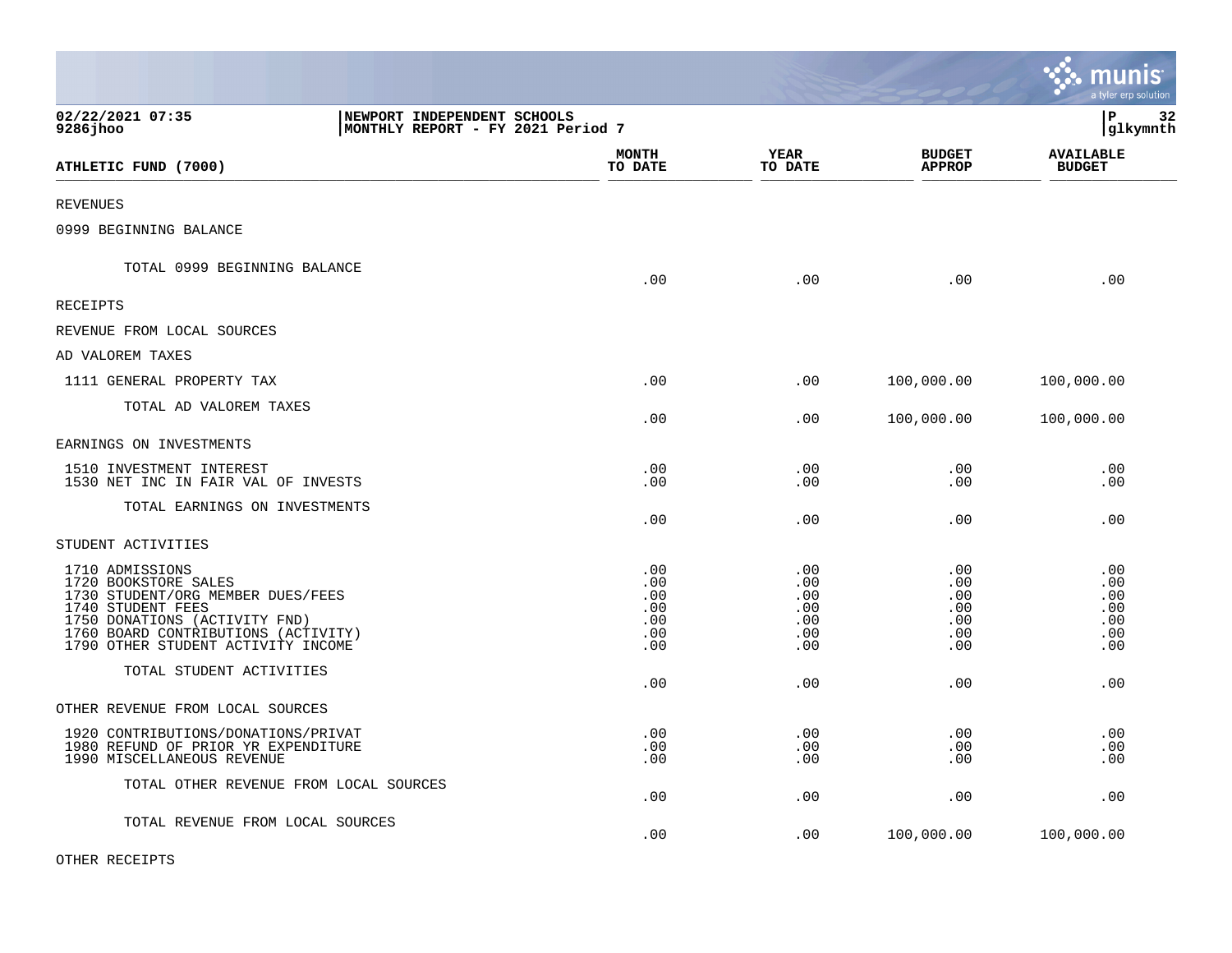|                                                                                                  |                         |                        |                                | munis<br>a tyler erp solution     |
|--------------------------------------------------------------------------------------------------|-------------------------|------------------------|--------------------------------|-----------------------------------|
| 02/22/2021 07:35<br>NEWPORT INDEPENDENT SCHOOLS<br>9286jhoo<br>MONTHLY REPORT - FY 2021 Period 7 |                         |                        |                                | 33<br>ΙP<br>glkymnth              |
| ATHLETIC FUND (7000)                                                                             | <b>MONTH</b><br>TO DATE | <b>YEAR</b><br>TO DATE | <b>BUDGET</b><br><b>APPROP</b> | <b>AVAILABLE</b><br><b>BUDGET</b> |
| INTERFUND TRANSFERS                                                                              |                         |                        |                                |                                   |
| 5210 FUND TRANSFER IN                                                                            | .00                     | .00                    | .00                            | .00                               |
| TOTAL INTERFUND TRANSFERS                                                                        | .00                     | .00                    | .00                            | .00                               |
| SALE OR COMP FOR LOSS OF ASSETS                                                                  |                         |                        |                                |                                   |
| 5341 SALE PROC FR SALE/DISP DIST<br>5342 LOSS COMP D MACH/EQUIP/FURN                             | .00<br>.00              | .00<br>.00             | .00<br>.00                     | .00<br>.00                        |
| TOTAL SALE OR COMP FOR LOSS OF ASSETS                                                            | .00                     | .00                    | .00                            | .00                               |
| TOTAL OTHER RECEIPTS                                                                             | .00                     | .00                    | .00                            | .00                               |
| TOTAL RECEIPTS                                                                                   | .00                     | .00                    | 100,000.00                     | 100,000.00                        |
| TOTAL REVENUE                                                                                    | .00                     | .00                    | 100,000.00                     | 100,000.00                        |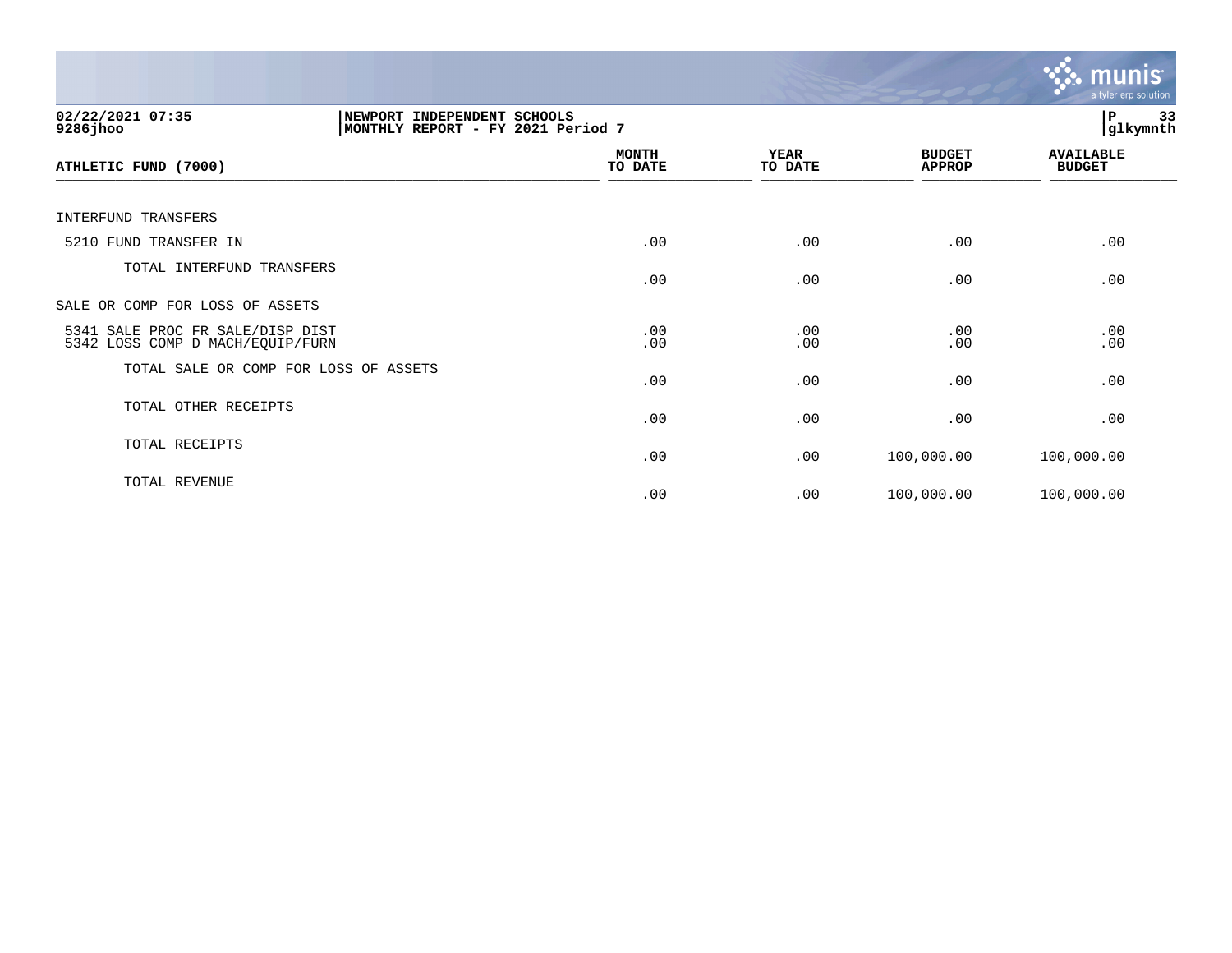

02/22/2021 07:35 **| NEWPORT INDEPENDENT SCHOOLS** |P 34<br>9286jhoo | MONTHLY REPORT - FY 2021 Period 7 **9286jhoo |MONTHLY REPORT - FY 2021 Period 7 |glkymnth MONTH AVAILABLE YEAR BUDGET** AVAILABLE **ATHLETIC FUND (7000) TO DATE TO DATE APPROP BUDGET**   $\frac{10 \text{ B}}{10 \text{ B}}$   $\frac{10 \text{ B}}{10 \text{ B}}$   $\frac{1}{10 \text{ B}}$   $\frac{1}{10 \text{ B}}$   $\frac{1}{10 \text{ B}}$   $\frac{1}{10 \text{ B}}$   $\frac{1}{10 \text{ B}}$   $\frac{1}{10 \text{ B}}$   $\frac{1}{10 \text{ B}}$   $\frac{1}{10 \text{ B}}$   $\frac{1}{10 \text{ B}}$   $\frac{1}{10 \text{ B}}$   $\frac{1}{10 \text{ B}}$   $\frac{1}{10 \text{ B}}$ EXPENDITURES 1000 INSTRUCTION 0300 PURCHASED PROF AND TECH SERV 3,620.00 17,744.00 .00 -17,744.00 0400 PURCHASED PROPERTY SERVICES .00 .00 .00 .00 0500 OTHER PURCHASED SERVICES .00 .00 .00 .00 0600 SUPPLIES 1,365.67 2,160.69 .00 -2,160.69 0700 PROPERTY .00 PROPERTY .00 PROPERTY .00 PROPERTY .00 PROPERTY .00 PROPERTY .00 PROPERTY .00 PROPERTY .00 PEBT SERVICE AND MISCELLANEOUS 0800 DEBT SERVICE AND MISCELLANEOUS 5,296.84 30,314.26 100,000.00 69,685.74 0900 OTHER ITEMS TOTAL 1000 INSTRUCTION 10,282.51 51,456.19 100,000.00 48,543.81 5200 FUND TRANSFERS 0900 OTHER ITEMS .00 .00 .00 .00 TOTAL 5200 FUND TRANSFERS  $.00$  .  $.00$  .  $.00$  .  $.00$  .  $.00$  .  $.00$ TOTAL EXPENDITURES 10,282.51 51,456.19 100,000.00 48,543.81 TOTAL FOR ATHLETIC FUND (7000)  $-10,282.51$   $-51,456.19$  .00  $51,456.19$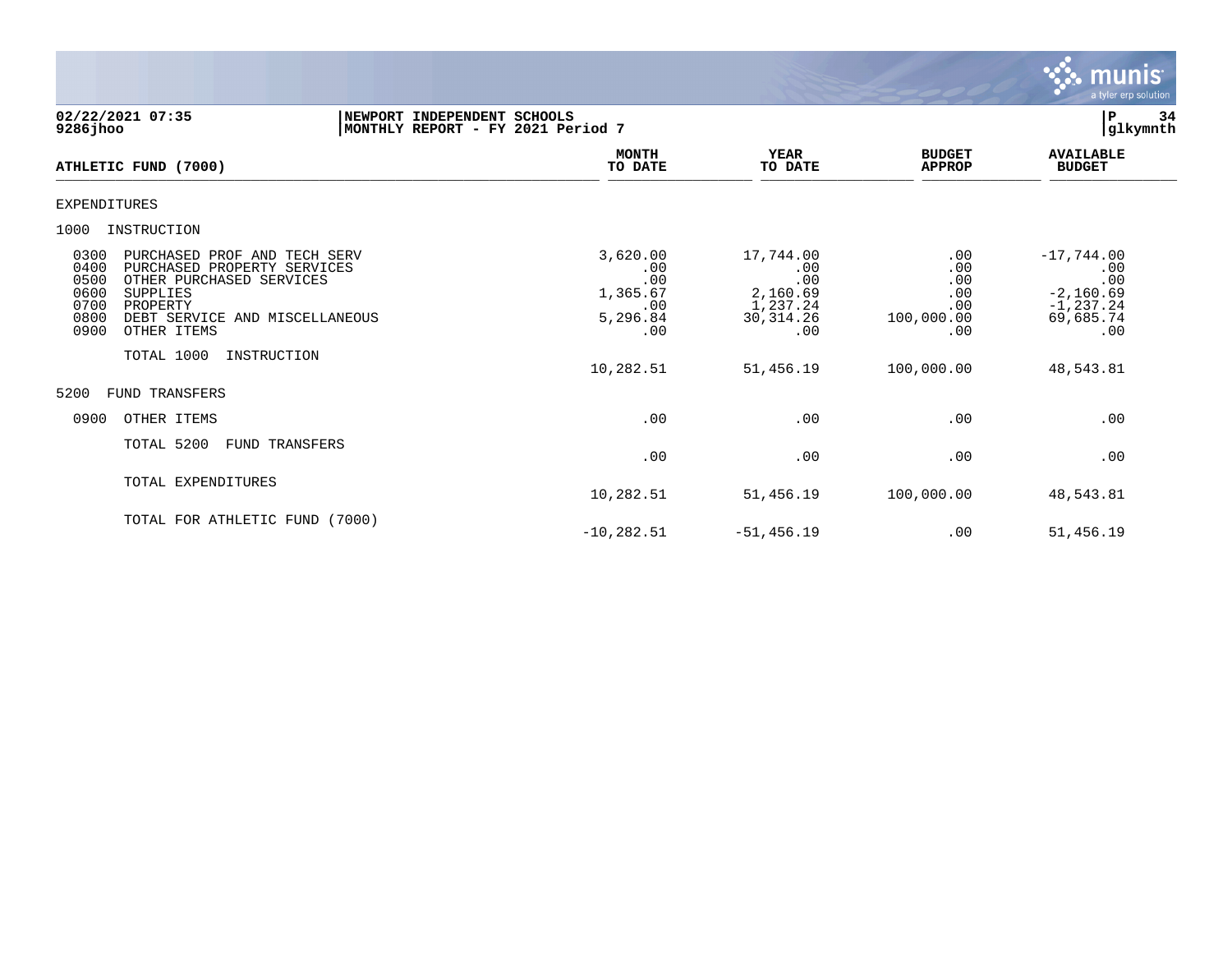|                                                                                                  |                                                                  |                         |                      |                                | ः munis<br>a tyler erp solution   |
|--------------------------------------------------------------------------------------------------|------------------------------------------------------------------|-------------------------|----------------------|--------------------------------|-----------------------------------|
| 02/22/2021 07:35<br>9286 jhoo                                                                    | NEWPORT INDEPENDENT SCHOOLS<br>MONTHLY REPORT - FY 2021 Period 7 |                         |                      |                                | ∣P<br>35<br>glkymnth              |
| CHESTER DAVIS FUND (7001)                                                                        |                                                                  | <b>MONTH</b><br>TO DATE | YEAR<br>TO DATE      | <b>BUDGET</b><br><b>APPROP</b> | <b>AVAILABLE</b><br><b>BUDGET</b> |
| <b>REVENUES</b>                                                                                  |                                                                  |                         |                      |                                |                                   |
| 0999 BEGINNING BALANCE                                                                           |                                                                  |                         |                      |                                |                                   |
| TOTAL 0999 BEGINNING BALANCE                                                                     |                                                                  | .00                     | .00                  | .00                            | .00                               |
| RECEIPTS                                                                                         |                                                                  |                         |                      |                                |                                   |
| REVENUE FROM LOCAL SOURCES                                                                       |                                                                  |                         |                      |                                |                                   |
| EARNINGS ON INVESTMENTS                                                                          |                                                                  |                         |                      |                                |                                   |
| 1510 INVESTMENT INTEREST<br>1520 DIVIDENDS ON INVESTMENTS<br>1530 NET INC IN FAIR VAL OF INVESTS |                                                                  | 22.14<br>.00<br>.00     | 162.56<br>.00<br>.00 | .00<br>.00<br>.00              | $-162.56$<br>.00<br>.00           |
| TOTAL EARNINGS ON INVESTMENTS                                                                    |                                                                  | 22.14                   | 162.56               | .00                            | $-162.56$                         |
| OTHER REVENUE FROM LOCAL SOURCES                                                                 |                                                                  |                         |                      |                                |                                   |
| 1920 CONTRIBUTIONS/DONATIONS/PRIVAT                                                              |                                                                  | .00                     | .00                  | .00                            | .00                               |
| TOTAL OTHER REVENUE FROM LOCAL SOURCES                                                           |                                                                  | .00                     | .00                  | .00                            | .00                               |
| TOTAL REVENUE FROM LOCAL SOURCES                                                                 |                                                                  | 22.14                   | 162.56               | .00                            | $-162.56$                         |
| OTHER RECEIPTS                                                                                   |                                                                  |                         |                      |                                |                                   |
| INTERFUND TRANSFERS                                                                              |                                                                  |                         |                      |                                |                                   |
| 5210 FUND TRANSFER IN                                                                            |                                                                  | .00                     | .00                  | .00                            | .00                               |
| TOTAL INTERFUND TRANSFERS                                                                        |                                                                  | .00                     | .00                  | .00                            | .00                               |
| TOTAL OTHER RECEIPTS                                                                             |                                                                  | .00                     | .00                  | .00                            | .00                               |
| TOTAL RECEIPTS                                                                                   |                                                                  | 22.14                   | 162.56               | .00                            | $-162.56$                         |
| TOTAL REVENUE                                                                                    |                                                                  | 22.14                   | 162.56               | .00                            | $-162.56$                         |

the contract of the contract of the contract of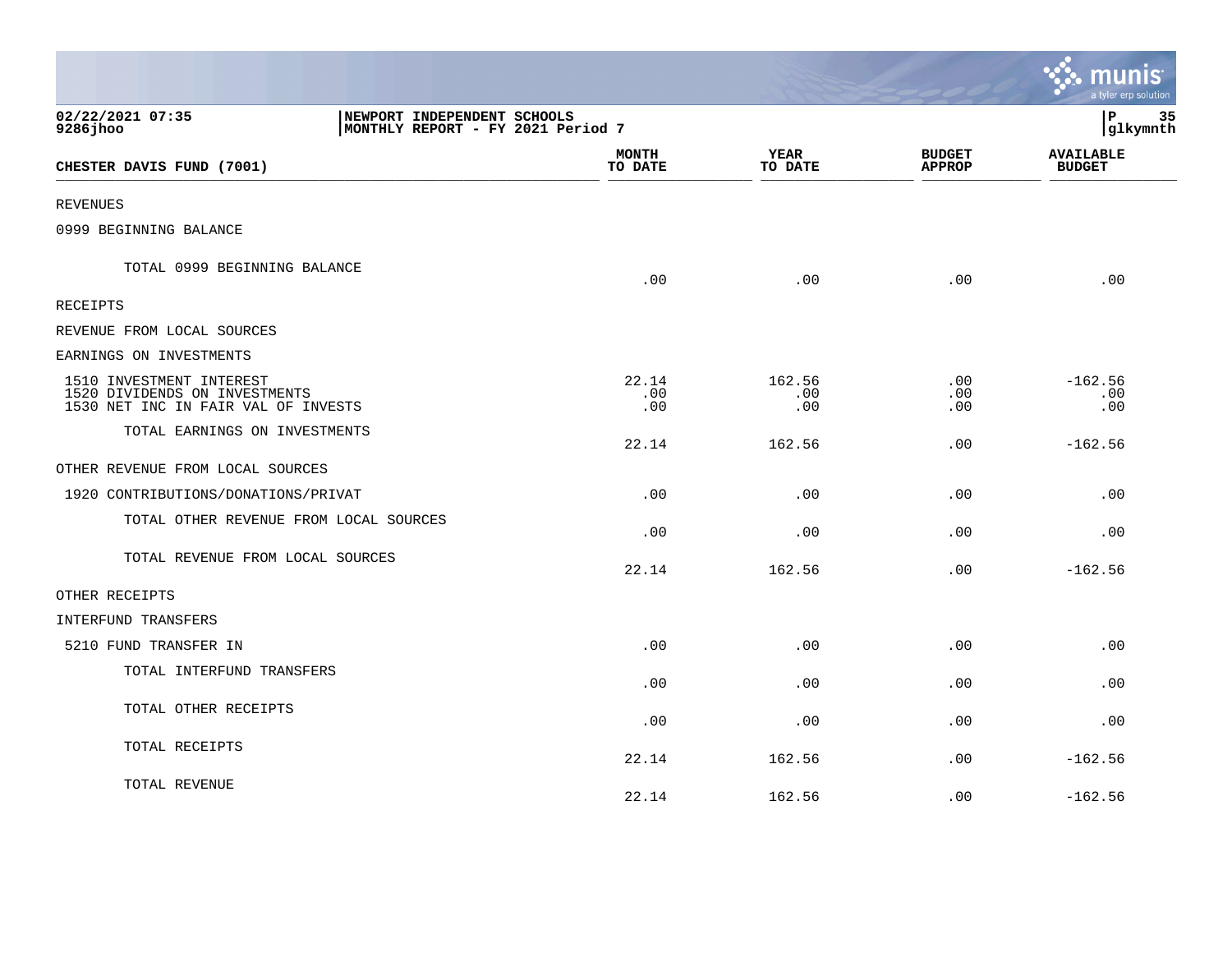

| 02/22/2021 07:35<br>9286 jhoo                                                   |                    | NEWPORT INDEPENDENT SCHOOLS<br>MONTHLY REPORT - FY 2021 Period 7 |                   |                                |                                   |
|---------------------------------------------------------------------------------|--------------------|------------------------------------------------------------------|-------------------|--------------------------------|-----------------------------------|
| CHESTER DAVIS FUND (7001)                                                       |                    | <b>MONTH</b><br>TO DATE                                          | YEAR<br>TO DATE   | <b>BUDGET</b><br><b>APPROP</b> | <b>AVAILABLE</b><br><b>BUDGET</b> |
| EXPENDITURES                                                                    |                    |                                                                  |                   |                                |                                   |
| 3300 COMMUNITY SERVICES                                                         |                    |                                                                  |                   |                                |                                   |
| 0300<br>PURCHASED PROF AND TECH SERV<br>0600<br>SUPPLIES<br>0900<br>OTHER ITEMS |                    | .00<br>.00<br>.00                                                | .00<br>.00<br>.00 | .00<br>.00<br>.00              | .00<br>.00<br>.00                 |
| TOTAL 3300                                                                      | COMMUNITY SERVICES | .00                                                              | .00               | .00                            | .00                               |
| TOTAL EXPENDITURES                                                              |                    | .00                                                              | .00               | .00                            | .00                               |
| TOTAL FOR CHESTER DAVIS FUND (7001)                                             |                    | 22.14                                                            | 162.56            | .00                            | $-162.56$                         |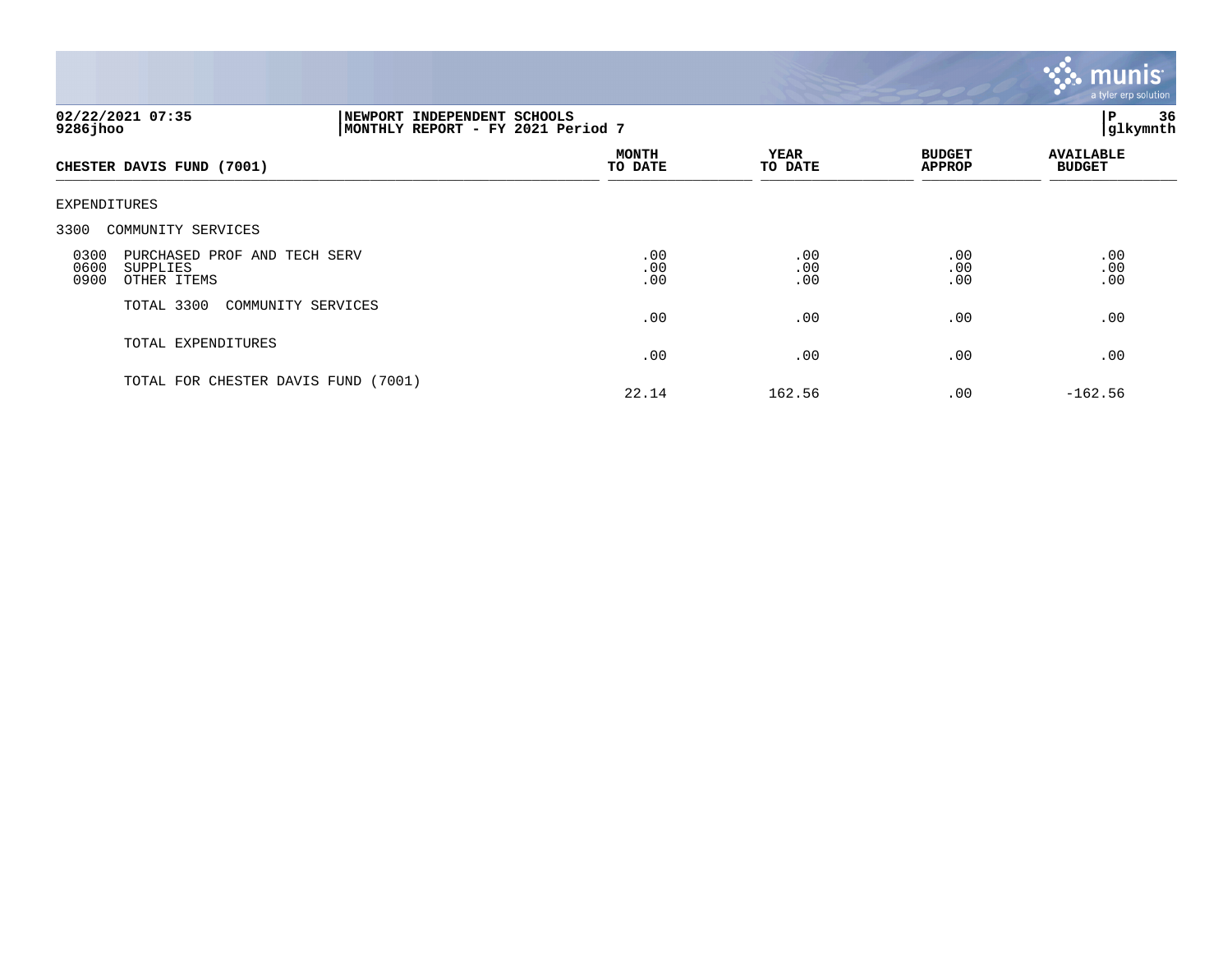|                                                                                                                |                         |                        |                                | munis<br>a tyler erp solution     |
|----------------------------------------------------------------------------------------------------------------|-------------------------|------------------------|--------------------------------|-----------------------------------|
| 02/22/2021 07:35<br>NEWPORT INDEPENDENT SCHOOLS<br>$9286$ jhoo<br>MONTHLY REPORT - FY 2021 Period 7            |                         |                        |                                | 37<br>ΙP<br>glkymnth              |
| FIXED ASSETS - GOVERNMENTAL (8                                                                                 | <b>MONTH</b><br>TO DATE | <b>YEAR</b><br>TO DATE | <b>BUDGET</b><br><b>APPROP</b> | <b>AVAILABLE</b><br><b>BUDGET</b> |
| <b>REVENUES</b>                                                                                                |                         |                        |                                |                                   |
| RECEIPTS                                                                                                       |                         |                        |                                |                                   |
| REVENUE FROM LOCAL SOURCES                                                                                     |                         |                        |                                |                                   |
| OTHER REVENUE FROM LOCAL SOURCES                                                                               |                         |                        |                                |                                   |
| 1930 GAIN/LOSS ON SALE OF ASSETS                                                                               | .00                     | .00                    | .00                            | .00                               |
| TOTAL OTHER REVENUE FROM LOCAL SOURCES                                                                         | .00                     | .00                    | .00                            | .00                               |
| TOTAL REVENUE FROM LOCAL SOURCES                                                                               | .00                     | .00                    | .00                            | .00                               |
| OTHER RECEIPTS                                                                                                 |                         |                        |                                |                                   |
| SALE OR COMP FOR LOSS OF ASSETS                                                                                |                         |                        |                                |                                   |
| 5311 SALE PROCEEDS FR SALE/DISP LND<br>5331 SALE PROCEED FR SALE/DISP D BL<br>5341 SALE PROC FR SALE/DISP DIST | .00<br>.00<br>.00       | .00<br>.00<br>.00      | .00<br>.00<br>.00              | .00<br>.00<br>.00                 |
| TOTAL SALE OR COMP FOR LOSS OF ASSETS                                                                          | .00                     | .00                    | .00                            | .00                               |
| TOTAL OTHER RECEIPTS                                                                                           | .00                     | .00                    | .00                            | .00                               |
| TOTAL RECEIPTS                                                                                                 | .00                     | .00                    | .00                            | .00                               |
| TOTAL REVENUE                                                                                                  | .00                     | .00                    | .00                            | .00                               |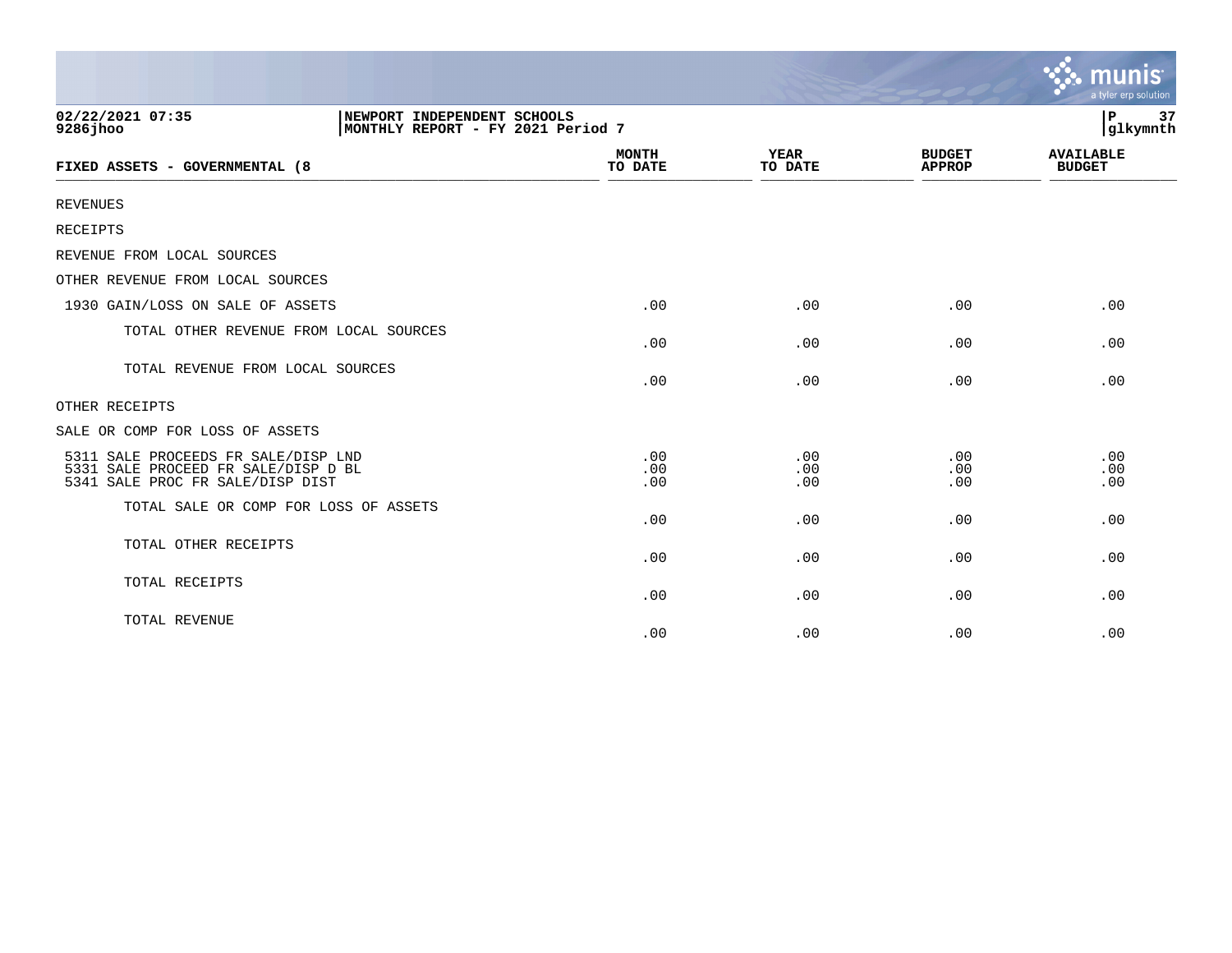|                                                                                                   |                         |                        |                                | a tyler erp solution              |
|---------------------------------------------------------------------------------------------------|-------------------------|------------------------|--------------------------------|-----------------------------------|
| 02/22/2021 07:35<br>NEWPORT INDEPENDENT SCHOOLS<br>9286 jhoo<br>MONTHLY REPORT - FY 2021 Period 7 |                         |                        |                                | P<br>38<br>glkymnth               |
| FIXED ASSETS - GOVERNMENTAL (8                                                                    | <b>MONTH</b><br>TO DATE | <b>YEAR</b><br>TO DATE | <b>BUDGET</b><br><b>APPROP</b> | <b>AVAILABLE</b><br><b>BUDGET</b> |
| EXPENDITURES                                                                                      |                         |                        |                                |                                   |
| 1000 INSTRUCTION                                                                                  |                         |                        |                                |                                   |
| 0700 PROPERTY                                                                                     | .00                     | .00                    | .00                            | .00                               |
| TOTAL 1000 INSTRUCTION                                                                            | .00                     | .00                    | .00                            | .00                               |
| 2100 STUDENT SUPPORT SERVICES                                                                     |                         |                        |                                |                                   |
| 0700 PROPERTY                                                                                     | .00                     | .00                    | .00                            | .00                               |
| TOTAL 2100<br>STUDENT SUPPORT SERVICES                                                            | .00                     | .00                    | .00                            | .00                               |
| 2200<br>INSTRUCTIONAL STAFF SUPP SERV                                                             |                         |                        |                                |                                   |
| 0700 PROPERTY                                                                                     | .00                     | .00                    | .00                            | .00                               |
| TOTAL 2200 INSTRUCTIONAL STAFF SUPP SERV                                                          | .00                     | .00                    | .00                            | .00                               |
| 2300 DISTRICT ADMIN SUPPORT                                                                       |                         |                        |                                |                                   |
| 0700 PROPERTY                                                                                     | .00                     | .00                    | .00                            | .00                               |
| TOTAL 2300 DISTRICT ADMIN SUPPORT                                                                 | .00                     | .00                    | .00                            | .00                               |
| SCHOOL ADMIN SUPPORT<br>2400                                                                      |                         |                        |                                |                                   |
| 0700 PROPERTY                                                                                     | .00                     | .00                    | .00                            | .00                               |
| TOTAL 2400<br>SCHOOL ADMIN SUPPORT                                                                | .00                     | .00                    | .00                            | .00                               |
| 2500 BUSINESS SUPPORT SERVICES                                                                    |                         |                        |                                |                                   |
| 0700 PROPERTY                                                                                     | .00                     | .00                    | .00                            | .00                               |
| TOTAL 2500<br>BUSINESS SUPPORT SERVICES                                                           | .00                     | .00                    | .00                            | .00                               |
| PLANT OPERATIONS AND MAINTENANCE<br>2600                                                          |                         |                        |                                |                                   |
| 0700 PROPERTY                                                                                     | .00                     | .00                    | .00                            | .00                               |
| TOTAL 2600 PLANT OPERATIONS AND MAINTENANCE                                                       | .00                     | .00                    | .00                            | .00                               |
| 2700 STUDENT TRANSPORTATION                                                                       |                         |                        |                                |                                   |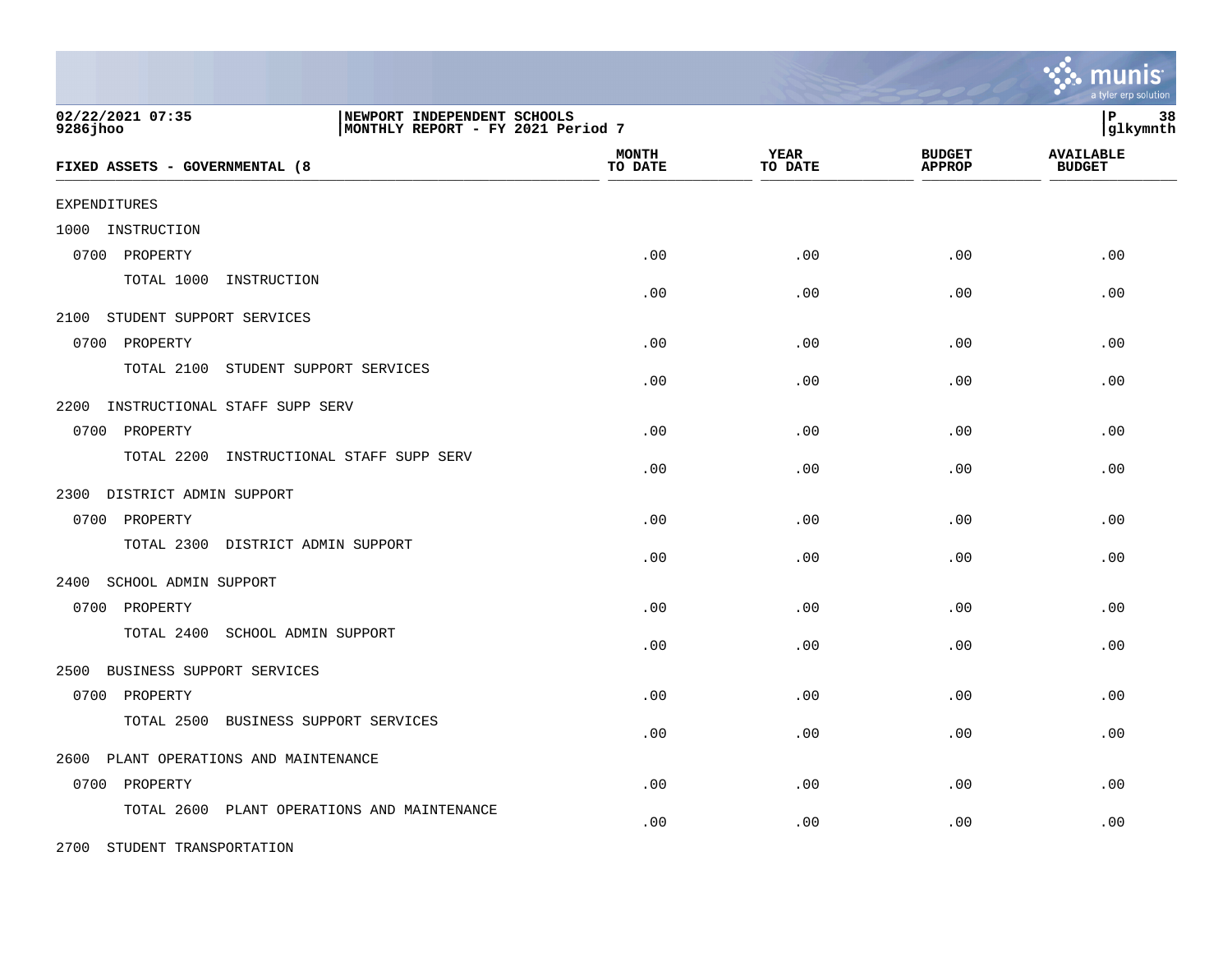

| 02/22/2021 07:35<br>NEWPORT INDEPENDENT SCHOOLS<br>9286 jhoo<br>MONTHLY REPORT - FY 2021 Period 7 |                         |                        |                                | 39<br>P<br> glkymnth              |
|---------------------------------------------------------------------------------------------------|-------------------------|------------------------|--------------------------------|-----------------------------------|
| FIXED ASSETS - GOVERNMENTAL (8                                                                    | <b>MONTH</b><br>TO DATE | <b>YEAR</b><br>TO DATE | <b>BUDGET</b><br><b>APPROP</b> | <b>AVAILABLE</b><br><b>BUDGET</b> |
| 0700<br>PROPERTY                                                                                  | .00                     | .00                    | .00                            | .00                               |
| TOTAL 2700<br>STUDENT TRANSPORTATION                                                              | .00                     | .00                    | .00                            | .00                               |
| 3100<br>FOOD SERVICE OPERATION                                                                    |                         |                        |                                |                                   |
| 0700<br>PROPERTY                                                                                  | .00                     | .00                    | .00                            | .00                               |
| TOTAL 3100<br>FOOD SERVICE OPERATION                                                              | .00                     | .00                    | .00                            | .00                               |
| 3300<br>COMMUNITY SERVICES                                                                        |                         |                        |                                |                                   |
| 0700<br>PROPERTY                                                                                  | .00                     | .00                    | .00                            | .00                               |
| TOTAL 3300<br>COMMUNITY SERVICES                                                                  | .00                     | .00                    | .00                            | .00                               |
| TOTAL EXPENDITURES                                                                                | .00                     | .00                    | .00                            | .00                               |
| TOTAL FOR FIXED ASSETS - GOVERNMENTAL (8)                                                         | .00                     | .00                    | .00                            | .00                               |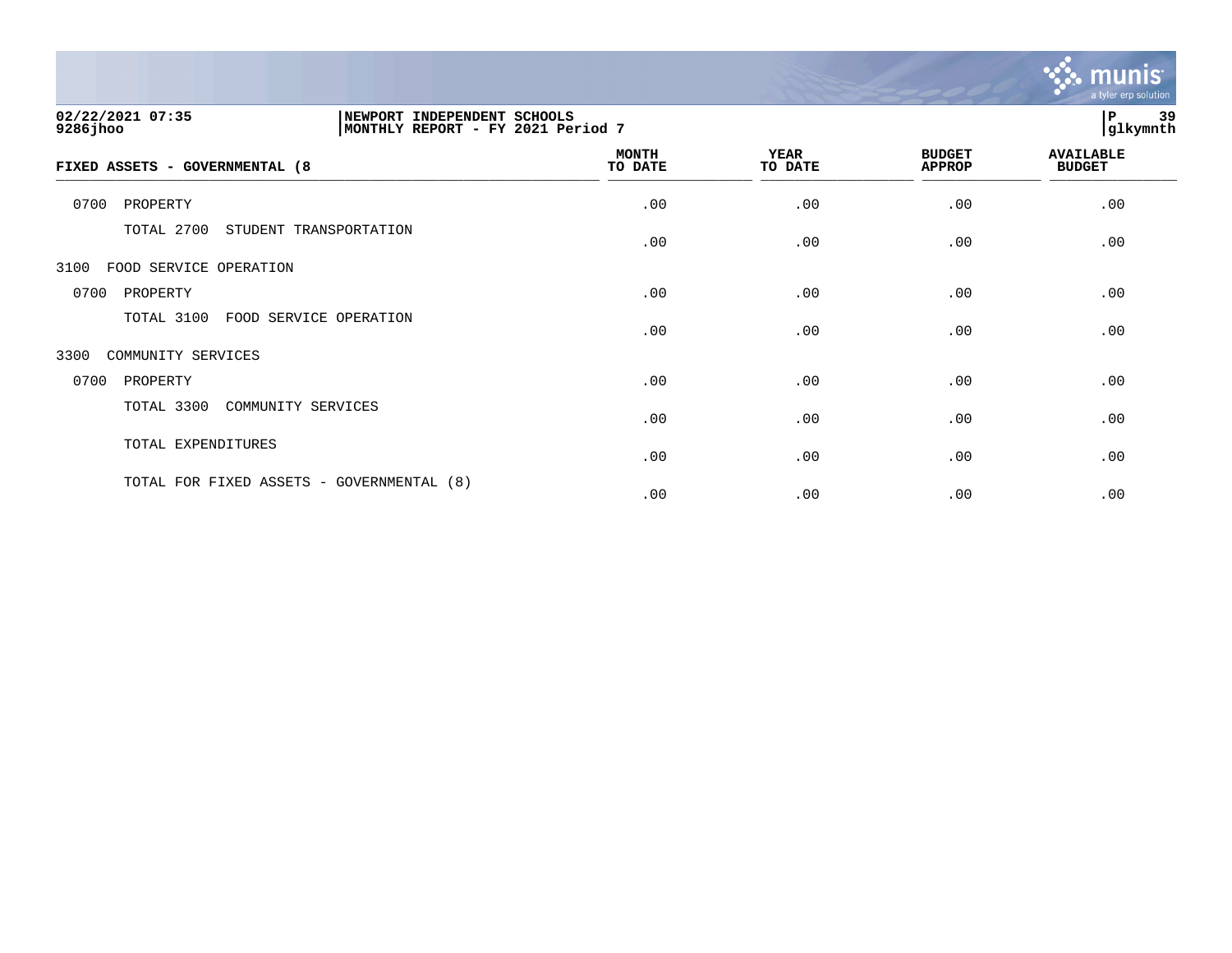|                                                                                                  |                         |                        |                                | munis<br>a tyler erp solution     |  |
|--------------------------------------------------------------------------------------------------|-------------------------|------------------------|--------------------------------|-----------------------------------|--|
| 02/22/2021 07:35<br>NEWPORT INDEPENDENT SCHOOLS<br>9286jhoo<br>MONTHLY REPORT - FY 2021 Period 7 |                         |                        |                                | $\, {\bf P}$<br>40<br>glkymnth    |  |
| FIXED ASSETS - FOOD SERVICE (8                                                                   | <b>MONTH</b><br>TO DATE | <b>YEAR</b><br>TO DATE | <b>BUDGET</b><br><b>APPROP</b> | <b>AVAILABLE</b><br><b>BUDGET</b> |  |
| <b>REVENUES</b>                                                                                  |                         |                        |                                |                                   |  |
| RECEIPTS                                                                                         |                         |                        |                                |                                   |  |
| REVENUE FROM LOCAL SOURCES                                                                       |                         |                        |                                |                                   |  |
| OTHER REVENUE FROM LOCAL SOURCES                                                                 |                         |                        |                                |                                   |  |
| 1930 GAIN/LOSS ON SALE OF ASSETS                                                                 | .00                     | .00                    | .00                            | .00                               |  |
| TOTAL OTHER REVENUE FROM LOCAL SOURCES                                                           | .00                     | .00                    | .00                            | .00                               |  |
| TOTAL REVENUE FROM LOCAL SOURCES                                                                 | .00                     | .00                    | .00                            | .00                               |  |
| TOTAL RECEIPTS                                                                                   | .00                     | .00                    | .00                            | .00                               |  |
| TOTAL REVENUE                                                                                    | .00                     | .00                    | .00                            | .00                               |  |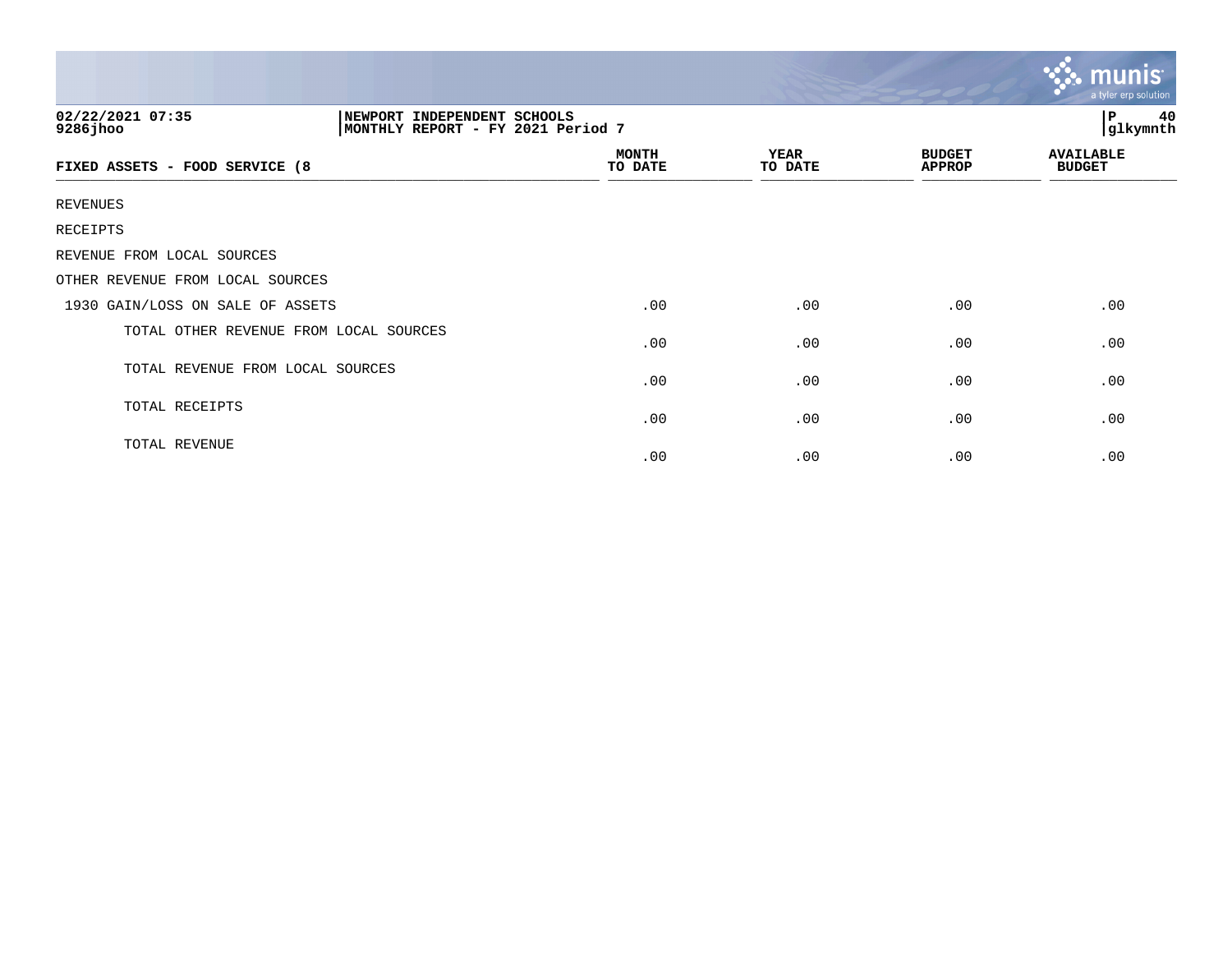|                                       |                                                                     |                         |                 |                                | mun<br>a tyler erp solution       |
|---------------------------------------|---------------------------------------------------------------------|-------------------------|-----------------|--------------------------------|-----------------------------------|
| 02/22/2021 07:35<br>$9286$ jhoo       | INDEPENDENT SCHOOLS<br>NEWPORT<br>MONTHLY REPORT - FY 2021 Period 7 |                         |                 |                                | 41<br>l P<br>glkymnth             |
| FIXED ASSETS - FOOD SERVICE (8        |                                                                     | <b>MONTH</b><br>TO DATE | YEAR<br>TO DATE | <b>BUDGET</b><br><b>APPROP</b> | <b>AVAILABLE</b><br><b>BUDGET</b> |
| EXPENDITURES                          |                                                                     |                         |                 |                                |                                   |
| FOOD SERVICE OPERATION<br>3100        |                                                                     |                         |                 |                                |                                   |
| 0700<br>PROPERTY                      |                                                                     | .00                     | .00             | .00                            | .00                               |
| TOTAL 3100<br>FOOD SERVICE OPERATION  |                                                                     | .00                     | .00             | .00                            | .00                               |
| TOTAL EXPENDITURES                    |                                                                     | .00                     | .00             | .00                            | .00                               |
| TOTAL FOR FIXED ASSETS - FOOD SERVICE | (81)                                                                | .00                     | .00             | .00                            | .00                               |